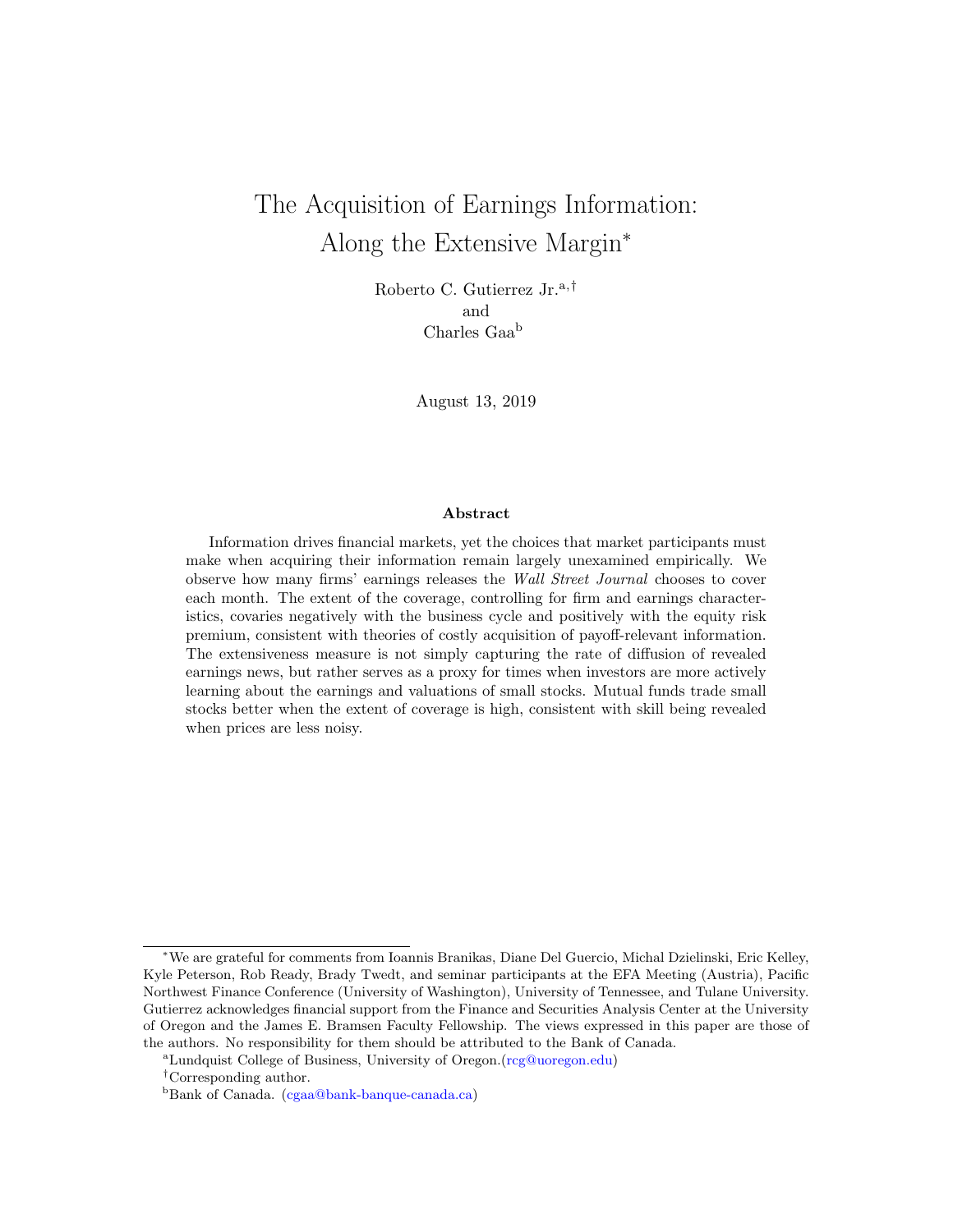<span id="page-1-0"></span>Information drives financial markets. Every decision that an agent makes is conditional on some information set. Since information gathering is costly, agents must make choices about which information they will acquire, or ignore. How these choices influence their subjective beliefs, and ultimately market prices, are important interactions to understand. While there are rich theoretical literatures on information acquisition and information asymmetry across agents in financial markets, empirical testing lags behind the theoretical work because of the latency of an agent's information set. In this study, we measure one dimension of the information acquisition activity of a prominent news agent and examine how information gathering temporally covaries with economic conditions and with the informativeness of stock prices.

Earnings releases are widely viewed as important information events for firms. Moreover, "earnings seasons" are opportunities to learn more about the economic state of particular industries and the state of the economy overall. Hundreds, sometimes thousands, of firms release their earnings information each month. How do agents filter these batches of information? Specifically, does the number of firm-earnings signals that an agent chooses to observe change over time?

Empirically examining the extensive margin of an agent's information gathering — the number of firms observed — is novel. Recent studies motivate potential drivers of the extensive margin as outcomes of optimal information gathering. [Peng and Xiong](#page-37-0) [\(2006\)](#page-37-0) and [Kacperczyk, Van Nieuwerburgh, and Veldkamp](#page-36-0) [\(2016\)](#page-36-0) model information about the payoffs of risky assets with a factor structure, i.e., macroeconomic, industry, and firmspecific components. Agents select which information signals to acquire by trading off the marginal benefits of acquiring a signal with the marginal costs. These studies show that greater information-processing capacity should be devoted to learning about more systematic components of payoffs rather than more idiosyncratic ones. The more systematic a component is, the more beneficial it is to know. This view seems to match the common practice of market participants paying more attention to "bellwether" firms (typically large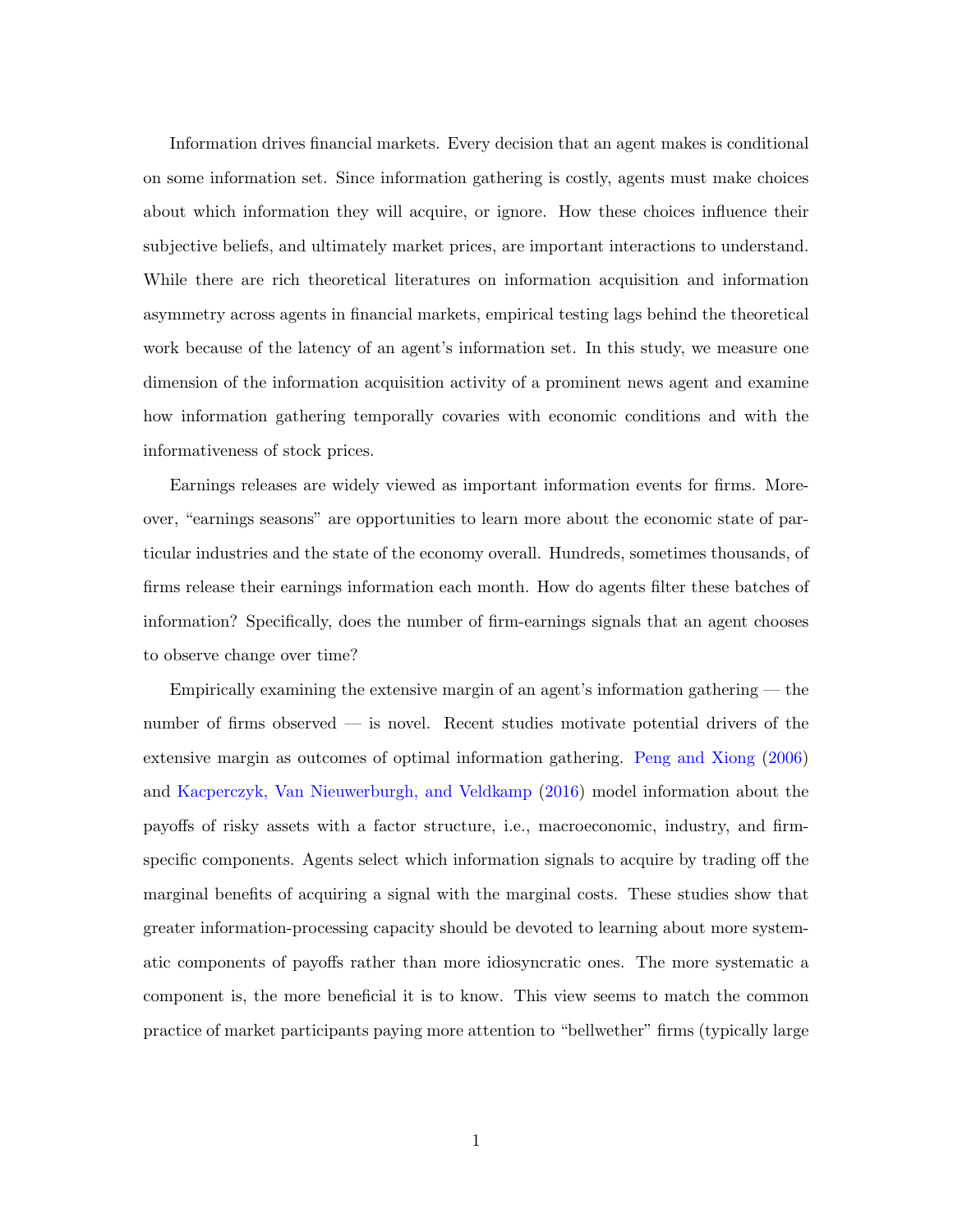<span id="page-2-0"></span>firms) whose earnings contain broader signals about their own industries and the economy at large.<sup>1</sup>

Turning to the temporal drivers of endogenous information acquisition, the models of [Bansal and Shaliastovich](#page-35-0) [\(2011\)](#page-35-0), [Andrei and Hasler](#page-35-1) [\(2015\)](#page-35-1), and [Kacperczyk et al.](#page-36-0) [\(2016\)](#page-36-0) show that the optimal gathering of information about risky assets will vary countercyclically to the economy. In other words, information is more valuable to investors when the uncertainty of asset payoffs and the price of risk increase.

Motivated by these studies, we investigate one agent's monthly decisions on how far to extend their acquisition of earnings information. For each earnings release in a given month, The Wall Street Journal (WSJ) must decide whether or not to report the news event to its subscribers. Admittedly, the WSJ is one agent amongst many market participants, but we believe that observing this particular agent offers unique advantages. First, the WSJ is a prominent and prestigious information agent. Second, the WSJ is tasked with filtering the flow of financial information for its subscribers. The WSJ must be attuned to the financial markets and provide its subscribers with useful information. So, like other agents in the marketplace, the WSJ must select how many firm-earnings signals to extract from a batch of earnings releases, since not all earnings releases can be covered. Third, by observing a single agent over twenty years, rather than aggregating the decisions of multiple agents over the sample period (e.g., other newspapers), we are seemingly relying on a more stationary process of information choices.

To isolate the temporal dynamics in the extensiveness of the WSJ's earnings coverage, we employ a logit model to remove the static components of the WSJ's decision to cover an earnings release. Since some firms and some earnings events have a greater likelihood than others of being covered, such as larger firms and firms with earnings surprises, we estimate the probability of the WSJ's covering each earnings report based on a variety of firm and earnings characteristics. Given a batch of earnings releases in a given month, we predict

<sup>&</sup>lt;sup>1</sup>Beyond the anecdotes of bellwether firms, many studies find that information at earnings announcements spills over to the prices of related firms. For example, see the studies of [Ramnath](#page-37-1) [\(2002\)](#page-37-1), [Hameed](#page-36-1) [et al.](#page-36-1) [\(2015\)](#page-36-1), [Savor and Wilson](#page-37-2) [\(2016\)](#page-37-2), and [Patton and Verardo](#page-37-3) [\(2012\)](#page-37-3).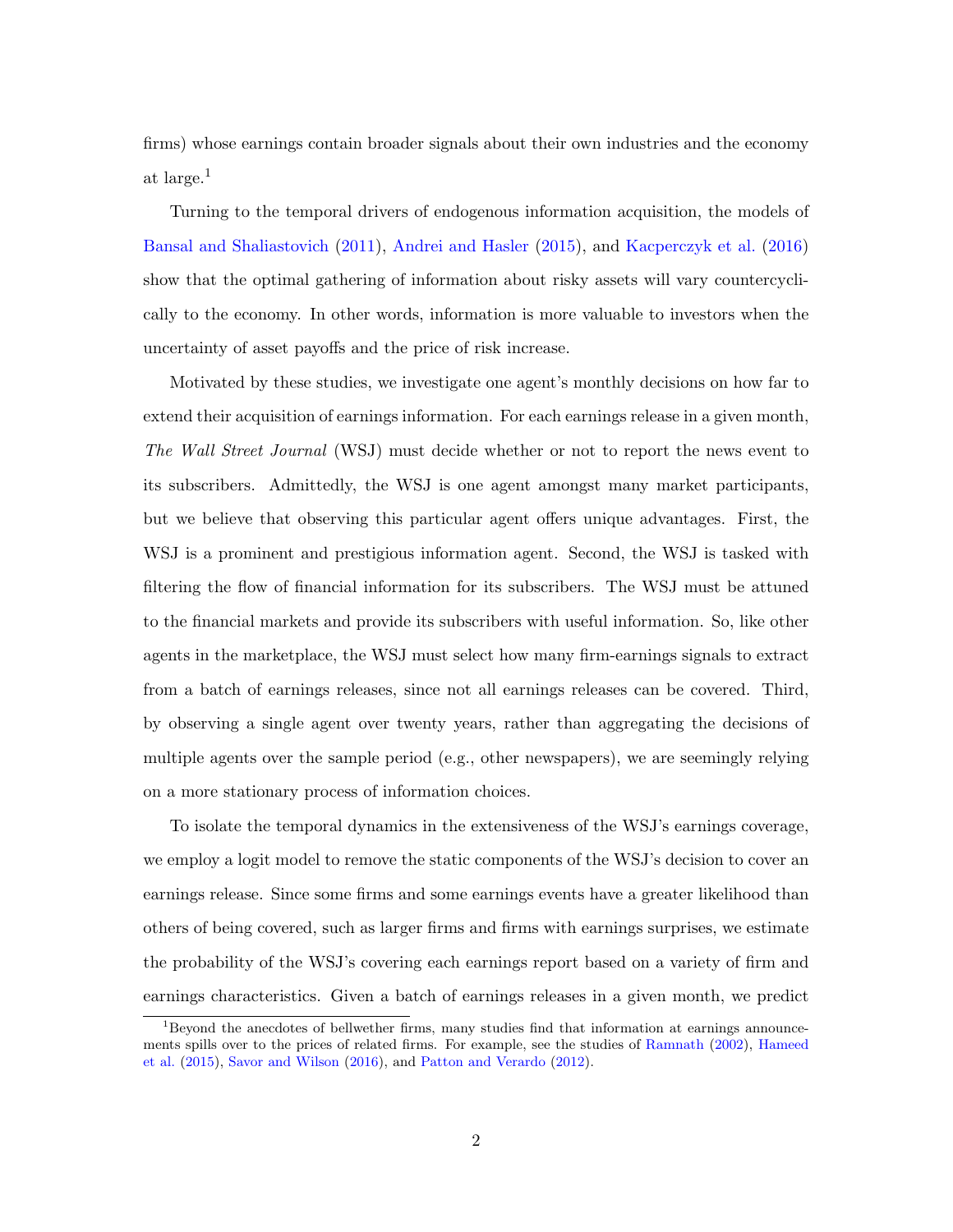<span id="page-3-0"></span>the number of firm-earnings events that we expect will receive WSJ coverage that month.<sup>2</sup> We measure the deviation of the actual number of earnings reports receiving WSJ coverage from the predicted number, as a fraction of the predicted number. This residual percentage of earnings coverage is our measure of the temporal adjustments the WSJ makes to the extensiveness of its earnings coverage, holding firm and earnings characteristics constant. Additionally, we are careful to distinguish the extent of the WSJ's earnings coverage from the monthly linguistic tone of its coverage, as tone has been found to covary with stock returns. That is, we separate the WSJ's decision to gather earnings information from the outcome of the WSJ's processing of that information.<sup>3</sup>

For some perspective, note that the variation in the extent of coverage that we are identifying is small compared to the total number of firms that release earnings each month. In our sample, only about 11% of firms receive WSJ coverage of their earnings. The number of firms per month that release earnings is 915 on average, with 97 firms per month receiving coverage. Moreover, one standard deviation of the extent of coverage (controlling for firm and earnings characteristics) is 29 firms per month on average. As noted earlier, larger firms are more likely to receive newspaper coverage, as their signals tend to be both more beneficial to know and less costly to acquire. While the actual number of earnings releases covered by the WSJ is roughly split between firms that have the largest twenty percent of equity size and the remaining firms, the vast majority of the temporal variation in coverage that we measure occurs outside the largest stocks. That is, smaller stocks are the marginal firms for earnings coverage. The view we take is that the extent of the monthly coverage is the outcome of the WSJ's marginal evaluation of the number of firm-earnings signals

 ${}^{2}$ [Fang and Peress](#page-36-2) [\(2009\)](#page-36-2), [Solomon](#page-37-4) [\(2012\)](#page-37-4), [Ahern and Sosyura](#page-35-2) [\(2014\)](#page-35-2), and others find newspaper coverage of firms to tilt toward larger firms, while [Solomon and Soltes](#page-37-5) [\(2012\)](#page-37-5) find coverage to tilt toward firms with earnings surprises. We also control for other characteristics, such as industry, analyst coverage, dispersion of analysts' forecasts, recent stock returns, as well as seasonalities.

 $3$ [Tetlock](#page-38-0) [\(2007\)](#page-38-0), [Tetlock et al.](#page-38-1) [\(2008\)](#page-38-1), [Solomon](#page-37-4) [\(2012\)](#page-36-3), [Gurun and Butler](#page-36-3) (2012), and others find that the tone (positive/negative) of media coverage covaries with future stock returns. We control for the aggregate monthly tone of the WSJ articles by employing a multinomial logit model to estimate the probabilities of negative and of non-negative tone. The monthly residual tone of the coverage is unrelated to the temporal dynamics in stock returns that we examine.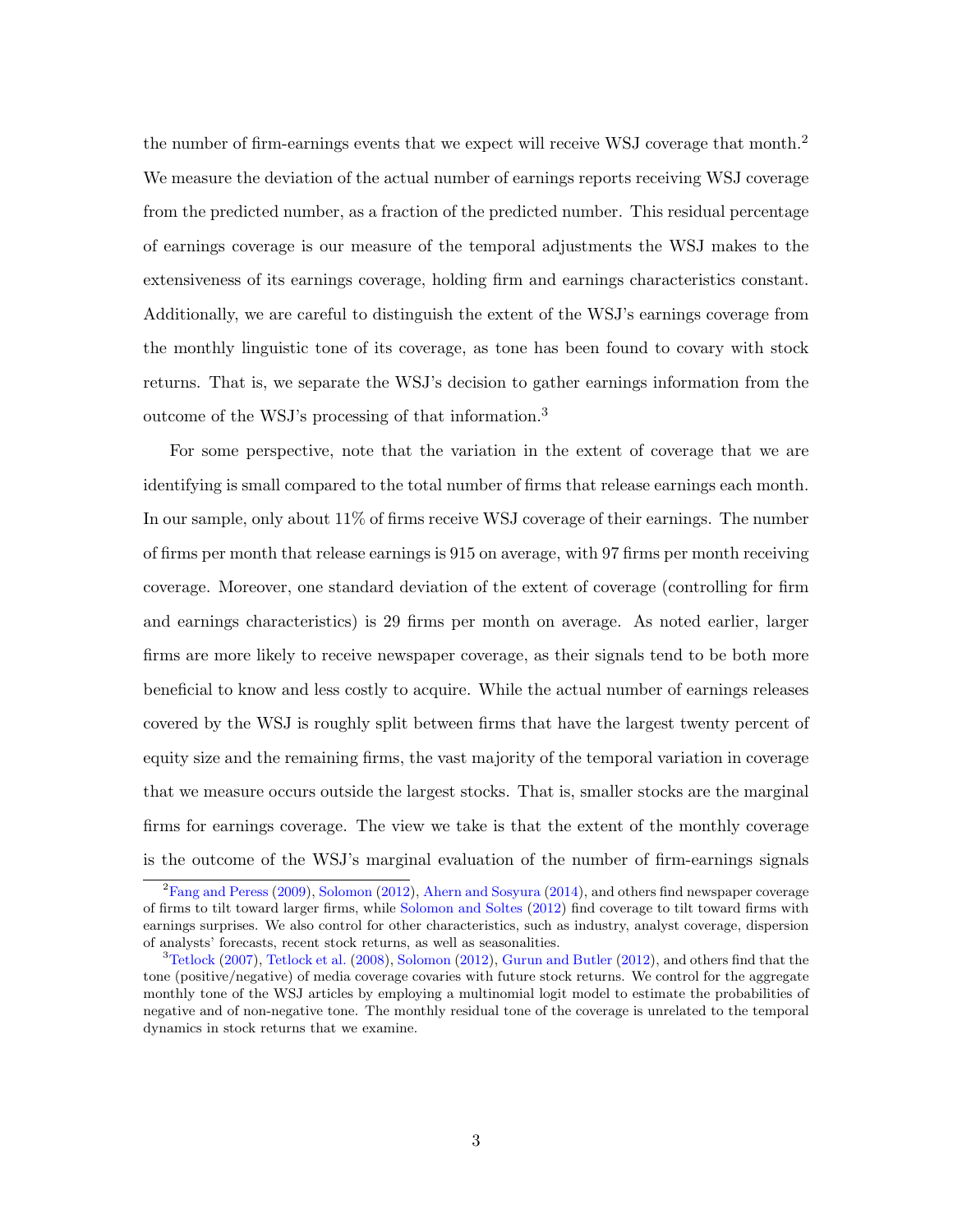<span id="page-4-0"></span>needed to convey to its subscribers the information content in a given month's batch of earnings.<sup>4</sup>

We find that the temporal adjustments that the WSJ makes to the extent of its earnings coverage covary with macroeconomic conditions. Coverage extends to more firms when output gap (detrended industrial production) is lower, the consumption-wealth ratio of [Lettau and Ludvigson](#page-36-4) [\(2001\)](#page-36-4) is higher, and during NBER recessions. That is, the extensive margin moves countercyclically. Further support for a countercyclical margin comes from the fact that the measure covaries positively with the equity risk premium. A one standard deviation increase in the extent of coverage is associated with a roughly 2% increase in the excess stock market return over the next six months. In sum, the behavior of the WSJ's coverage of earnings is consistent with theories of optimal costly information gathering, and hence with a demand-driven information motive for the WSJ's reporting.

We then turn our attention to the information content of stock prices. Essentially, we are jointly testing (i) whether the WSJ's information-acquisition activity serves as a proxy for the information acquisition of the mass of stock market investors and (ii) whether prices are more informative about earnings when the acquisition of earnings information increases. Since smaller firms lie on the extensive margin, we focus on the pricing of the smallest quintile of stocks.

The well-documented post-earnings announcement drift (PEAD) in the returns of small stocks decreases with the extensiveness of earnings coverage, where earnings surprises are defined as deviations of reported earnings from the consensus forecast of analysts. A longshort portfolio formed in months when the extent of coverage is the least earns an abnormal return of nearly 6% over 60 days, while a long-short portfolio formed in the months when the extent of coverage is the greatest earns roughly 2%. The decline in PEAD is consistent with prices immediately after announcements more fully impounding earnings news when coverage expands to more firms.

 $4W$ e abstract from other determinants of the WSJ's coverage decisions, such as other news events besides earnings that are competing for journalists' time and for newspaper space, as well as possible time variation in overall reporting capacity of the WSJ.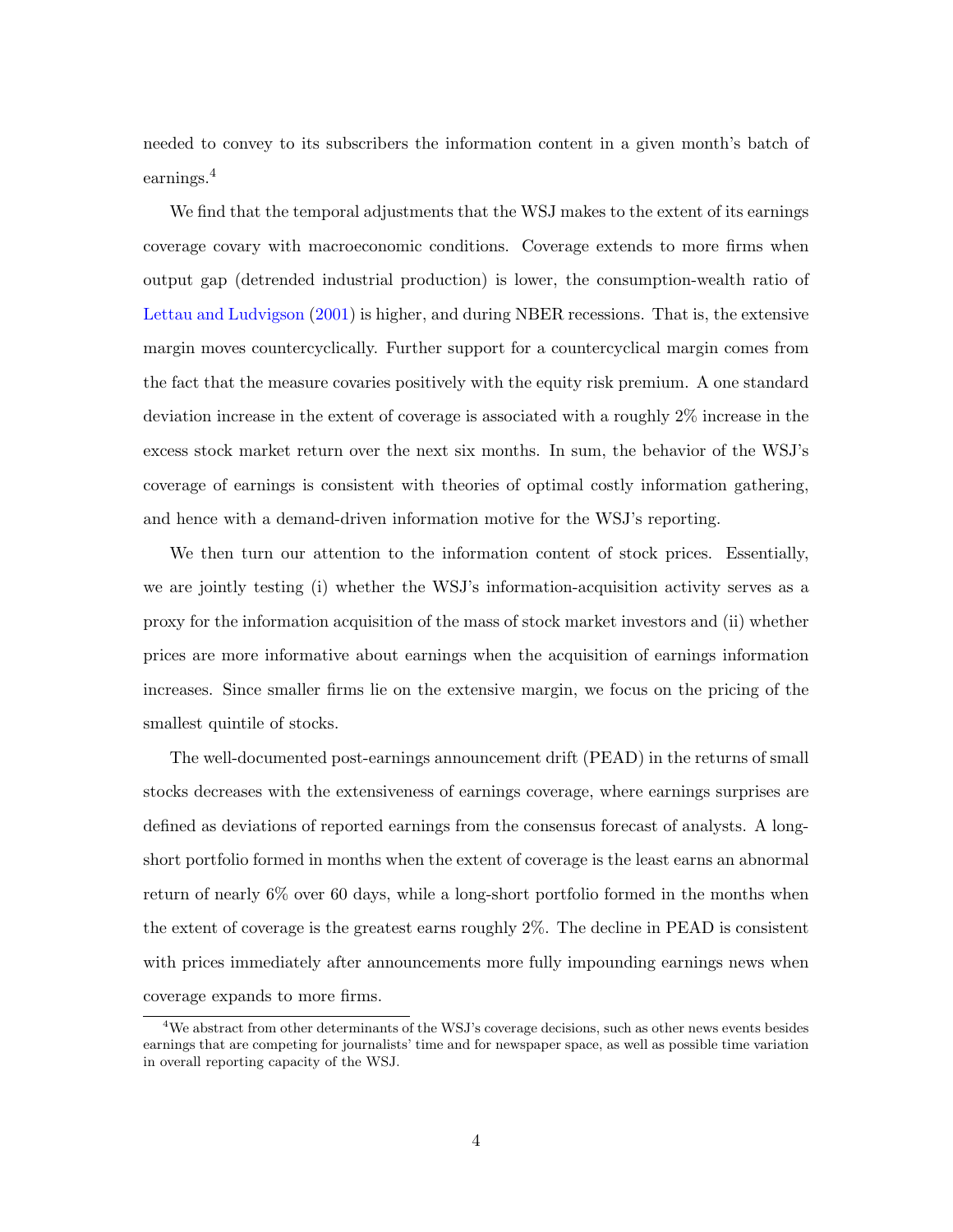<span id="page-5-0"></span>To gauge how actively investors are updating small-stock prices in months with greater WSJ coverage, we examine the price reactions upon the announcement of earnings surprises. We find that earnings response coefficients (ERC) for small stocks decline with the extensiveness of coverage. This is inconsistent with earnings news merely diffusing more quickly through the marketplace. In months when coverage extends to more firms, investors appear to be better anticipating earnings forecast errors (measured relative to the consensus forecasts of analysts). $5$ 

One potential channel for this active learning that has received support in the literature is a systematic learning channel. Prior studies find that intra-industry information from the earnings releases of early announcers flows to the stock prices of related firms [\(Ramnath,](#page-37-1) [2002;](#page-37-1) [Hameed et al.,](#page-36-1) [2015\)](#page-36-1). Moreover, [Loh and Stulz](#page-37-6) [\(2018\)](#page-37-6) find that such spillovers are stronger in bad economic states, which echoes the predictions of [Kacperczyk et al.](#page-36-0) [\(2016\)](#page-36-0) that investors' information acquisition activity should be countercyclical with a relatively greater capacity devoted to common information signals.

Regardless of the particular learning channels that are engaged here, our findings show empirically that information acquisition is an important mechanism in understanding asset pricing. Additionally, we find that the cross-sectional return dispersion within small stocks increases with the extent of earnings coverage. This further supports the notion that the WSJ-based measure identifies times when investors are more actively gathering information on small stock payoffs and updating prices accordingly.

Lastly, having established that the informativeness of small stock prices about earnings increases with the extensiveness measure, we leverage this relation to examine the investing skills of mutual funds. Recent studies uncover that funds possess skill to fundamentally evaluate stocks [\(Baker et al.,](#page-35-3) [2010;](#page-35-3) [Jiang and Zheng,](#page-36-5) [2018\)](#page-36-5). Moreover, [Glode](#page-36-6) [\(2011\)](#page-36-6) and [Kacperczyk et al.](#page-36-0) [\(2016\)](#page-36-0) highlight that the well-documented weak unconditional performance of mutual funds may be concealing elements of true underlying skill. Indeed, during

<sup>&</sup>lt;sup>5</sup>Studies of firm-level attention to earnings releases support an information diffusion channel (e.g., [Hirsh](#page-36-7)[leifer et al.](#page-36-7) [\(2009\)](#page-36-7); [Boulland et al.](#page-35-4) [\(2017\)](#page-35-4)). The market-level measure of the extent of earnings coverage that is developed here captures a different channel. While only a handful of small firms receive WSJ earnings coverage each month, the extensiveness measure covaries with the returns of hundreds of stocks.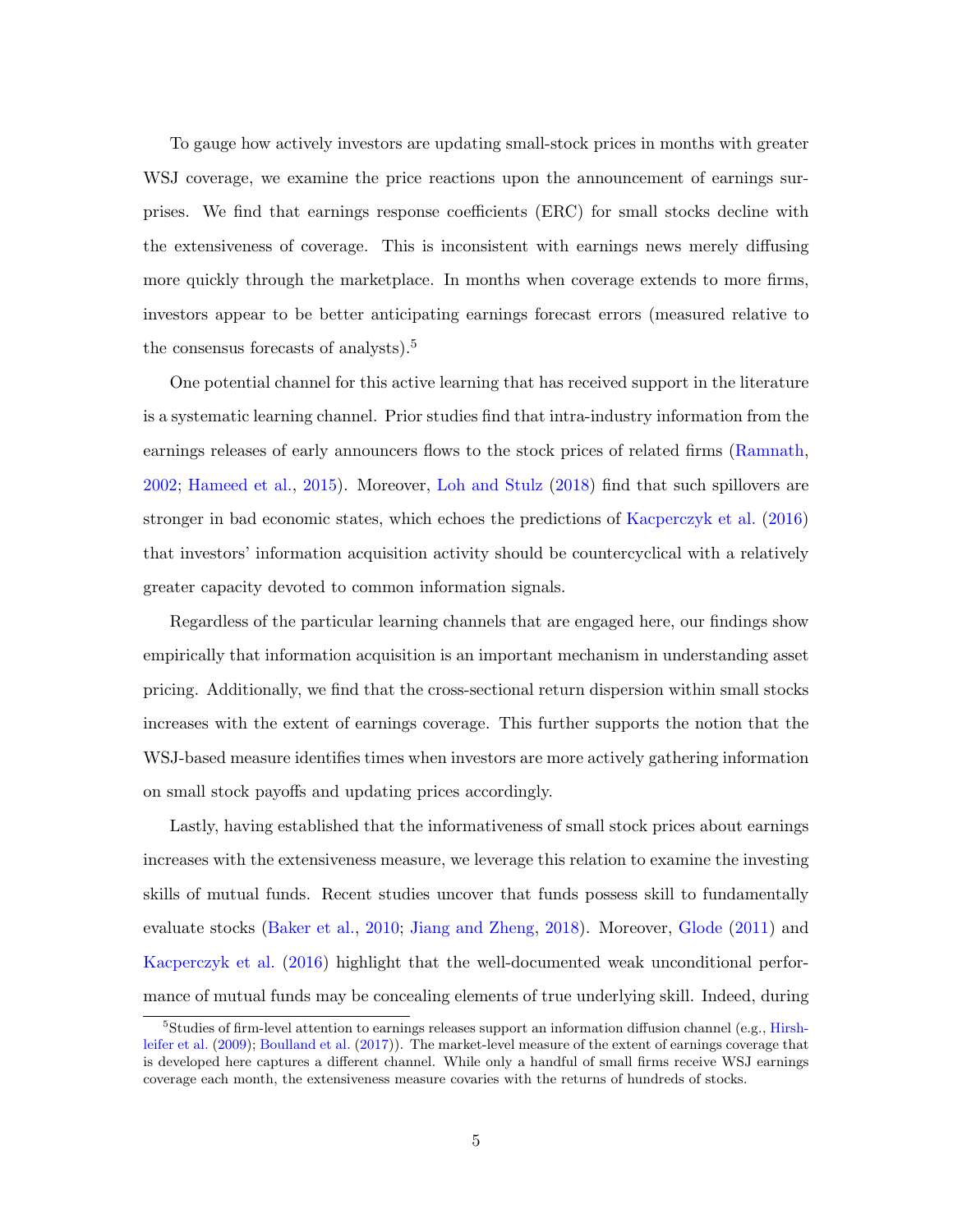<span id="page-6-0"></span>times when stock prices are better reflections of earnings information, we find that active mutual funds perform better. Specifically, we take long positions each quarter in the small stocks having the largest increases in the number of funds choosing to hold them, and short positions in the stocks having the largest decreases. The Carhart four-factor alpha of this long-short portfolio over the next quarter averages 17 basis points per month when the extent of earnings coverage is above its sample average and negative 33 basis points when the extent of coverage is below its sample average. In short, conditioning on the information state of stock prices confirms the findings of prior studies that at least some mutual funds are skilled at stock valuation.<sup>6</sup>

This study makes contributions to a growing literature on information acquisition and to a large literature still struggling to understand the economic rents of actively managed mutual funds. We directly measure the information acquisition activity of the WSJ along the extensive margin. The extensive margin is found to expand across more and smaller stocks as macroeconomic conditions weaken. The novel measure proposed here covaries with several dynamics in the returns of small stocks, implying that it can serve as a proxy for the information gathering of stock investors more broadly. As the information literature predicts, conditioning on the state of the information environment is important. Using this extensiveness measure as a state variable for the earnings content of small-stock prices, we find that mutual funds perform better when prices are better reflections of earnings (i.e., when the extent of coverage is high), suggesting that noise, and perhaps noise traders, obfuscate the true skill of some mutual funds.

The paper proceeds as follows. The next section details the data sources and the measure of the extensiveness of the WSJ's coverage of earnings. We then examine how the extent of coverage covaries with the macroeconomic state in section 2. An analysis of the adjustments that are made along the extensive margin is undertaken in section 3. How the extent of earnings coverage covaries with the information content of stock prices is

 $6\text{We follow Edelen, Ince, and Kadlec (2016) and measure changes in the number of mutual funds that}$  $6\text{We follow Edelen, Ince, and Kadlec (2016) and measure changes in the number of mutual funds that}$  $6\text{We follow Edelen, Ince, and Kadlec (2016) and measure changes in the number of mutual funds that}$  $6\text{We follow Edelen, Ince, and Kadlec (2016) and measure changes in the number of mutual funds that}$  $6\text{We follow Edelen, Ince, and Kadlec (2016) and measure changes in the number of mutual funds that}$ hold a stock rather than changes in the aggregate share of fund ownership for several reasons that we discuss later.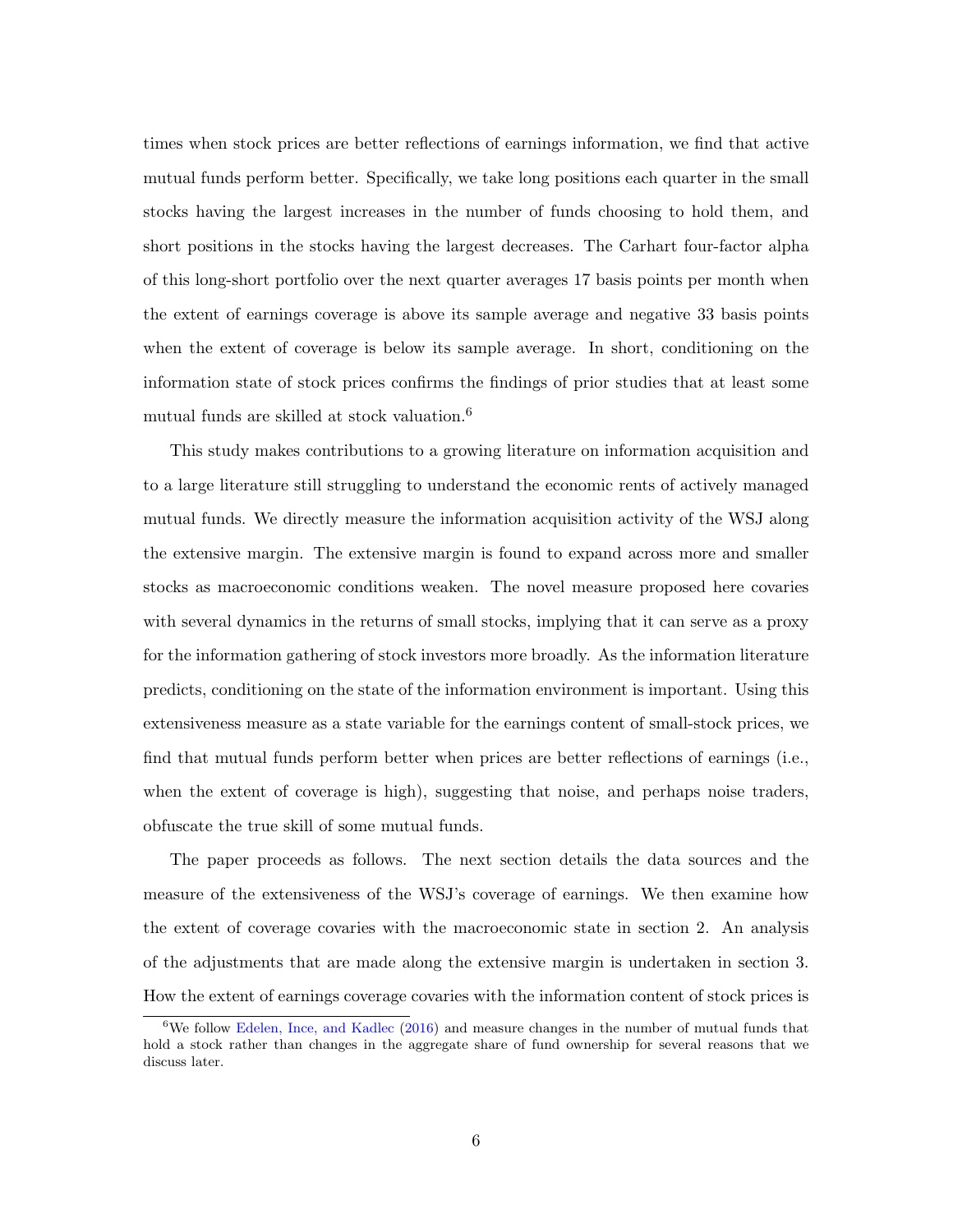<span id="page-7-1"></span>investigated in section 4. Section 5 evaluates the conditional performance of the small-stock picks of mutual funds. Section 6 provides concluding thoughts.

# 1 Methodology and Data

## 1.1 Corporate earnings events

Our sample of quarterly earnings reports includes  $233,348$  firm-earnings events from  $I/B/E/S$ , covering the period from October 1984 to December 2005. The base data set of earnings and The Wall Street Journal (WSJ) articles to be described below were collected and used by [Gaa](#page-36-9) [\(2008\)](#page-36-9).<sup>7</sup>

To model the probability of each firm-earnings release being covered by the WSJ, we gather data from  $I/B/E/S$ , CRSP, and Compustat on firm-level characteristics, such as size, analyst coverage, recent stock performance, book-to-market ratio of equity (BE/ME), and industry, as well as earnings-specific characteristics, such as earnings surprise and pre-announcement forecast dispersion. Additionally, we omit earnings reports from firms having a negative BE/ME or having a stock price less than one dollar two days prior to the earnings announcement date. The complete set of variables and their sources are provided in Appendix [A.1.](#page-30-0)

## <span id="page-7-0"></span>1.2 WSJ coverage of earnings

Our measure of the extent to which the WSJ covers earnings is based on how many firmearnings releases are selected by the WSJ to receive a news article that covers the event. We begin with 68,102 "earnings" news articles from Factiva (code: c151) having at least 100 words. Requiring 100 words ensures that the earnings article represents material information acquisition. The computational linguistics program Rainbow by [McCallum](#page-37-7) [\(1996\)](#page-37-7) is then used to identify the articles which are about a specific firm's quarterly

<sup>7</sup>How the information gathering process measured here might have changed after this sample period due to News Corp's acquisition of the WSJ in 2007 and potential changes in the information environment for firms due to Regulation Fair Disclosure, Sarbanes Oxley, and the rise of social media is an interesting question for subsequent studies.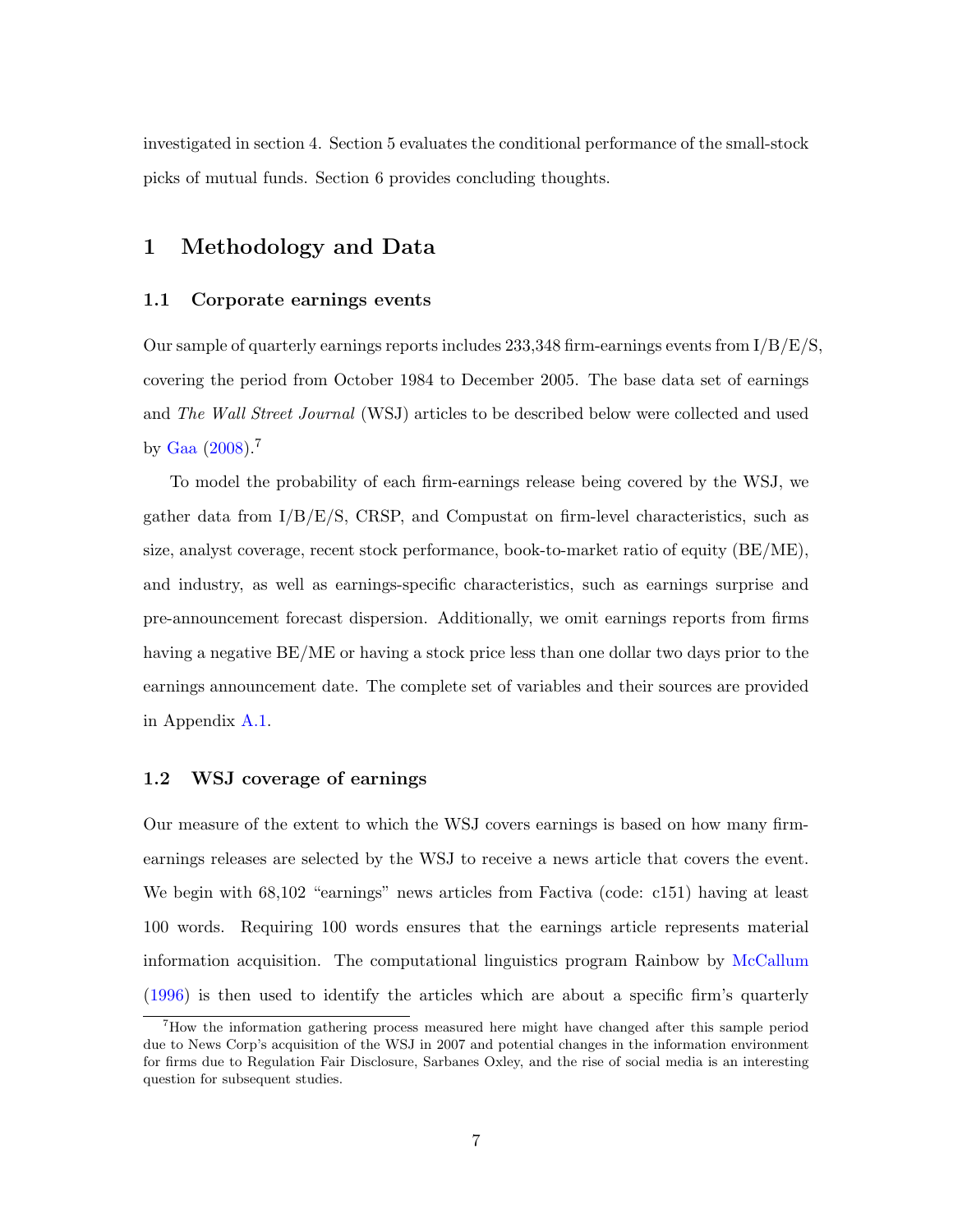<span id="page-8-0"></span>earnings release, as some of these earnings articles flagged by Factiva are about industrylevel earnings trends, regulatory changes, restatements, accounting scandals, etc. The Naive-Bayesian text categorization is trained on a set of 500 articles and uses a unigram and bigram "bag of words" approach. Only articles with a posterior probability greater than 0.5 of being about a firm's earnings release remain in the final sample of 49,113 articles.

Although the tone of the WSJ articles is not of primary concern in this study, we want to distinguish the decision to cover a given firm-earnings release from the outcome of the WSJ's processing of the earnings information. These distinct aspects may be correlated, and evidence suggests that tone has explanatory power for stock returns (e.g., [Tetlock](#page-38-0) [\(2007\)](#page-38-0), [Tetlock et al.](#page-38-1) [\(2008\)](#page-38-1), [Solomon](#page-37-4) [\(2012\)](#page-37-4), and [Gurun and Butler](#page-36-3) [\(2012\)](#page-36-3)). To control for tone, we apply another round of text categorization to disambiguate "negative" and "nonnegative" articles, again trained on a set of 500 articles. We classify articles to be negative if the posterior probability of being negative is greater than 0.5, while all other articles are classified as nonnegative.<sup>8</sup>

Finally, for each of the earnings reports, we search for a related news article published in the WSJ within two days on either side of the  $I/B/E/S$  announcement date. If at least one article corresponding to a given earnings report is found within this 5-day window, that earnings report is considered to be "covered". We observe coverage for approximately 11% of the announcements in our sample, implying that the typical firm's quarterly earnings release is ignored by the WSJ.

## <span id="page-8-1"></span>1.3 Measuring the extensiveness of earnings coverage

Our goal is to measure monthly changes in the extent of the WSJ's coverage of earnings releases. Table [1](#page-43-0) provides summary statistics to illuminate what typical earnings coverage looks like. On average,  $11\%$  of earnings reports released in a given month are covered by

<sup>8</sup>We test Rainbow's classification accuracy by randomly excluding 100 articles from the training set, reestimating the model, and then checking accuracy for the excluded articles. Across 100 trials, the average accuracy is 88.5% for the first-stage classification ("earnings/not-earnings") and 83.4% for the second-stage ("negative/non-negative").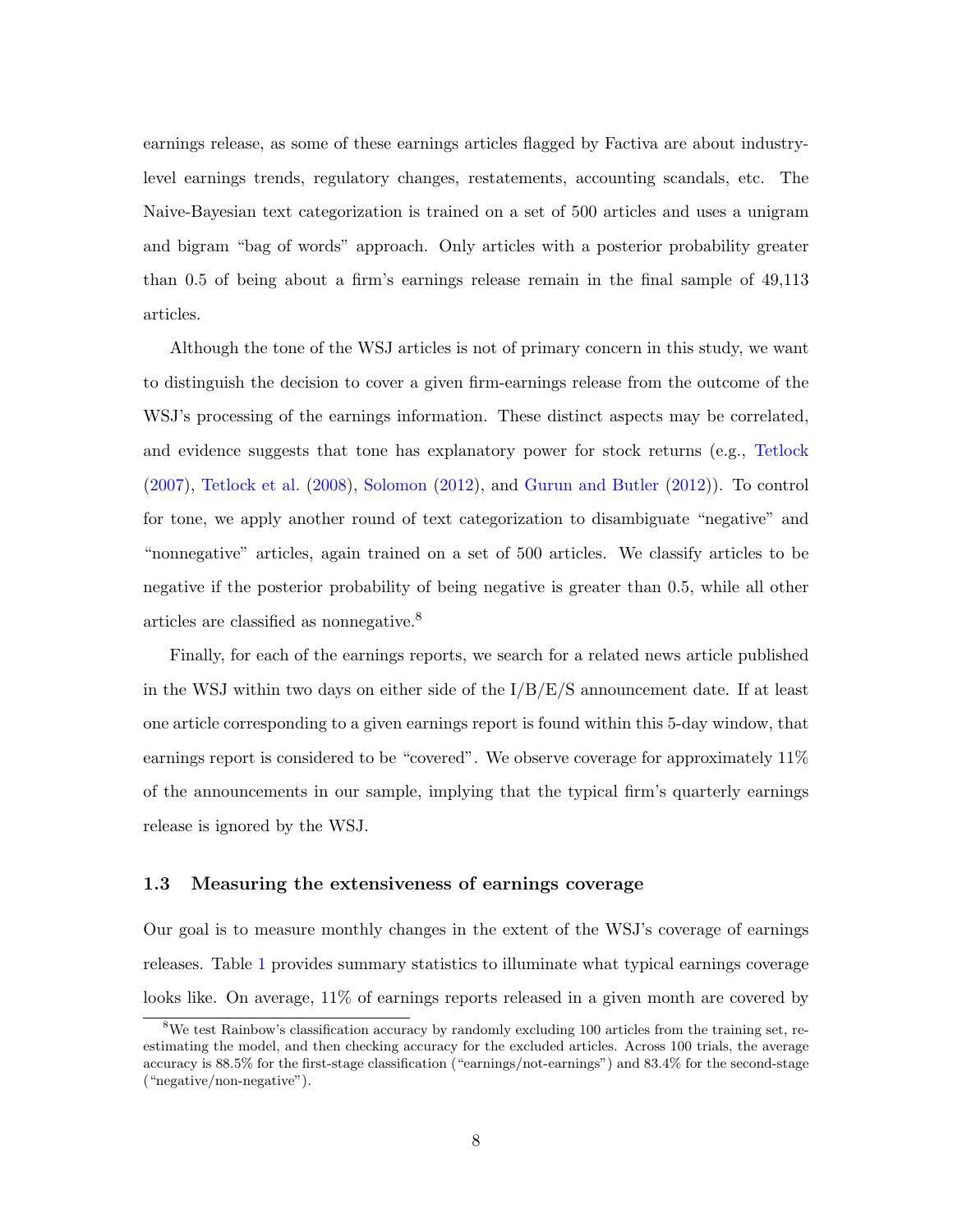<span id="page-9-0"></span>the WSJ (97 articles out of 915 events). The monthly number of earnings reports that receive coverage has a mean of 97 with a relatively large standard deviation of 80, which is largely driven by the monthly changes in the volume of earnings reports released each month. While normalizing the number of firms receiving earnings coverage by the number of earnings releases in that month can account for the volume changes, such a normalization implicitly assumes that each earnings report is equally likely to receive coverage in the WSJ. However, this is clearly not the case. Newspaper coverage is biased toward larger firms, certain industries, and firms with earnings surprises (e.g., [Fang and Peress](#page-36-2) [\(2009\)](#page-36-2), [Solomon](#page-37-4) [\(2012\)](#page-37-4), [Solomon and Soltes](#page-37-5) [\(2012\)](#page-37-5), and [Ahern and Sosyura](#page-35-2) [\(2014\)](#page-35-2)). To identify marginal changes in earnings coverage given these biases, we want to control for the characteristics of the firms that release earnings and the characteristics of the earnings information.<sup>9</sup>

To filter the monthly flow of earnings releases, we employ a multinomial logistic regression where the three responses are: negative coverage, nonnegative coverage, and no coverage. Classifications of each article as negative or nonnegative are done using the Rainbow program discussed in section [1.2.](#page-7-0) The set of firm and earnings characteristics we use as determinants are detailed in the Appendix section [A.1.](#page-30-0) Output of the multinomial logit is shown in Appendix [A.2.](#page-33-0) Using this model, we estimate the probability of coverage for each firm-earnings report. In short, firm and earnings characteristics provide a good deal of information about the probability of WSJ coverage. The (McFadden) pseudo  $R^2$ is 0.27. The primary determinants of WSJ coverage are firm size, industry, and the number of analysts covering the firm. These three variables alone account for a pseudo  $R^2$  of 0.22. We discuss the determinants of explained coverage and the composition of residual coverage more deeply in section [3.](#page-16-0)

We measure temporal changes in the extensiveness of the WSJ's earnings coverage as the percentage deviation of the actual number of firm-earnings events that receive coverage from the predicted number to receive coverage each month. We label this percentage

<sup>&</sup>lt;sup>9</sup>Normalizing the number of firms that receive coverage in a given month by the number of firms that report earnings in that month produces a time series that does not covary with the return dynamics we examine in later sections. Hence, adjusting for static biases in the WSJ's coverage is necessary to increase the signal-to-noise ratio of the WSJ's coverage decisions.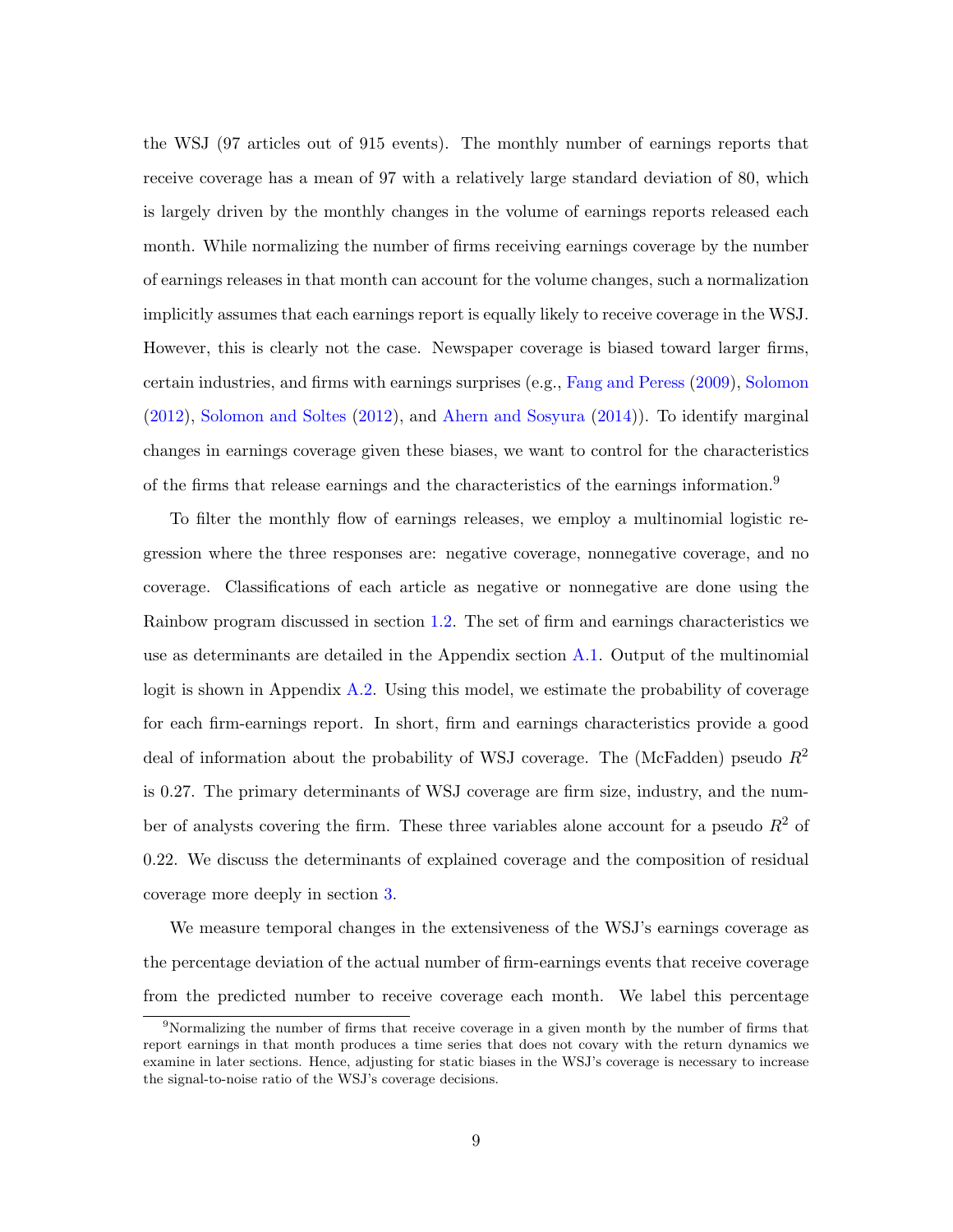<span id="page-10-0"></span>residual as EEC, for the "extent of earnings coverage".

<span id="page-10-1"></span>
$$
EEC_t = \frac{\sum_{k=1}^{K_t} (C_k - \hat{C}_k)}{\sum_{k=1}^{K_t} \hat{C}_k}
$$
\n(1)

where  $K_t$  is the total number of earnings releases observed in month t,  $C_k$  is an indicator variable equal to one if earnings report  $k$  is associated with a WSJ article and zero if no coverage is observed, and  $\hat{C}_k$  is the sum of the predicted probabilities of negative and nonnegative coverage respectively over the earnings releases in month t.

For some perspective, in 1985, the first full year of our sample, the mean monthly number of earnings releases is 410; the mean number of releases receiving WSJ coverage is 43 per month and the predicted number is 40. In 2005, the last year of our sample, the mean monthly number of earnings reports released is 1099, while the mean number of releases receiving WSJ coverage is 104 per month and the predicted number is 155. In Table [1,](#page-43-0) we see that the mean monthly value of EEC is close to zero at 0.03, but EEC varies a good deal as indicated by its monthly standard deviation of 0.26.

Figure [1](#page-39-0) plots EEC (along with  $CAY$ ). We can visually see the variability in EEC, and we can also see that EEC displays some persistence. The AR(1) coefficient of EEC is 0.62.<sup>10</sup> This is far below the near unit-root behaviors of the macroeconomic variables shown in Table [1,](#page-43-0) except one. Many studies raise concerns about spurious predictability of stock returns based on such highly persistent measures (e.g., [Boudoukh et al.](#page-35-5) [\(2008\)](#page-35-5)). We address these concerns by conducting Monte Carlo simulations to assess potential size distortions in our test statistics arising from examining a variable with an AR(1) coefficient of 0.62.

To control for the tone of the WSJ's coverage of earnings, i.e. the outcome of the WSJ's information processing beyond the earnings characteristics that we can observe, we form

<sup>&</sup>lt;sup>10</sup>The plot of EEC displays small monthly reversals around an underlying lower-frequency cycle. Recall that we include calendar month controls in the logit model. We have verified that EEC is centered near zero across the first, second, and third months of quarters, respectively. Hence, the monthly reversals in EEC are not due to a monthly nor a within-quarter seasonality. The monthly reversals in EEC are consistent with a binding coverage constraint.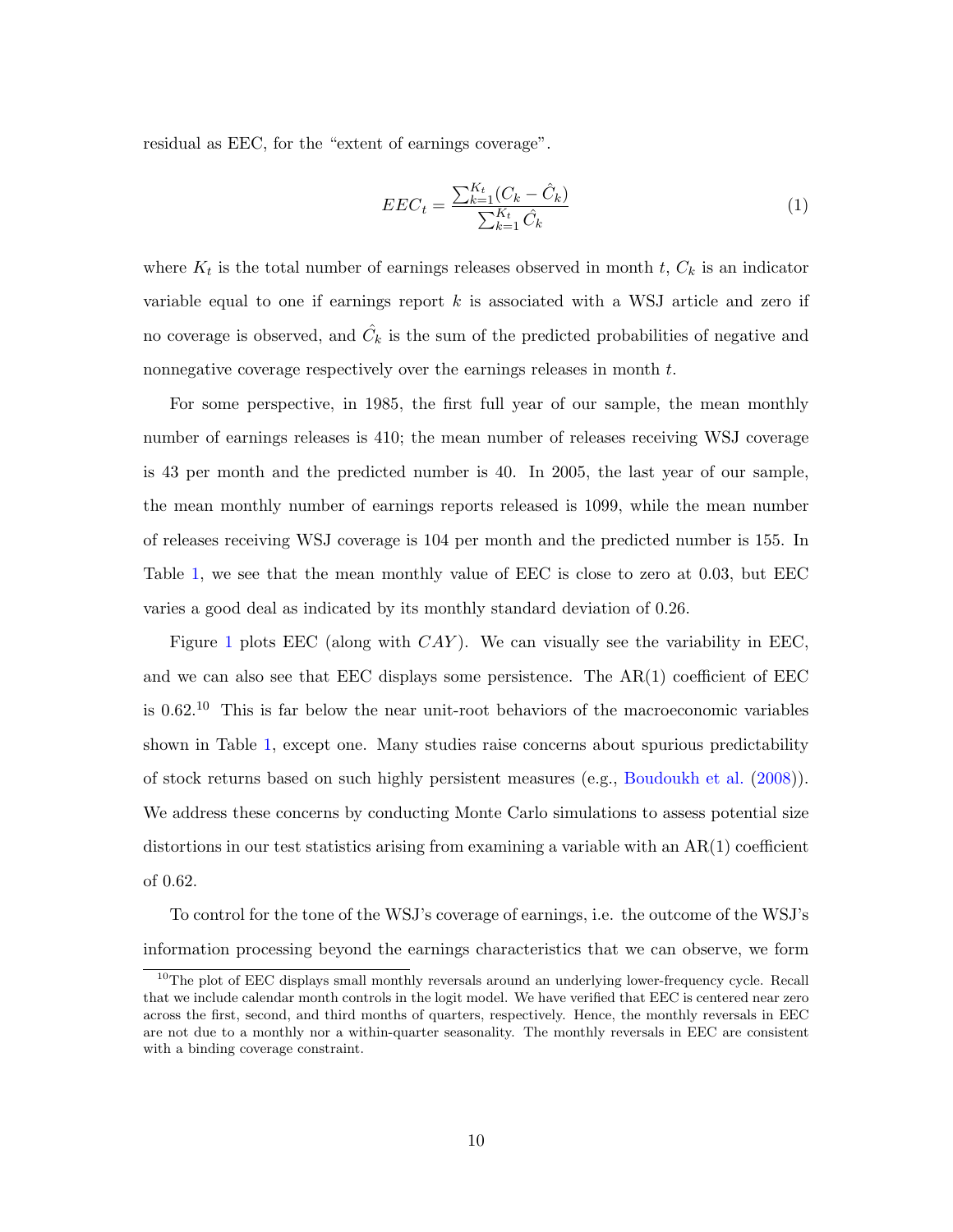<span id="page-11-1"></span>a residual measure of tone as:

<span id="page-11-2"></span>
$$
NetEEC_t = \frac{\sum_{k=1}^{K_t} (C_k^{NNeg} - \hat{C}_k^{NNeg}) - \sum_{k=1}^{K_t} (C_k^{Neg} - \hat{C}_k^{Neg})}{\sum_{k=1}^{K_t} \hat{C}_k}
$$
(2)

where  $C_k^{NNeg}$  $\kappa_k^{i \text{N} \text{N} \text{e} \text{g}}$  is a dummy variable equal to one if earnings report k is associated with a nonnegative article, and zero otherwise, while  $C_k^{Neg}$  $\binom{n \vee e g}{k}$  is a dummy variable equal to one if earnings report  $k$  is associated with a negative article and zero otherwise. Since each article is characterized to be either negative or nonnegative,  $C_k = \left(C_k^{NNeg} + C_k^{Neg}\right)$  $\binom{Neg}{k}$ . The predicted number of firms to receive either negative or non-negative WSJ coverage each month is labeled with a "hat". NetEEC declines as the percentage residual tone of coverage in month t becomes more negative.

EEC has a 0.30 correlation with NetEEC. Why the extensiveness of earnings coverage is positively correlated with the tone is not pursued in this study. For the current purposes, we simply wish to disentangle the decision to acquire information from the outcome of processing that information (beyond the earnings-level characteristics we control for in the logit). In all regression tests, we include both EEC and NetEEC. In the single-variable exercises, such as the figures, we examine EEC orthogonalized with respect to NetEEC. For ease of exposition, however, we will refer to the orthogonalized version of the extensiveness measure in the text simply as "EEC."

## 2 Extent of Coverage and Macroeconomic Conditions

#### <span id="page-11-0"></span>2.1 Countercyclical information acquisition

The endogenous information models of [Bansal and Shaliastovich](#page-35-0) [\(2011\)](#page-35-0), [Andrei and Hasler](#page-35-1) [\(2015\)](#page-35-1), and [Kacperczyk et al.](#page-36-0) [\(2016\)](#page-36-0) predict that optimal information acquisition by investors moves countercyclically to the economy, as the variance of asset payoffs increases and the price of risk increases. That is, information is more beneficial to have during weaker economic conditions. In this section, we examine how the extensive margin of the WSJ's earnings coverage covaries with macroeconomic conditions. Our proxies for the state of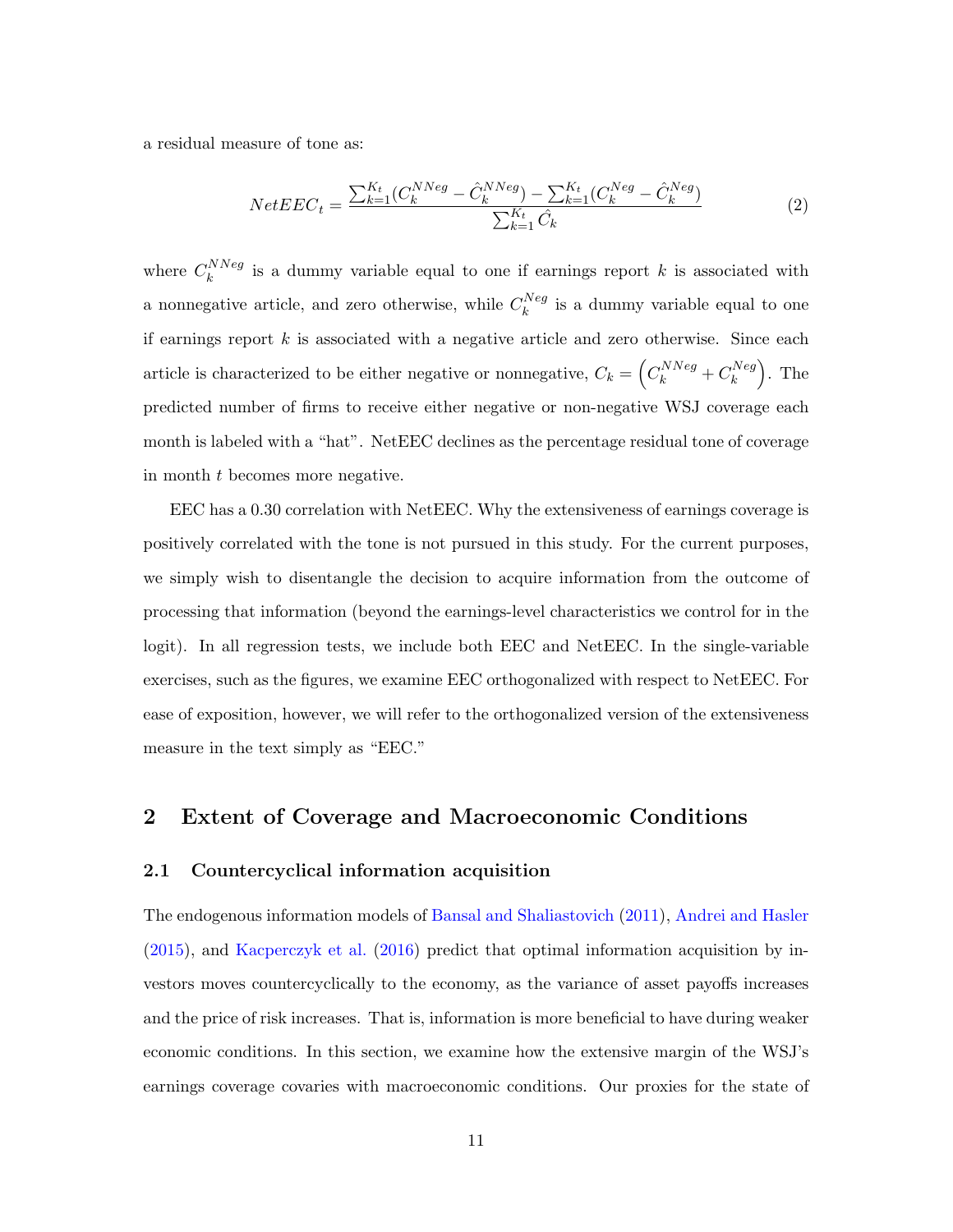<span id="page-12-0"></span>the macroeconomy are NBER recession periods, output gap, and the consumption-wealth ratio. Only two brief declines in economic activity are identified by the NBER during our sample, July 1990 to March 1991 and March 2001 to November 2001. Output gap is measured as the deviation from a linear and quadratic trend in the log of industrial production [\(Cooper and Priestley](#page-35-6) [\(2009\)](#page-35-6)). Turning to a forward-looking measure of economic conditions, we use the consumption-wealth ratio (CAY) of [Lettau and Ludvigson](#page-36-4) [\(2001\)](#page-36-4). [Lettau and Ludvigson](#page-36-4) [\(2001,](#page-36-4) [2002\)](#page-36-10) find that CAY forecasts future stock returns and future growth in corporate investment (private nonresidential fixed investment), suggesting that CAY tracks risk premia and varies countercyclically.<sup>11</sup>

Table [2](#page-44-0) reports correlations with these measures of macroeconomic conditions. The correlations indicate that information acquisition by the WSJ is extending farther when economic conditions are poorer. Specifically, EEC is higher during NBER recessions, when CAY is higher, and when output gap is lower. The magnitudes of these correlations are 0.26, 0.48, and −0.27, respectively. The plots of EEC against CAY and against output gap are shown in Figures [1](#page-39-0) and [2](#page-40-0) (along with NBER recessions as shaded bars). The comovements of EEC with  $CAY$  and with output gap are each striking.<sup>12</sup>

Beyond the prediction that the extent of information acquisition moves counter to the business cycle, other time-series covariates are not as clearly identified from the existing information literature. To provide some additional stylized facts, Table [2](#page-44-0) also shows correlations with three financial-market variables that have been linked to different aspects of macroeconomic conditions. The term spread of interest rates is measured as the yield of the 10-year Treasury bond minus the yield of the 3-month Treasury bill, and embeds investors' forecasts of future interest rates. The logarithm of the aggregate stock-market dividend yield is a well-studied valuation-ratio predictor of the equity premium.<sup>13</sup> Lastly, the sentiment index of [Baker and Wurgler](#page-35-7) [\(2006\)](#page-35-7) may capture periods when stock price

 $11$ CAY is the transitory deviation from a common stochastic trend in logs of aggregate consumption and wealth (that includes human capital). The measure arises from the log-linearization of the intertemporal budget constraint of investors.

 $12$ Note that EEC and NetEEC are orthogonalized with respect to each other before their correlations with the other variables are estimated.

<sup>&</sup>lt;sup>13</sup>[Campbell](#page-35-8) [\(2018\)](#page-35-8) provides excellent reviews of the literatures on the term spread and dividend yield.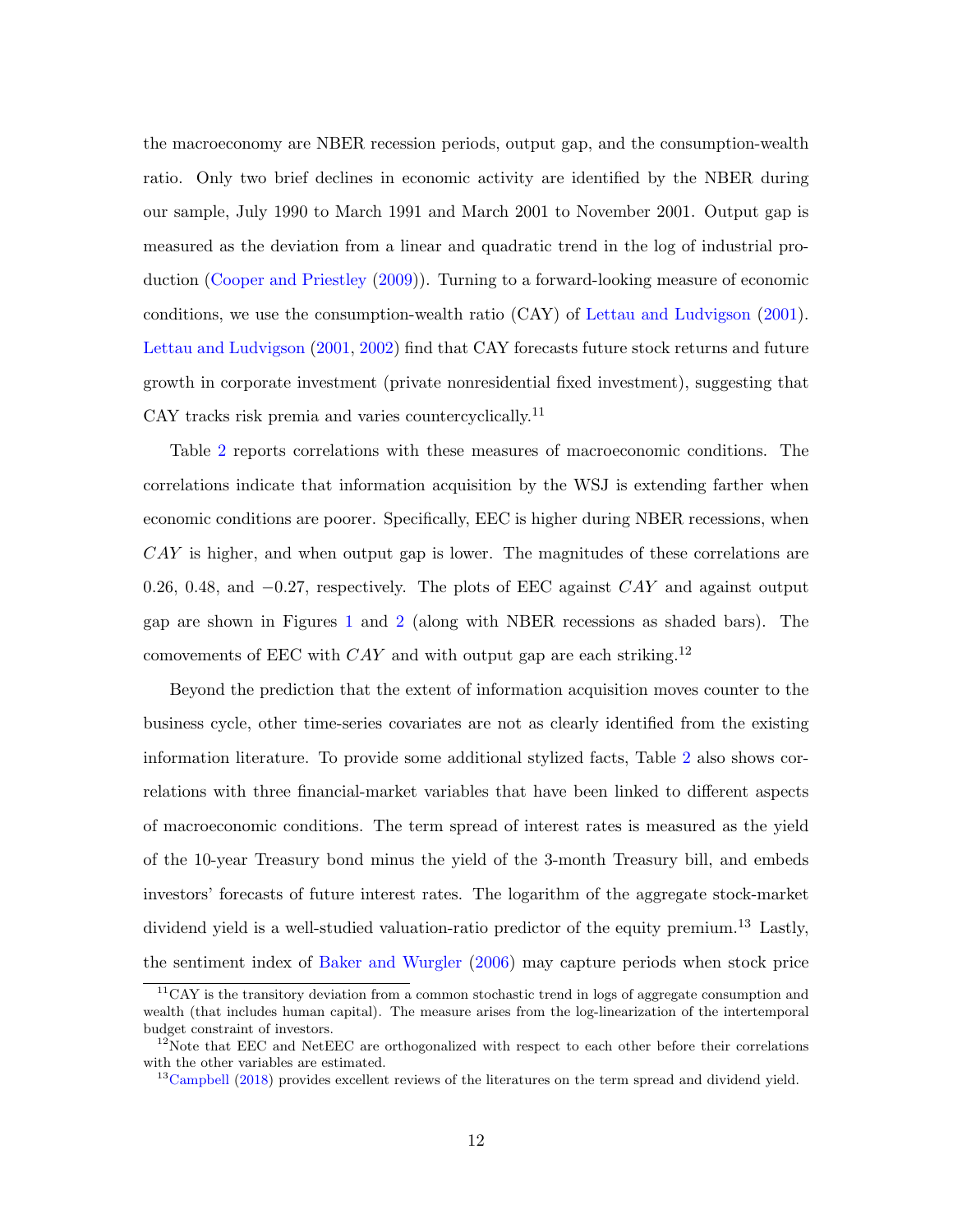<span id="page-13-0"></span>dislocations from fundamentals are more systematically abundant. In particular, [Stam](#page-37-8)[baugh et al.](#page-37-8) [\(2012\)](#page-37-8) find that the returns to many cross-sectional return anomalies are greater when sentiment is high. These and other variables used in the paper are defined in section [A.1.2](#page-31-0) of the Appendix.

Table [2](#page-44-0) shows that EEC is positively correlated with the term spread and the dividend yield and negatively correlated with sentiment. Each of these correlations also suggests a countercyclical interpretation for EEC. However, the reported p-values are not adjusted for the strong serial correlations in these variables that was noted earlier. To examine the marginal explanatory power of these variables, using more reliable test statistics, we regress EEC on the set of macroeconomic variables from Table [2](#page-44-0) as well as some additional variables (defined in the Appendix). The p-values are adjusted for spurious rejection rates of the null hypothesis due to the high serial autocorrelations in the covariates and residuals. To do this, we turn to Monte Carlo simulations. We form 10,000 simulated samples of an independently and normally distributed random variable with an AR(1) coefficient that matches that of the dependent variable. We regress our simulated dependent variable on the actual sample of the macro variables. We then calculate the frequency of observing Newey-West t-statistics with six lags that are greater than a given t-statistic found in the actual sample (or less than a given t-statistic that is negative). We multiply the frequency by two to arrive at a simulated p-value for a two-tailed test.

In Table [3,](#page-45-0) we see that the set of macro variables captures a large fraction of the temporal variation in the WSJ's extent of earnings coverage, with an R-squared of 0.41. CAY and output gap robustly display marginal covariances with EEC, with signs that continue to indicate a countercyclical pattern in the extensive margin. However, the marginal explanatory power of sentiment and recessions are indistinguishable from zero. Interestingly, the sign on the dividend yield switches from a positive correlation in the prior table to a negative relation in the multiple regression. There is obviously some multicollinearity amongst these right-hand side measures. Which covariates are expected to be stronger and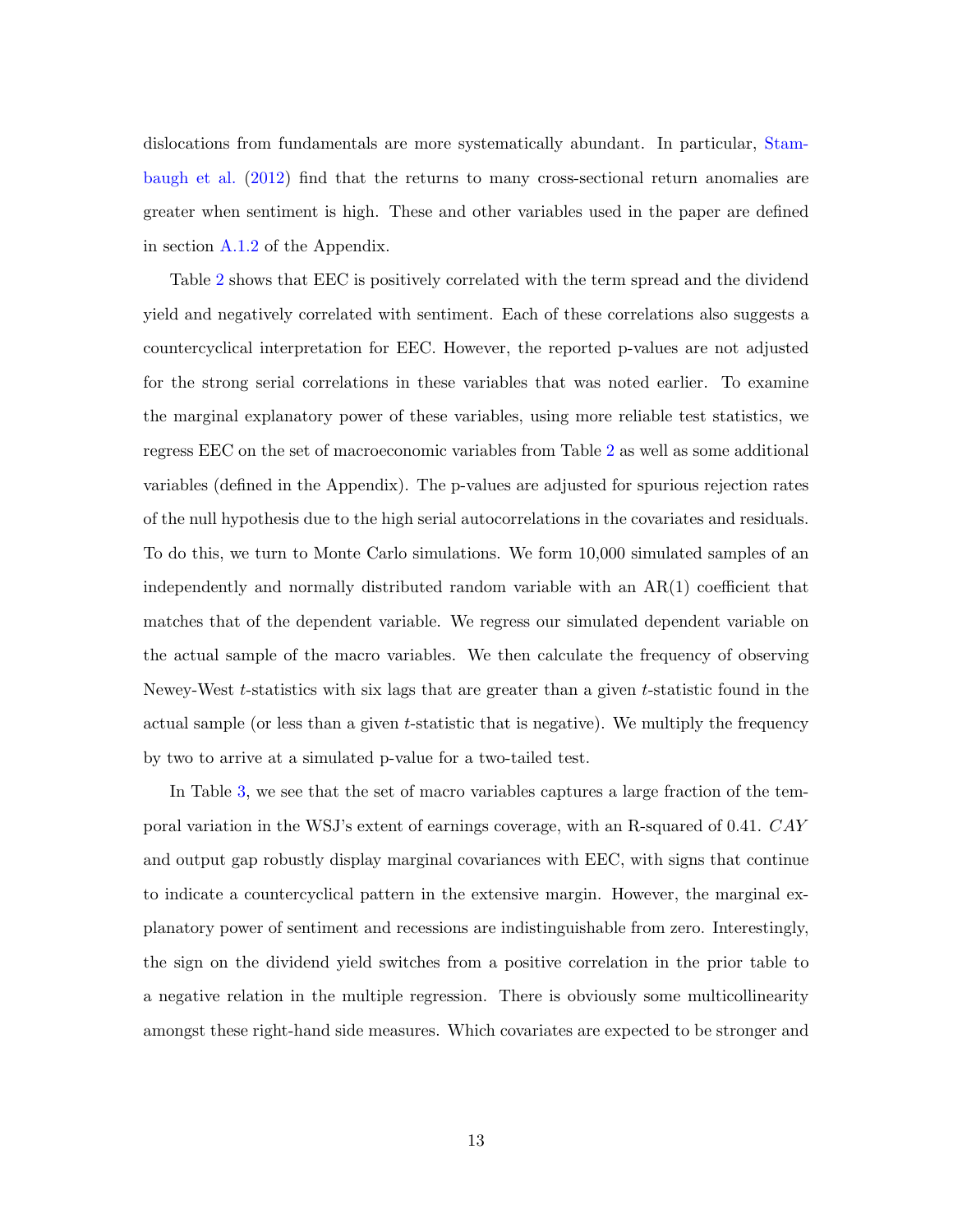<span id="page-14-0"></span>whether nonlinearities in economic conditions might be expected are interesting avenues for future research. We say more on this in the next section.

We now turn to examining the relation between the extent of earnings coverage and aggregate stock pricing. Does EEC move with the equity risk premium, which is also expected to increase both with the uncertainty in payoffs as well as the price of risk? To investigate, we regress various windows of the log of future returns of the CRSP VW stock index in excess of the T-bill rate on EEC and NetEEC. Table [4](#page-46-0) finds that EEC tracks the equity premium. EEC covaries positively with excess stock returns over months  $(+1, +6)$  at the ten-percent level and over months  $(+1,+12)$  at the five-percent level (using adjusted pvalues). Examining the explanatory power of EEC jointly across multiple horizons provides a more powerful, and more stringent, test [\(Boudoukh et al.](#page-35-5) [\(2008\)](#page-35-5)). Panel B of Table [4](#page-46-0) shows the adjusted p-value testing the null hypothesis that the coefficients on EEC are jointly zero over months  $(+1,+6)$  and  $(+1,+12)$  to be 2.9%. Hence, EEC robustly comoves with the equity risk premium.

The economic magnitude of this relation is notable. The reported coefficients in Table [4](#page-46-0) are with respect to standardized coefficients and can be easily interpreted. A one standard deviation increase in EEC is associated with an increase in excess stock returns of 1.89% over the following six months and 3.66% over the following twelve months, which are economically meaningful. Figure [3](#page-41-0) plots means of excess stock returns across quintiles of EEC. The explanatory power of EEC for future stock returns over months  $(+1, +6)$  and  $(+1,+12)$  is visible across the full range of quintiles. Six-month returns vary from about 2% to 7%, and twelve-month returns vary from about 2% to 14%.

In sum, the WSJ extends its earnings coverage across more firms during weaker economic times, based on a variety of measures of the state of the economy. This behavior is consistent with a catering, demand-driven reasoning for the WSJ's coverage of firms' earnings. Models of optimal information acquisition predict that investors (subscribers) have a countercyclical desire to increase their acquisition of payoff-relevant information.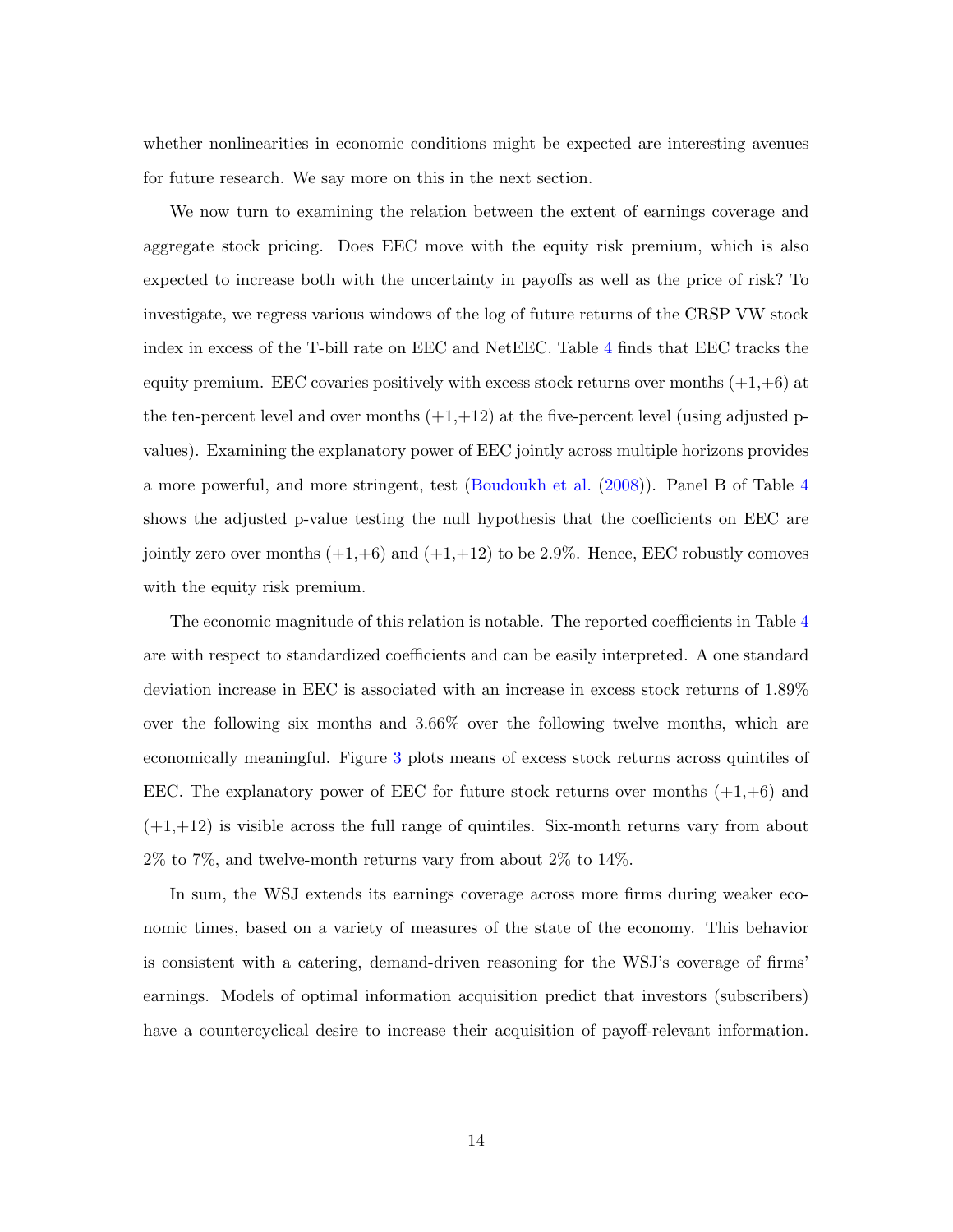<span id="page-15-0"></span>The WSJ seems to provide more information when the additional information is more beneficial to subscribers.

Lastly, the above findings suggest that the earnings coverage of the WSJ is not a proxy for the attention of irrational retail traders. The "ostrich effect" predicts that attention is procyclical, i.e., greater when stock returns have been high. By measuring the number of logins to investment accounts, [Sicherman et al.](#page-37-9) [\(2016\)](#page-37-9) provide evidence that retail traders seek less information about their portfolios as the returns of the stock market decline, possibly because investors want to delay realizing a bad outcome.<sup>14</sup> Regressions like those in Table [4](#page-46-0) with lagged excess stock returns as the dependent variable, instead of future returns, indicate that the extent of the WSJ's earnings coverage does not covary with lagged returns over either a  $[-6, -1]$  or a  $[-12, -1]$  window.

#### 2.2 Extensive margin and measuring of the economic state

In the prior section, we examined how EEC covaries with several measures of the state of the economy. The fact that several measures are used speaks to the difficulty in measuring economic conditions. One just has to look at the mosaic of indicators that are commonly used to diagnose the health of the economy to recognize the complexity of filtering estimates of the underlying latent state variable. The information channel is a promising and nascent mechanism for furthering our understanding of economic signals.

For example, instability over time in many of the interrelations among macro variables is well documented [\(Welch and Goyal,](#page-38-2) [2008;](#page-38-2) [Stock and Watson,](#page-37-10) [2003\)](#page-37-10). Recognizing that information must be acquired and that agents choose when and how to gather information can potentially explain some amount of parameter instability. [Bansal and Shaliastovich](#page-35-0) [\(2011\)](#page-35-0) make such a point explicitly. They argue that jumps in stock prices coincide with investors' endogenously choosing to gather information about the state of the economy at that particular point in time. The acquired information produces a discrete change in their expectations of fundamentals, which produces a jump in prices. The price jumps are

 $14$ Retail trading has been linked to Google search volumes and to articles in local newspapers by [Da et al.](#page-35-9) [\(2011\)](#page-35-9) and [Engelberg and Parsons](#page-36-11) [\(2011\)](#page-36-11), respectively.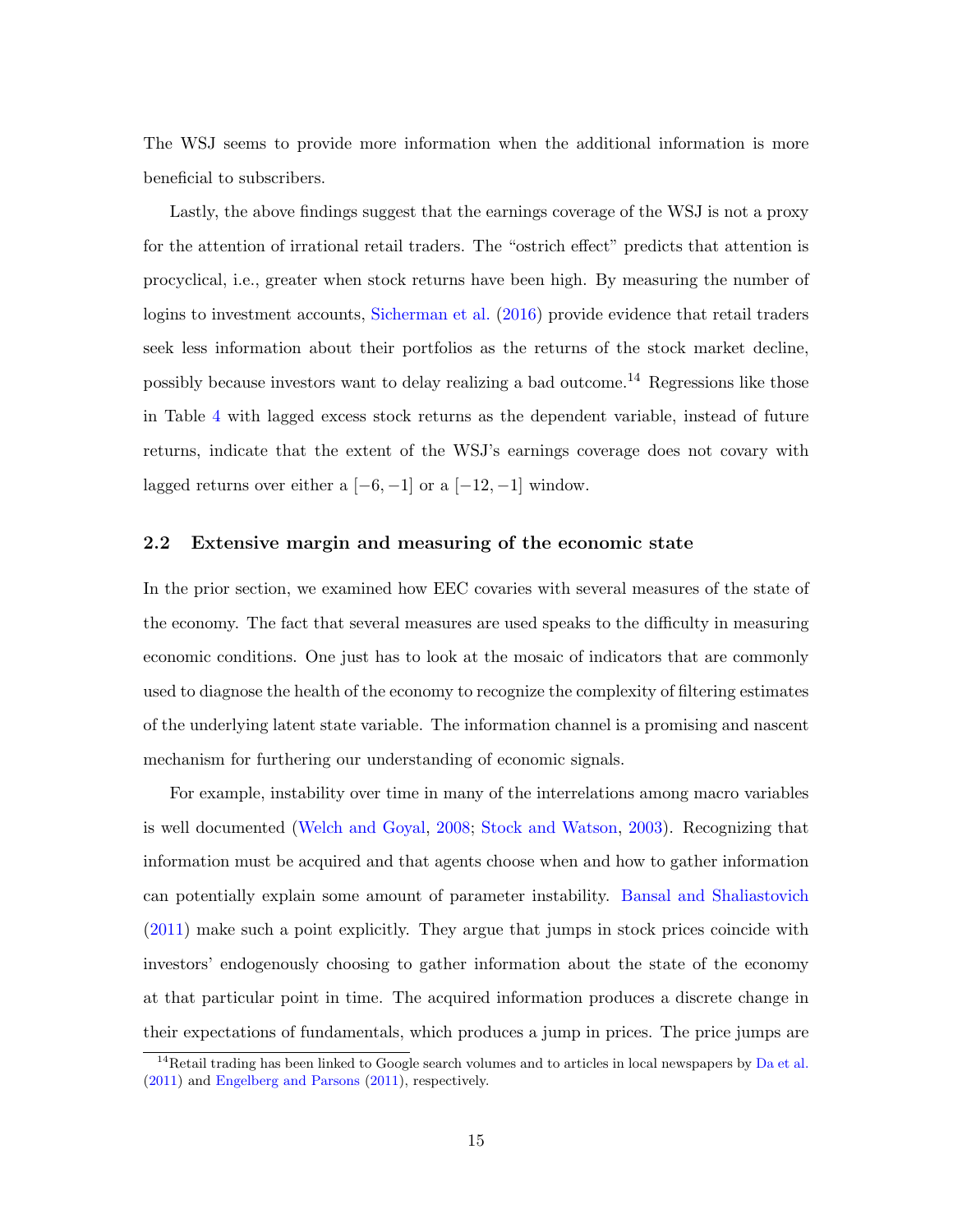disconnected from the presumed smooth movements in underlying fundamentals. Hence, learning can generate instability in covariances between prices and fundamentals.

To provide future research with additional stylized facts to consider, we examine whether EEC provides incremental linear information about the equity premium beyond that of the set of macro variables considered in Table [3.](#page-45-0) Recall that the set of macro variables correlates sizably with the temporal variation in the extent of earnings coverage, with an R-squared of 0.41. To assess the marginal covariance of EEC with the equity risk premium, we rerun the regressions of excess stock market returns on EEC and NetEEC adding the set of eleven continuous macroeconomic variables.

The right half of Table [4](#page-46-0) displays the results of this larger regression for the two horizons. EEC provides linear incremental information about the equity premium over months  $(+1, +6)$  at a ten-percent level of significance using the adjusted p-value, but statistically provides no incremental information over the  $(+1, +12)$  window. The joint test across both windows in Panel B remains significant at a 5% level. Hence, the extensive margin of the WSJ's earnings coverage offers information on the equity risk premium that is not linearly spanned by the set of macro variables. Moreover, the extensive margin seems to be a shorter-run signal of the equity premium than the macro set.

# <span id="page-16-0"></span>3 Adjustments along the extensive margin

To better understand the temporal variation in the measure of the WSJ's extent of earnings coverage, it first seems instructive to note the main drivers of predicted coverage. The predominant determinants of the probability of WSJ coverage for a given earnings announcement in the multinomial logit model are firm size, industry, and the number of analysts covering the firm. A reduced multinominal logit model employing only these three variables — size, industry, and analysts' coverage — produces a pseudo  $R^2$  of 0.22, falling from 0.27 when using the full specification that is shown in the appendix section [A.2.](#page-33-0)

Each of these three variables intuitively reflects a tradeoff between the costs of acquiring information and the benefits of learning from that information. Larger firms are generally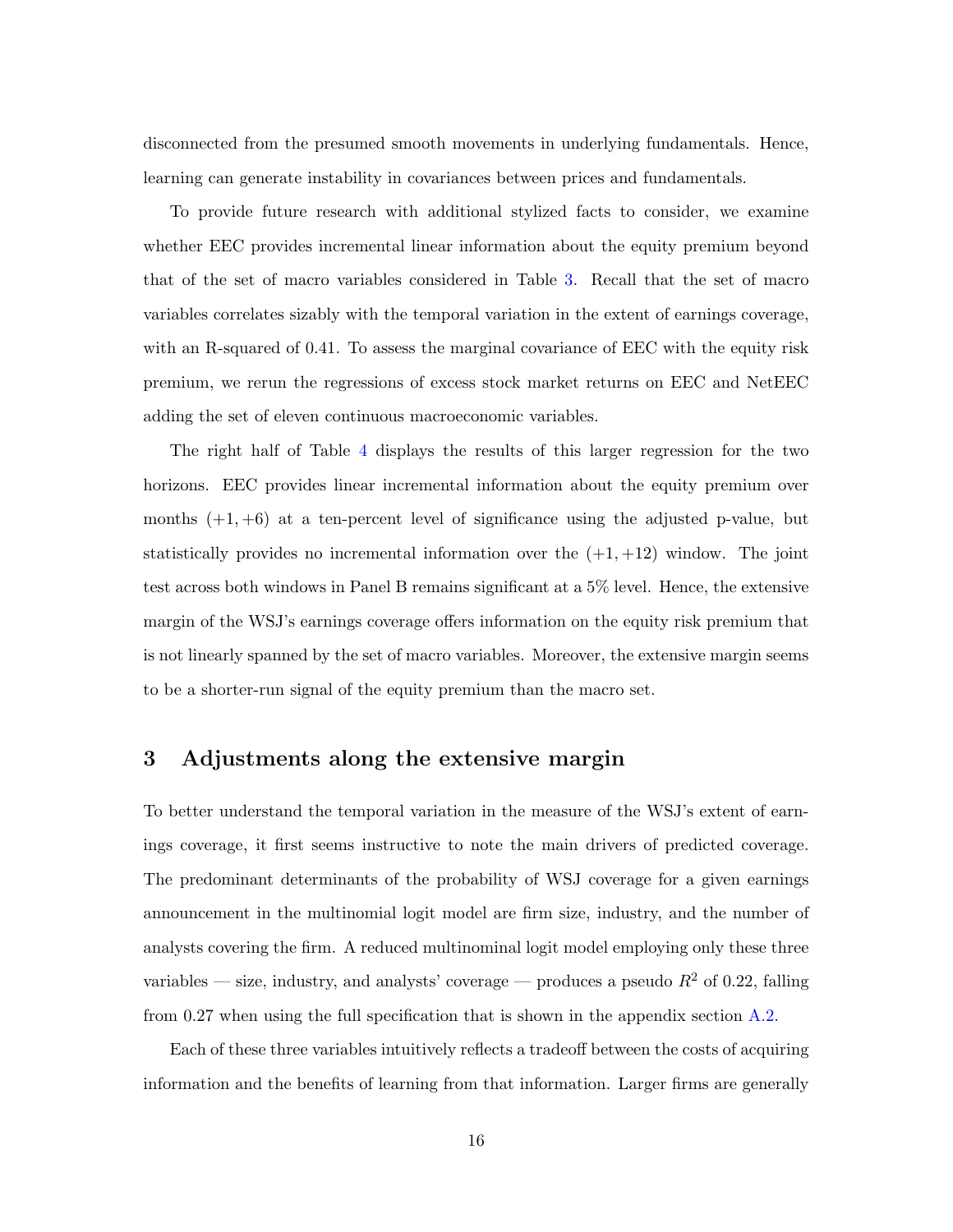more important to investors. The stocks of larger firms have greater (value) weightings in typical investment portfolios, and larger firms typically have a greater number of shareholders. Also, the scale and scope of large-firms' operations makes them more likely to be considered "bellwethers" for other firms in their industries. Relatedly, particular industries, whether cyclical or defensive, can be better indicators of the economy's condition. Additionally, some industries may contain firms whose performances are more highly correlated with each other, and hence, require fewer firm-level signals to understand. Lastly, the number of sell-side analysts that cover a firm reveals the outcomes of the cost-benefit analysis made by these research divisions in assessing whether to gather information on a particular firm. Their assessments are positively correlated with the WSJ's own assessments to cover a firm.

Figure [2](#page-40-0) shows that the WSJ adjusts the extent of its earnings coverage over time, as the marginal benefits of reporting on firm-earnings vary. Because smaller firms are typically costlier to learn about, smaller firms are likely candidates to lie on the extensive margin of the WSJ's earnings coverage. And given that many asset-pricing anomalies are well-documented to be stronger for small firms, this dimension of the extensive margin of coverage seems fruitful to investigate.

To begin, we separate sample months into three bins based on EEC measured across all stocks. Months with EEC above the 75th percentile are labeled "high," months below the 25th percentile are labeled "low," and remaining months are labeled "normal." Each month we recalculate the extent of earnings coverage at the size-quintile level, rather than across all stocks. That is, we determine the number of firms within a given quintile of size for which the full-specification full-sample multinomial logit predicts coverage, and then form EEC–Q which measures the percentage deviation of actual coverage from predicted coverage within size quintile Q.

Panel A of Table [5](#page-47-0) reports the mean monthly values of EEC–Q within the low, normal, and high states of coverage extensiveness. The most striking result is the dramatic increase in the extent of coverage for the smaller stocks in high-EEC months. Coverage of earnings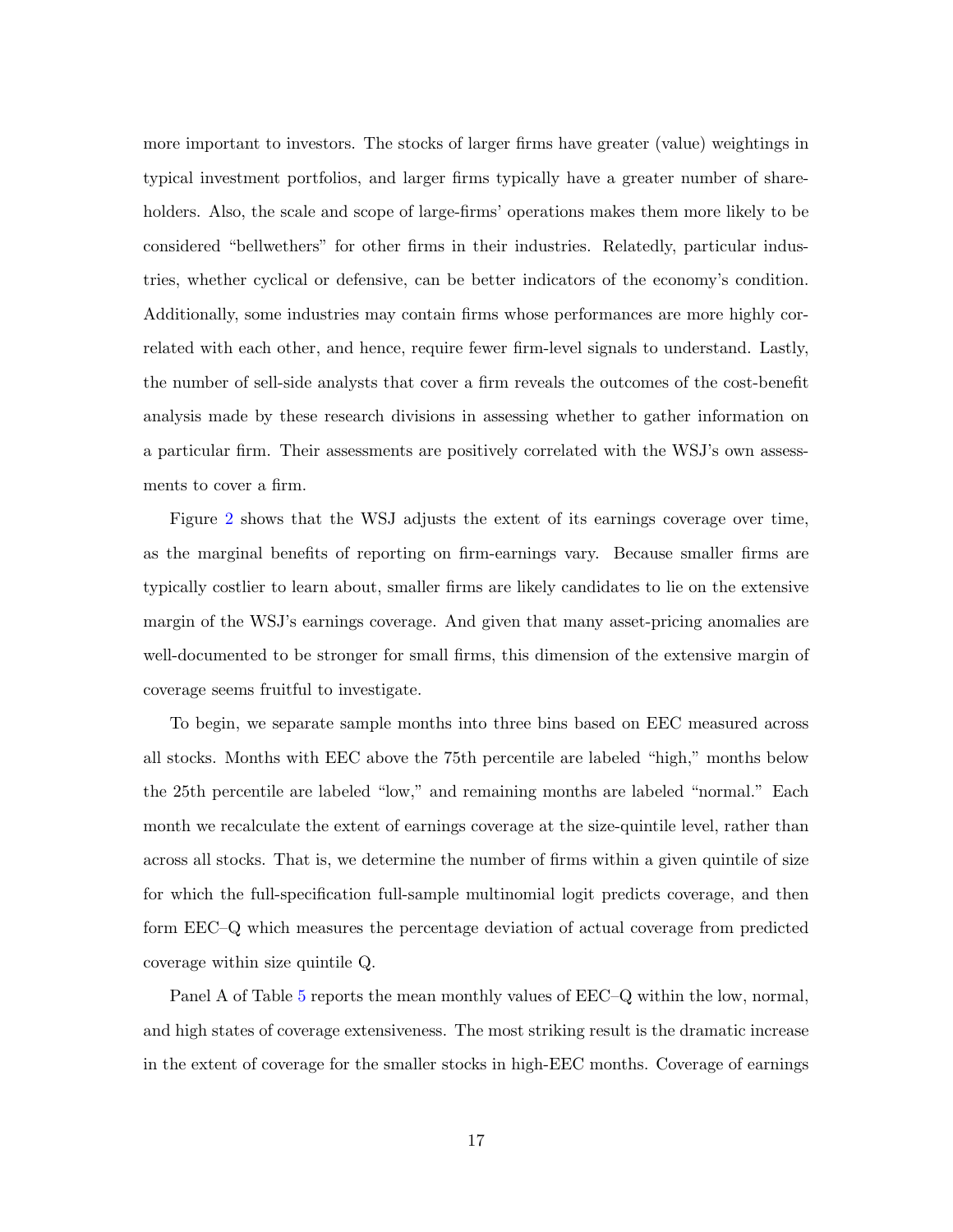releases for the smallest stocks in these months balloons to 91%. The extent of coverage across the remaining four quintiles falls steadily down to 18% in the largest stocks. Panel B shows the number of firm-earnings reports per month that are actually covered by the WSJ. The smallest firms receive the least amount of actual coverage, with only 10 firms on average in the high-EEC state. The coverage of just one additional firm from the smallest quintile, however, is a much larger deviation from the baseline probability of coverage. On the other end, the largest firms receive much greater coverage on average, with the actual number of firms in the highest quintile averaging 45 per month in the high-EEC state.

Analogously, in the low-EEC state, the extent of coverage recedes the least for the largest firms. In the low state, the largest firms average negative 19%, and the smallest firms average negative 37%. While the variation across the size quintiles in the low state is not as dramatic as that in the high state, nor monotonic, the extent of coverage is generally contracting as firm size declines.

Table [5](#page-47-0) also shows that the adjustments in earnings coverage across high-coverage months to low-coverage months is strongly decreasing across the size quintiles. The smallest stocks experience a 91% increase in residual coverage in the high-EEC months and a 37% decrease in the low-EEC months. This spread between high and low states falls monotonically with firm size. Hence, the marginal coverage decisions of the WSJ, expressed as a percentage deviation from predicted coverage, are essentially driven by the coverage choices outside the largest stocks. The correlation between the full-sample EEC and the extent of coverage within the lower four size quintiles is 0.95, while the correlation between the full-sample EEC and the extent of coverage within the largest quintile only is just 0.57. In sum, the adjustments made by the WSJ to the extensiveness of its earnings coverage can be characterized as expanding and contracting over the smaller deciles of firms.

## 4 Extensive Margin and the Information Content of Prices

Does the expansion and contraction of earnings coverage by the WSJ covary with the informativeness of stock prices? Prices will reflect the information that investors possess.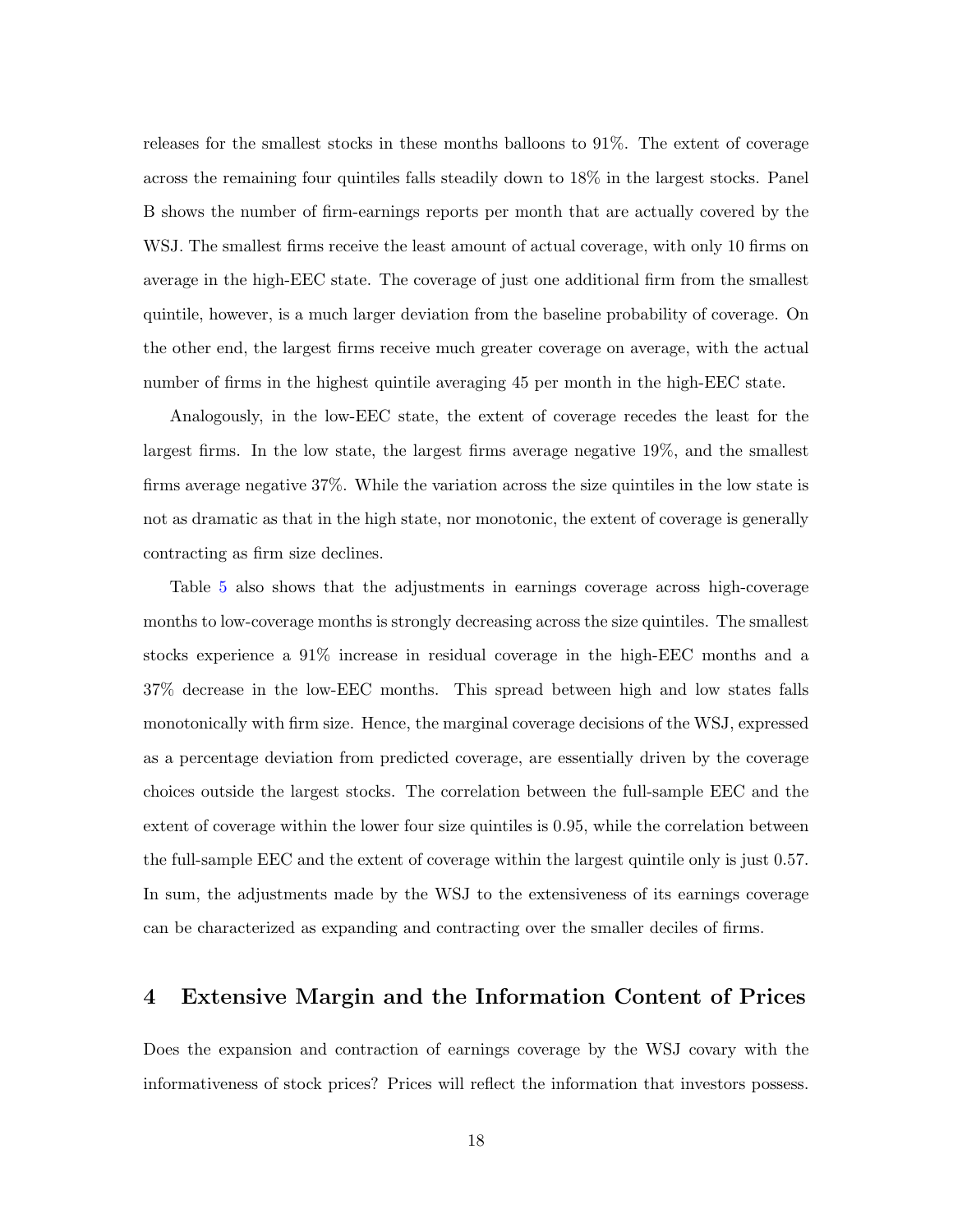<span id="page-19-1"></span>When the mass of investors in the stock market is acquiring less information about firms' earnings, stock prices will embed less of the earnings information, all else equal. In this section, we examine how prices react to earnings surprises as the extent of the earningsinformation acquisition of the WSJ changes, and then broaden the analysis to consider more general information-acquisition activities.

## <span id="page-19-0"></span>4.1 Post-earnings announcement drift

The tests herein consider the speed with which prices update to earnings news. One common assessment of how quickly stock prices impound earnings surprises is the postearnings announcement drift in stock returns (hereafter "PEAD"; [Bernard and Thomas](#page-35-10) [\(1989\)](#page-35-10)). To the extent that PEAD is due to the market's slow reaction to earnings news, rather than to mismeasurement of expected returns, we expect the drift in returns to be smaller for earnings announced in months when the extensiveness of earnings coverage is greater.

Each month we sort the firms announcing earnings in that month according to their standardized unexpected earnings  $(SUE)$ , defined as the announced earnings per share minus the median analyst forecast within thirty days prior to the announcement divided by the pre-announcement stock price. We then form a PEAD portfolio by taking a long position in the stocks in the highest decile of SUE and a short position in the stocks in the smallest decile of  $SUE$ . Daily abnormal returns to each stock are adjusted for size and book-to-market effects using  $5\times 5$  benchmark portfolios, with the quintile breakpoints determined from NYSE stocks only.<sup>15</sup> We then cumulate the abnormal daily returns  $(CAR)$ for each stock over a window beginning two days after the announcement and ending sixty days after the announcement. The  $CAR$  are then equally weighted within each month's long and short  $SUE$  portfolios respectively.

We sort calendar months over the sample period into quintiles based on EEC and then report the mean abnormal profits of the long-minus-short SUE portfolios. The left panel of Figure [4](#page-41-0) reveals that the average PEAD profits within the smallest stocks decrease from

<sup>15</sup>We thank Kenneth French for providing the benchmark data on his website.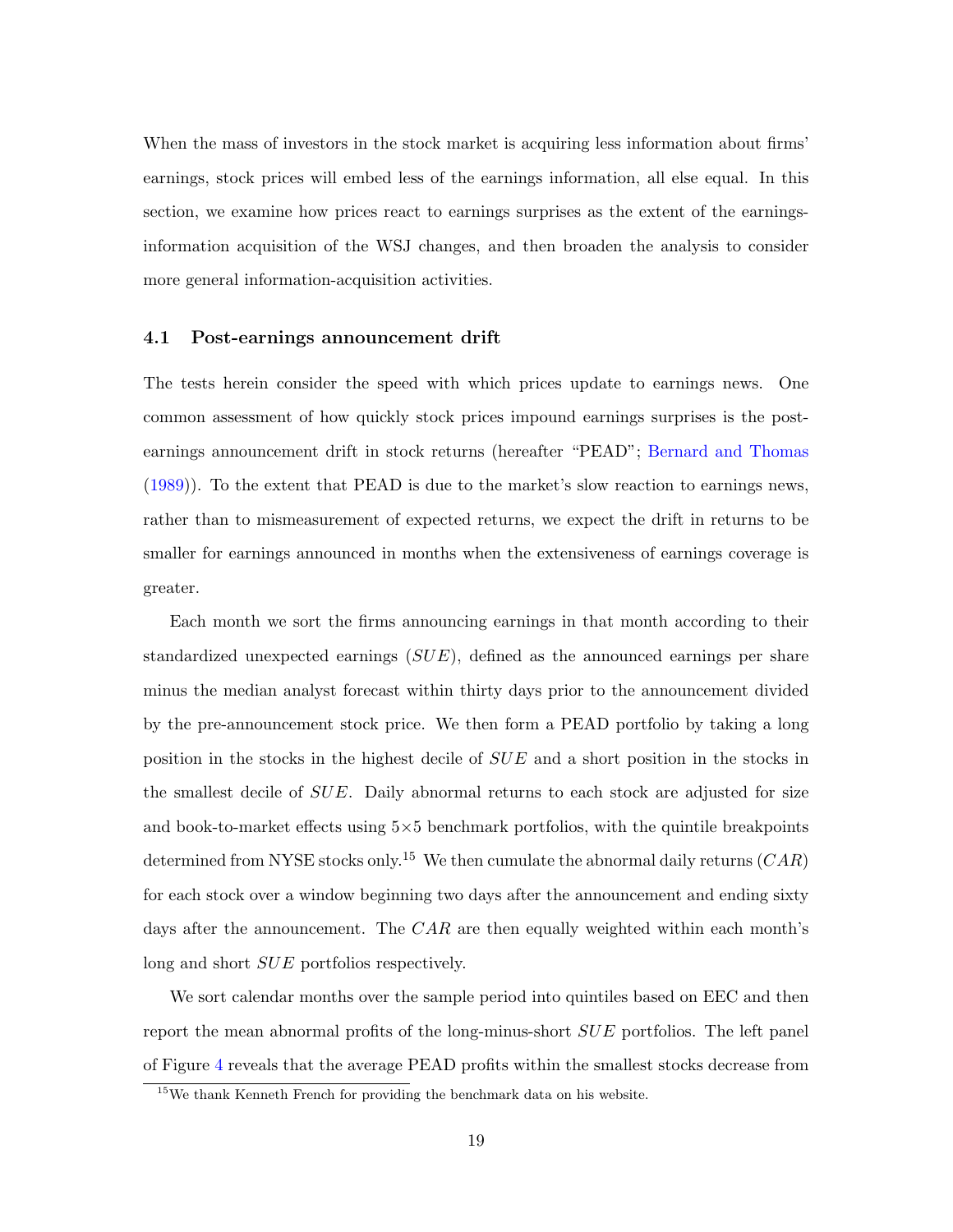nearly  $6\%$  over the  $[-2, +60]$  window for earnings surprises occurring in months with the least extensive coverage down to roughly 2% for earnings surprises occurring in months with the most extensive coverage. In short, the extensiveness of earnings coverage gets a good deal of traction in explaining temporal variation in PEAD.<sup>16</sup>

To assess the statistical significance of this negative relation, we employ monthly regressions. Each month we regress the cross section of cumulative abnormal stock returns over days  $[+2, +60]$  on the *SUE* for each firm announcing earnings in that month. Then, we regress the time series of monthly cross-sectional coefficients from the first-stage regression on EEC and NetEEC. Table [6](#page-48-0) shows the second-stage results. We see that PEAD profits for small stocks decrease with EEC at a 1% level of significance (using simulated p-values). In sum, when the extent of earnings coverage is greater, the price of a small stock immediately after the firm's earnings announcement tends to embed the earnings surprise more fully.

The strong comovement of the PEAD of small stocks with the extensiveness of earnings coverage is strikingly different from the nearly flat PEAD plot for large stocks on the right side of Figure [4.](#page-41-0) Consistent with the findings of section [3,](#page-16-0) that small stocks lie on the extensive margin, the expansion and contraction of earnings coverage by the WSJ apparently provides insights into the pricing of small stocks, but not large stocks.

Our ability to examine the PEAD of large stocks is however a bit hindered because there are months in which only a few large stocks release earnings. As a consequence, we examine quintiles of SUE to produce the right side of figure [4,](#page-41-0) rather than deciles as we do for small stocks on the left side. We also require a minimum of 10 firm-earnings releases each month for the long and short portfolios. This filter reduces the number of usable large-stock sample months from 255 to 170. As figure [4](#page-41-0) shows, large-stock PEAD does not temporally covary with the extent of the WSJ's earnings coverage.

<sup>&</sup>lt;sup>16</sup>The nonlinearity displayed by PEAD profits in quintile 3 may indicate a nonlinearity between asset pricing and information acquisition that is a byproduct of endogenizing information choices. Equilibria in these models are typically complex as they are outcomes of constrained optimizations that involve costbenefit thresholds, corner solutions, dynamic feedback, complementarities, and other features.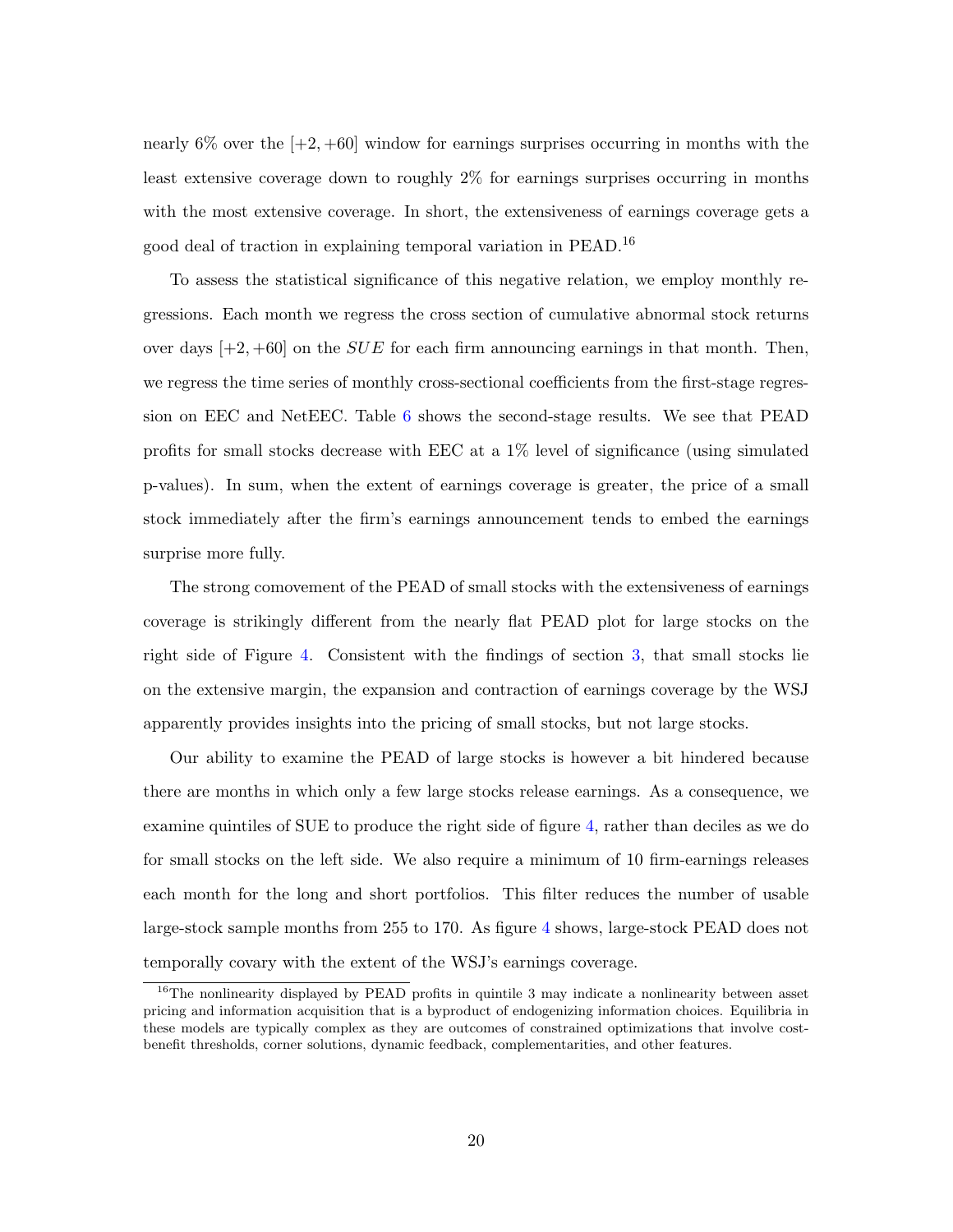We further investigate a relation between large-stock PEAD and EEC using the crosssectional regression approach. A potential benefit with the regression approach is that we can extract more information when confronted with just a few stocks each month than is possible with the portfolio approach (since long and short stocks are pooled together each month in the regressions). Unfortunately, SUE is closer to zero for large stocks which can produce greater variability in first-stage coefficients. Although the results are not tabulated, we detect no relation between large-stock PEAD and EEC. The failure to detect a covariance between the extensiveness of earnings coverage and the return dynamics of large stocks is a pervasive finding throughout this study. In short, adjustments to the extent of earnings coverage are silent about the temporal dynamics of the returns of large stocks, but they do speak to the return dynamics of small stocks.

Finally, as done in the equity premium analysis, we provide additional stylized facts by including the set of eleven continuous macroeconomic variables. The results are reported in the second column of Table [6.](#page-48-0) With respect to PEAD, EEC also provides linearly incremental information over the span of the macro variables. This may be related to earnings information acquisition being more of a shorter-run signal for aggregate stock returns, as noted earlier.

## 4.2 How active is the information gathering?

The preceding findings for PEAD suggest that the state of information acquisition plays an important role in the pricing of small stocks. When EEC increases, PEAD decreases, suggesting that small-stock prices are more quickly embedding earnings news. However, is this merely a news diffusion channel or a more active state of information gathering by investors?

Prior studies have also examined the price response upon the release of earnings — the earnings response coefficient (hereafter, ERC) — in tandem with PEAD. As the information in a given earnings announcement diffuses more quickly through the marketplace, the density of the price response shifts closer to the event date. That is, studies of  $\lim$ -level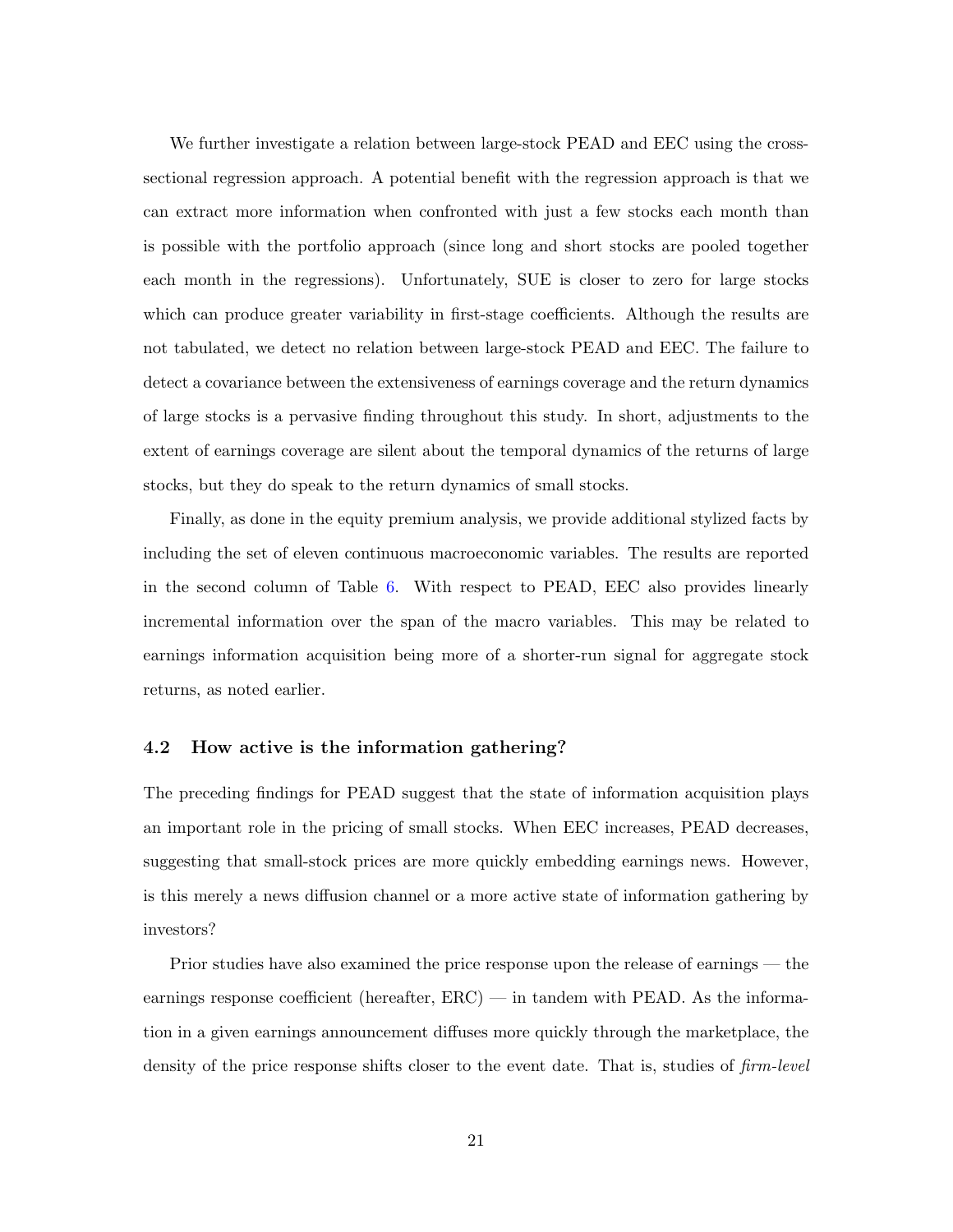<span id="page-22-0"></span>attention and the media's role in the stock market find that ERC increases with attention while PEAD decreases (e.g., [Peress](#page-37-11) [\(2008\)](#page-37-11); [Hirshleifer et al.](#page-36-7) [\(2009\)](#page-36-7); [DellaVigna and Pollet](#page-36-12)  $(2009)$ ; [Drake et al.](#page-36-13)  $(2015)$ ; [Boulland et al.](#page-35-4)  $(2017)$ .<sup>17</sup>

If the market level measure of the acquisition of earnings information that we develop were solely a proxy for the speed of diffusion of the earnings surprise, we would expect EEC to covary positively with earnings response coefficients. However, recall that only eleven percent of firms that release earnings in a given month are covered on average by the WSJ, and then only a mere handful are from the smallest quintile of firms. Hence, by construction, EEC is not directly measuring the diffusion of a given small firm's  $SUE$ across investors. And since the media coverage for the smallest firms by outlets besides the WSJ is also rare, we do not expect a simple diffusion channel to be the driving mechanism in this study.

EEC may capture a more active state of information acquisition whereby some portion of the earnings surprise (measured with respect to analysts' consensus forecasts) is anticipated before the earnings announcement. If enough pre-announcement learning were occurring when EEC is high, then we may find that EEC covaries negatively with earnings response coefficients. A systematic learning channel is one plausible way that such learning can occur. In fact, there is a large literature supporting intra-industry information spillovers from one firm's earnings information to the stock prices of related firms.

In particular, [Ramnath](#page-37-1) [\(2002\)](#page-37-1) finds that the stock prices of late announcing firms respond to the earnings news of early announcing firms within the same industry. Moreover, analysts' revise their earnings forecasts for the later firms in accordance with the earnings surprise of the industry's first announcer. However, Ramnath finds that neither investors (i.e., prices) nor analysts fully respond to the earnings news of the first announcer. Additionally, [Hameed et al.](#page-36-1) [\(2015\)](#page-36-1) find that the prices of stocks without large analyst coverage

<sup>&</sup>lt;sup>17</sup>A positive covariance between ERC and firm-level media coverage may also be due in part to reverse causality whereby greater price movements draw the attention of the media. Because so few stocks receive WSJ coverage, this is not a concern with the temporal covariance between the market-level EEC and stock returns.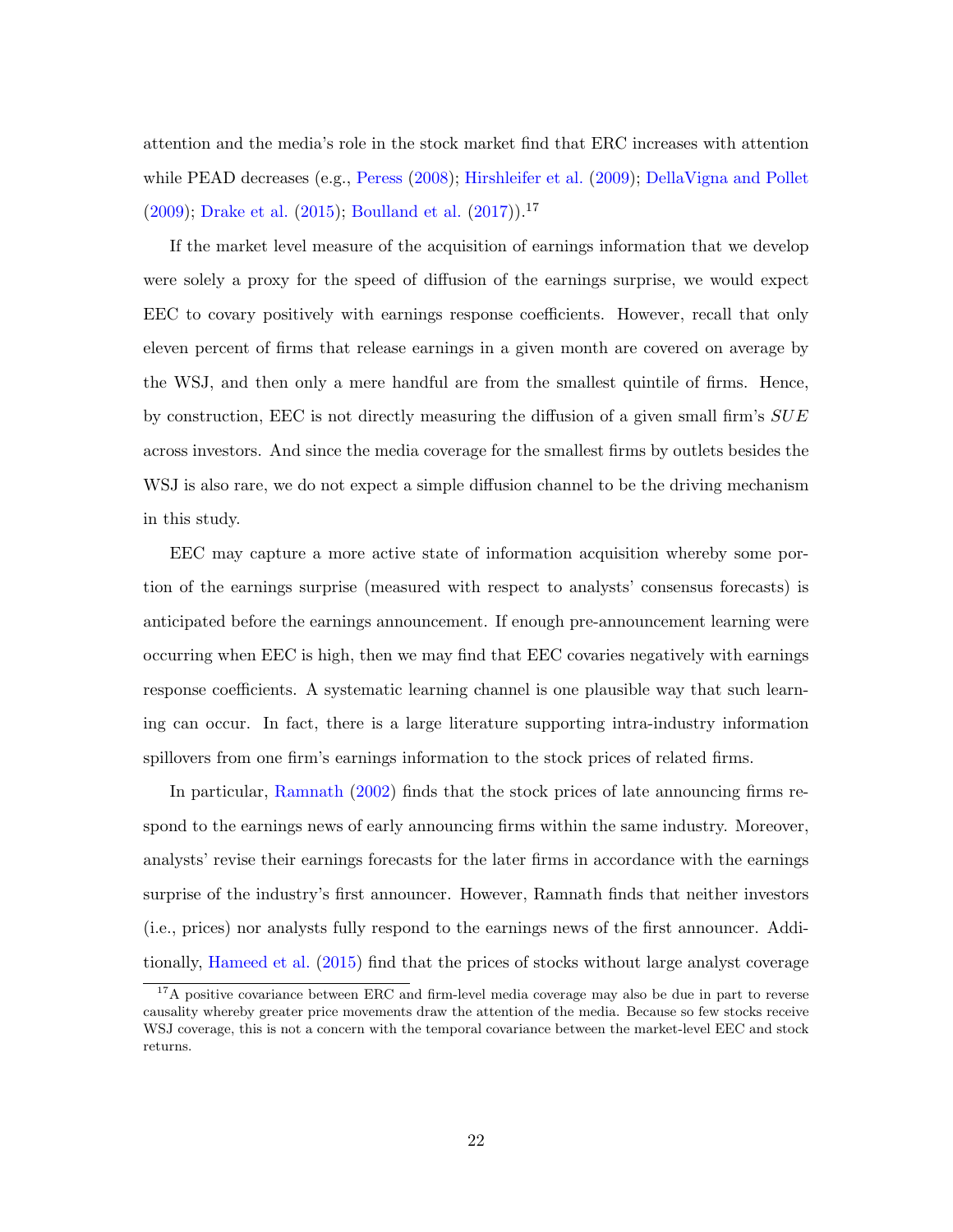<span id="page-23-0"></span>(as would be the case for the smallest quintile of stocks) respond to the analysts' forecast revisions of bellwether firms in their industries.

In this cross-firm learning environment, an increase in earnings information spillovers from early announcers to late announcers would reduce the price impacts of the later earnings surprises, as a systematic portion of the later firms' earnings surprise would be revealed through the earlier industry news that is extracted from the early announcers' earnings. Moreover, [Loh and Stulz](#page-37-6) [\(2018\)](#page-37-6) find some evidence that spillovers of earnings information into other firms' stock prices are stronger in bad economic times.<sup>18</sup> Their findings suggest that information spillovers would be greater when EEC is high, since we find in section [2.1](#page-11-0) that EEC moves countercyclically.

This systematic-learning scenario is also consistent with the theoretical predictions of [Kacperczyk, Van Nieuwerburgh, and Veldkamp](#page-36-0) [\(2016\)](#page-36-0) in which investors allocate more attention in bad times to gathering common information relative to firm-specific information. While we focus in this study on the acquisition of earnings information, this does not exclude that investors may be acquiring information on the payoffs of groupings of firms from signals other than earnings releases. In sum, when investors are sufficiently more active in their learning about the systematic components of earnings surprises, the price response to earnings news upon the announcement will decline.<sup>19</sup>

## 4.3 Earnings Response Coefficients

To provide more of a gauge on how actively investors are learning about earnings and embedding that information into small-stock prices, we examine the event-window reactions of stock prices to earnings surprises. We established in section [4.1](#page-19-0) that PEAD declines with EEC, indicating that prices immediately after earnings announcements are more fully reflecting earnings surprises in months when the extent of earnings coverage by the WSJ

<sup>18</sup>[Loh and Stulz](#page-37-6) [\(2018\)](#page-37-6) examine the price reactions of stocks to the revisions of analysts' buy/sell recommendations of related stocks, not to revisions of earnings forecasts per se.

<sup>&</sup>lt;sup>19</sup> Admittedly, we do not empirically eliminate the alternative channel whereby investors are learning more about firm-specific components of earnings in anticipation of a given firm's earnings announcement, and that this one-off learning occurs with such extent across subsets of investors that the average informativeness of small-stock prices increases. However, this channel runs counter to the literature noted above, and seems tenuous to us based on the inefficiency of such a learning process.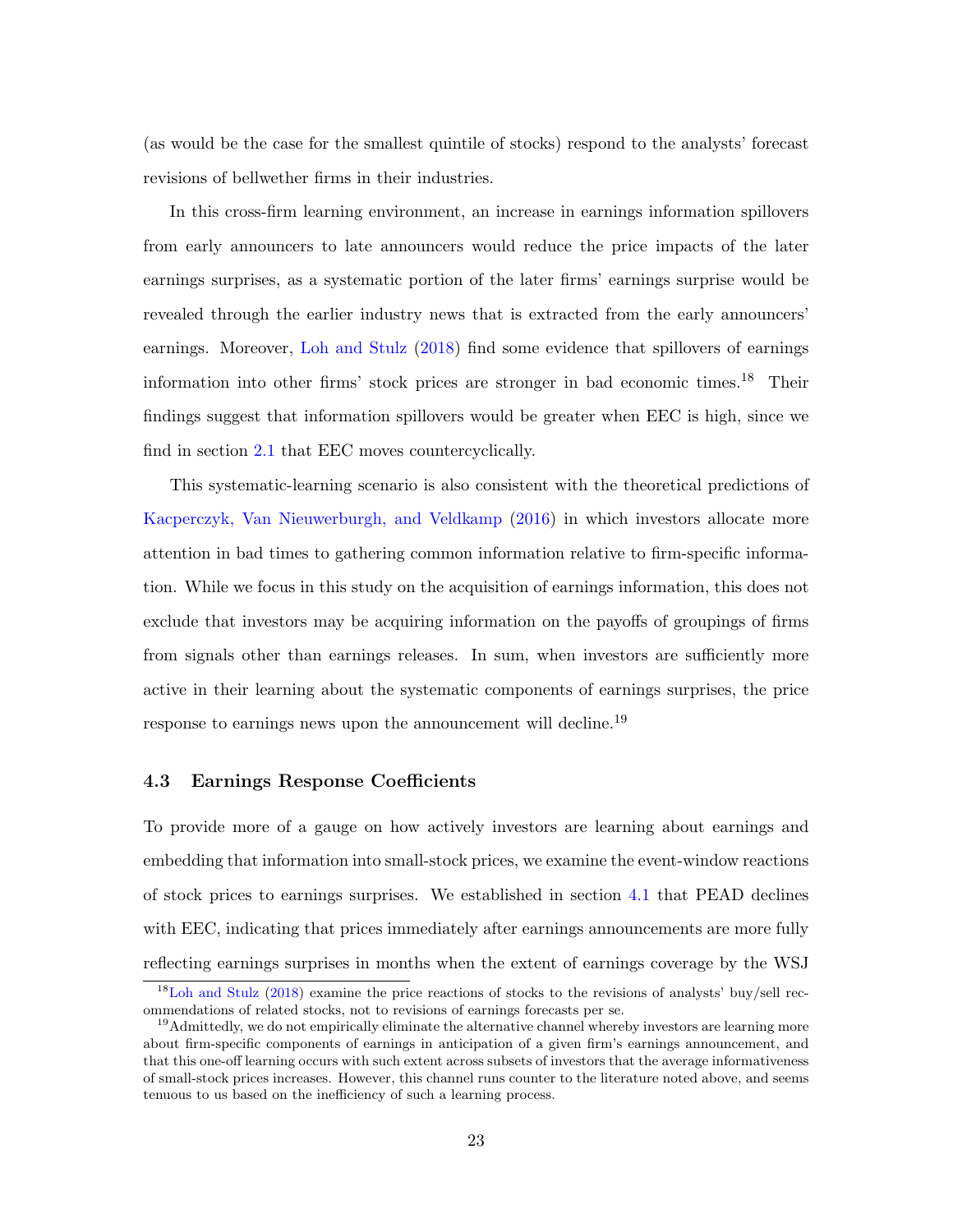increases. As discussed above, an indicator of an even more active state of learning by investors would be finding that earnings response coefficients decrease when the extent of coverage is greater, as prices better anticipate upcoming earnings releases.

Again we measure earnings surprises relative to the consensus of analysts' forecasts. Each month, we regress the cross section of cumulative abnormal returns for a stock over days  $[-1, +1]$  on the stock's SUE. The time series of the mean regression coefficients from each month (i.e. the mean monthly ERC) is then regressed on EEC and NetEEC.

The right-side of Table [6](#page-48-0) reports the second-stage results. Price reactions to earnings surprises are lower in the months when EEC is higher, at a five-percent level of significance (using simulated p-values). This finding is inconsistent with increases in EEC being solely associated with an increase in the diffusion of SUE across the marketplace. Instead, the ERC finding indicates that investors are actively learning about earnings, and presumably through more systematic channels.

Interestingly, the last column of Table [6](#page-48-0) also shows that EEC has no incremental information for ERC above that contained in the linear span of the macro variables. This qualitatively differs from the equity premium and PEAD findings (and the remaining findings still to be presented). As noted before, the structure of the interrelations among the macro variables and information acquisition activity is an avenue for future research. Perhaps the ERC relation is less subject to nonlinearities, or perhaps this is a spurious failure to reject linear spanning in one of five tests.

Regardless, the extent of the WSJ's earnings coverage covaries negatively with the variation in earnings response coefficients, implying that EEC captures times when investors are more actively learning, and hence, when prices better anticipate earnings news. In the next sections, we investigate another aspect of small-stock returns to further examine whether the informativeness of stock prices increases with EEC.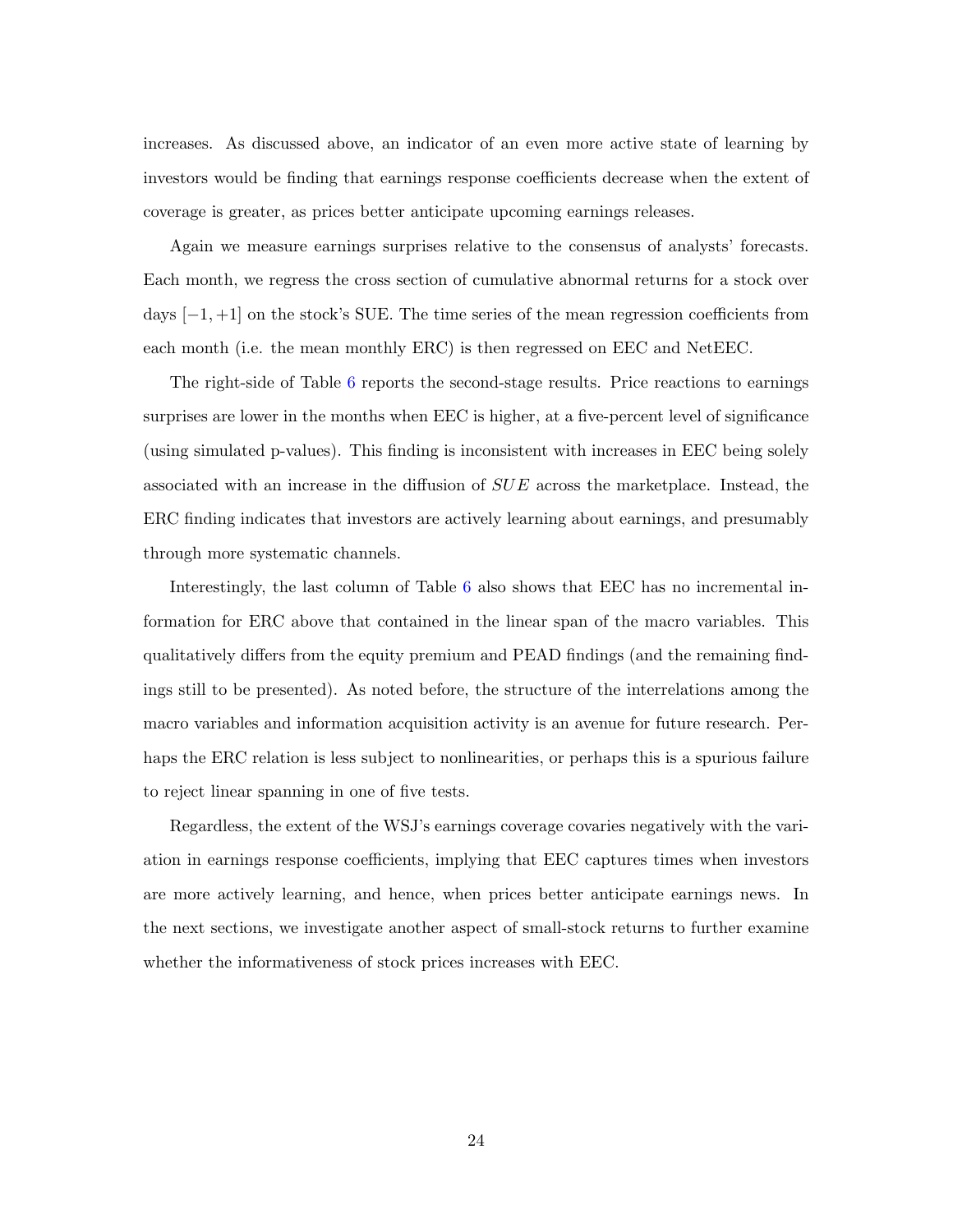## 4.4 Return Dispersion

An underpinning of information models is that an agent's beliefs are updated when information is acquired, and in this study, we are considering updates to stock valuations. Our previous findings for ERC and PEAD are consistent with investors acquiring more information about the earnings of small stocks when the WSJ is increasing the extent of its earnings coverage. With more information being impounded into prices, the cross-sectional dispersion of returns should be greater as the valuations for a greater number of firms are being updated.<sup>20</sup> Hence, we examine the relation between stock-return dispersion and EEC.

We begin by sorting months into quintiles based on EEC. For each quintile, the left panel of Figure [5](#page-42-0) reports the mean monthly standard deviation of the cross section of returns for firms in the smallest quintile of market value of equity. We see that return dispersion among small stocks increases notably with EEC, from about 19% per month in the months with the lowest EEC to 24% in the months with the greatest EEC. To assess statistical significance, we regress the monthly time-series of return dispersion on EEC and NetEEC. We see in Table [7](#page-49-0) that the relation between EEC and return dispersion in small stocks is statistically strong, with adjusted p-values below one percent.

For completeness, both Figure [5](#page-42-0) and Table [7](#page-49-0) examine return dispersion among the largest stocks. The range of return dispersion for large stocks in Figure [5](#page-42-0) is from a little below 8% per month to a little above 9%. And Table [7](#page-49-0) confirms a flat relation between EEC and large-stock return dispersion. This is consistent once again with the marginal adjustments of earnings coverage mapping into the pricing of smaller stocks only.

In sum, the increased return dispersion of small stocks when EEC is greater is consistent with an information channel. Investors seem to be acquiring more information about small stocks in months when the WSJ is expanding its earnings coverage to more firms, resulting in price adjustments that are larger than in other months.

 $^{20}$ Any heterogeneity across investors' signals (and beliefs) would seemingly amply this effect.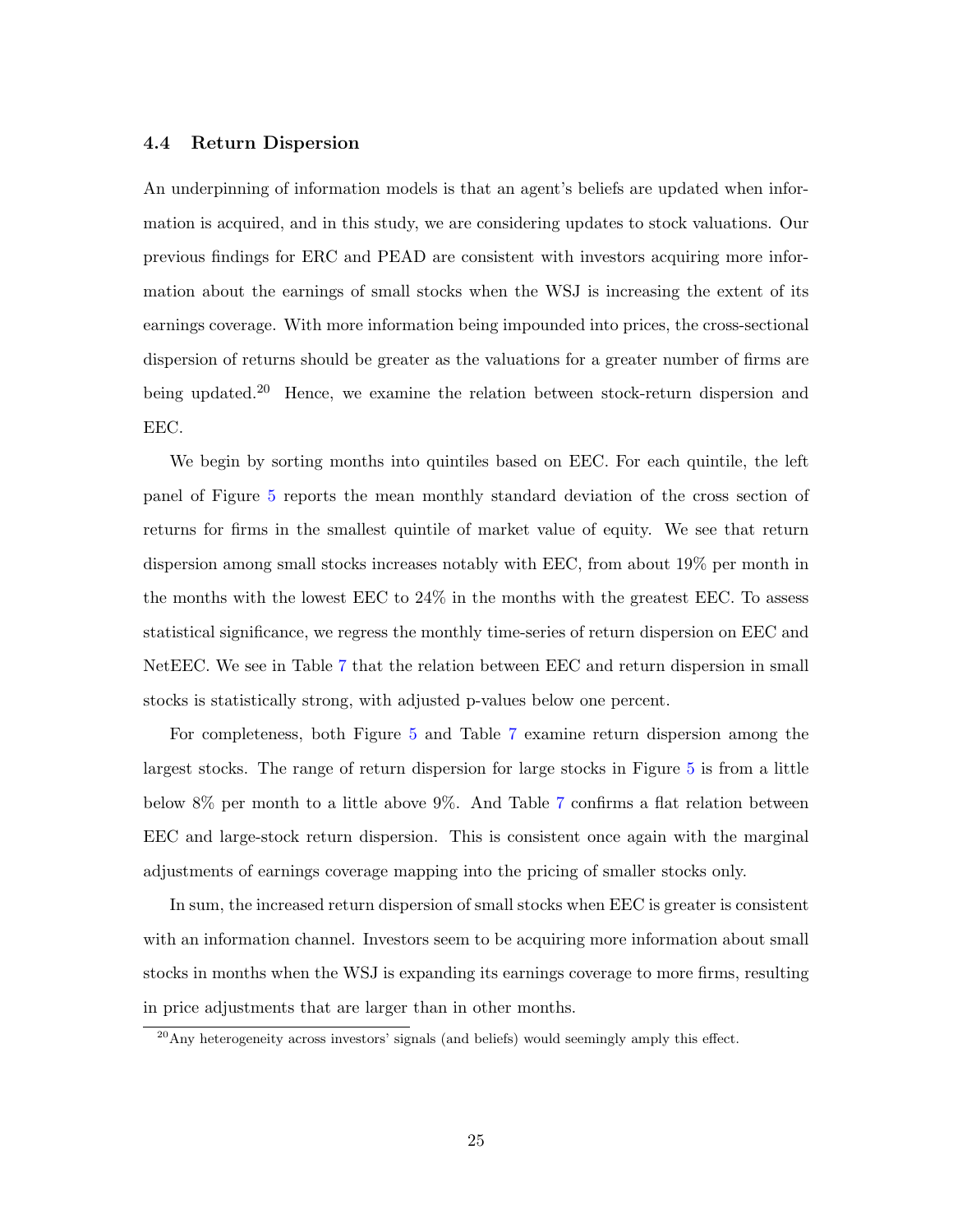## <span id="page-26-0"></span>5 Conditional Performance of Mutual Funds

Results of the prior sections combine to suggest that EEC captures periods when investors are more actively updating stock prices to better reflect information about earnings. In this section, we examine the trading performance of a particular group of investors — mutual funds — conditional on the extent of earnings information acquisition. We are motivated by two elements of the literature. First, mutual funds have been found to possess skill at forecasting earnings. [Baker et al.](#page-35-3) [\(2010\)](#page-35-3) find that the buying and selling of stocks by mutual funds leads future earnings surprises. [Jiang and Zheng](#page-36-5) [\(2018\)](#page-36-5) find that the ability to forecast earnings surprises varies across funds and that some funds are persistently better at this than others. Our second motivation comes from [Kacperczyk et al.](#page-36-14) [\(2014,](#page-36-14) [2016\)](#page-36-0) who argue that funds allocate more information-gathering capacity during recessions to learning about common payoffs than about firm-specific payoffs, and that this optimal behavior provides a potential explanation for why the performance of mutual funds on average is greater during recessions [\(Moskowitz,](#page-37-12) [2000;](#page-37-12) [Glode,](#page-36-6) [2011\)](#page-36-6). Since our earlier finding for earnings response coefficients is consistent with more systematic small-stock information being used by investors in times when EEC is high, and that EEC moves countercyclically, it seems natural to test whether mutual funds small-stock picks perform better when EEC is greater.<sup>21</sup>

Following [Edelen, Ince, and Kadlec](#page-36-8) [\(2016\)](#page-36-8), we estimate the change in aggregate mutual fund demand for a given stock as the change in the number of funds that are holding that stock from last quarter to this quarter. This measure aggregates across the individual fundlevel buy/sell signals, ignoring the sizing of the changes which would otherwise weight the aggregation toward reflecting the signals of the largest funds. Also, this measure captures only entry and exit decisions of funds, which reasonably reveal more misvaluation-based trading than adjustments to ongoing holdings do [\(Baker et al.,](#page-35-3) [2010\)](#page-35-3).

<sup>&</sup>lt;sup>21</sup>As [Kacperczyk et al.](#page-36-0) [\(2016\)](#page-36-0) note, a long literature seeks to understand what rents are extracted in the money-management industry, particularly when the ability to generate positive alpha for clients unconditionally seems weak in the historical sample. For example, see the recent studies by [Berk and van](#page-35-11) [Binsbergen](#page-35-11) [\(2015\)](#page-35-11) and [Pastor, Stambaugh, and Taylor](#page-37-13) [\(2017\)](#page-37-13).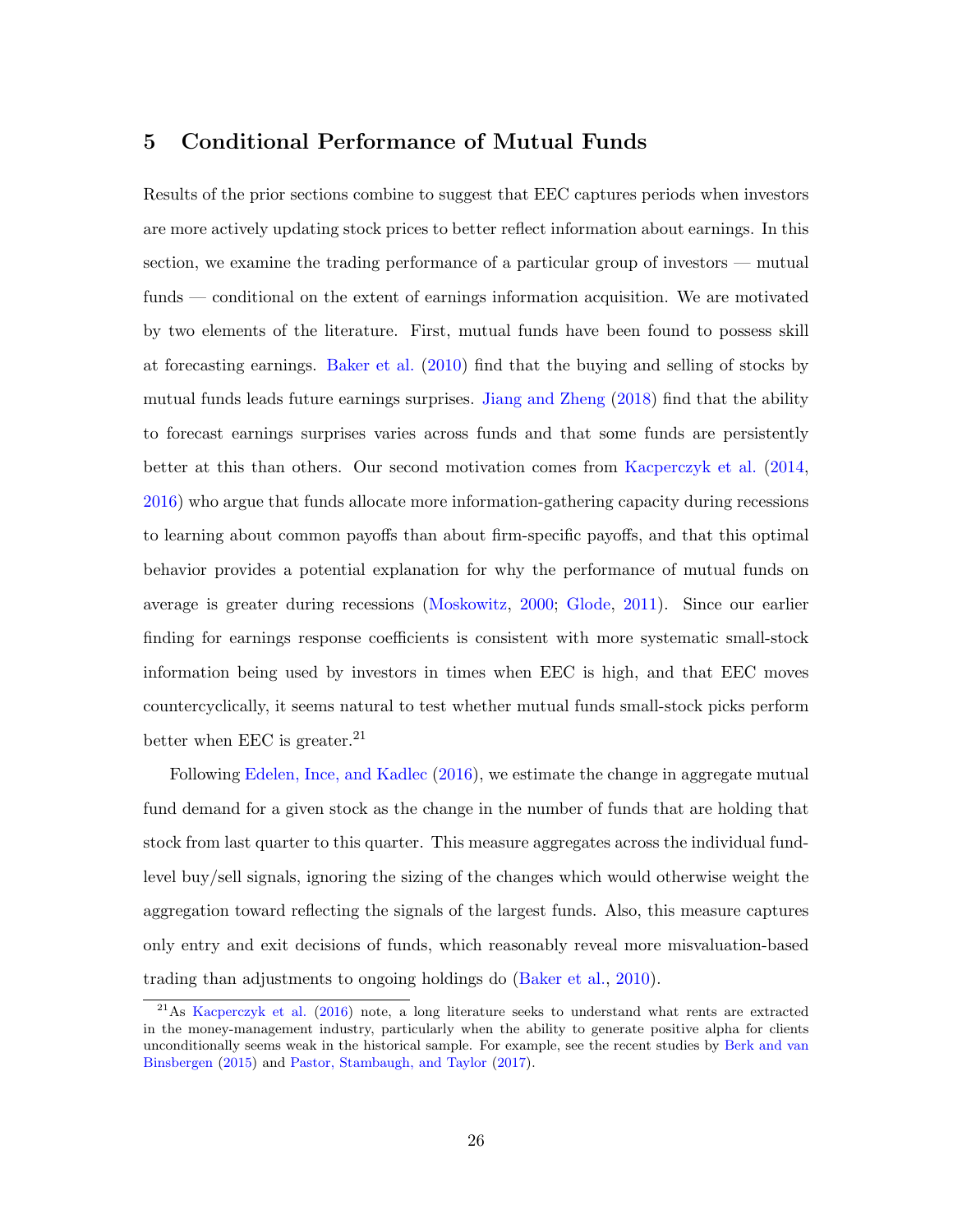<span id="page-27-0"></span>We collect data from Thomson Reuters on the quarterly stock holdings of actively managed domestic equity mutual funds.<sup>22</sup> Following the methodology of [Edelen, Ince,](#page-36-8) [and Kadlec](#page-36-8) [\(2016\)](#page-36-8), we scale the quarterly change in the number of funds that hold a given stock by the mean number of mutual funds that are holding the stocks of small firms at the end of the prior quarter. This scaling captures the rate of change in the number of funds that hold a stock based on the typical number of funds that are holding a similar stock, which facilitates cross-sectional and temporal comparisons. Finally, the scaled measure is winsorized quarterly at the 1% and 99% values.

Because changes in fund holdings are quarterly, we recalculate EEC and NetEEC at quarterly intervals so that the state of earnings information acquisition will match the horizon over which we measure the net signals and trades of funds. To maintain power for our tests, we still use monthly observations for stock returns. To avoid spurious rejections, we again employ simulations to adjust the p-values for the serial autocorrelations in EEC and NetEEC (and the macro variables when included). Stocks with prices below five dollars at the end of the quarter are removed.

Our assessment of how well mutual funds are trading small stocks begins by estimating a cross-sectional regression of a given month's stock returns (adjusted for size and bookto-market effects using 5×5 matched portfolios) on the most recent calendar quarter's change in the number of funds holding each stock. The time series of monthly first-stage coefficients is then regressed on EEC measured over the prior quarter, contemporaneous with the observed changes in quarterly fund holdings. That is, this exercise examines the quarter  $t + 1$  cross-sectional performance of the small-stock buy/sell signals processed by mutual funds in quarter  $t$ , conditional on the information state in quarter  $t$ .

 $^{22}$ We identify domestic equity funds using Lipper Prospectus objective codes equal to EI, EIEI, ELCC, G, GI, LCCE, LCGE, LCVE, LSE, MC, MCCE, MCGE, MCVE, MLCE, MLGE, MLVE, MR, S, SCCE, SCGE, SCVE, SESE, SG, or Strategic Insight objective codes equal to AGG, GMC, GRI, GRO, ING, SCG, or Weisenberger objective codes equal to GCI, IEQ, IFL, LTG, MCG, SCG, G, G-I, G-I-S, G-S, G-S-I, GS, I, I-G, I-G-S, I-S, I-S-G, S, S-G-I, S-I, S-I-G. We remove funds ever having an index fund flag of D in the CRSP dataset. Only holdings reported for the ends of calendar quarters are used. Funds with TNA less than ten million dollars are removed. Shares are adjusted for stock splits occurring between the report date and the filing date.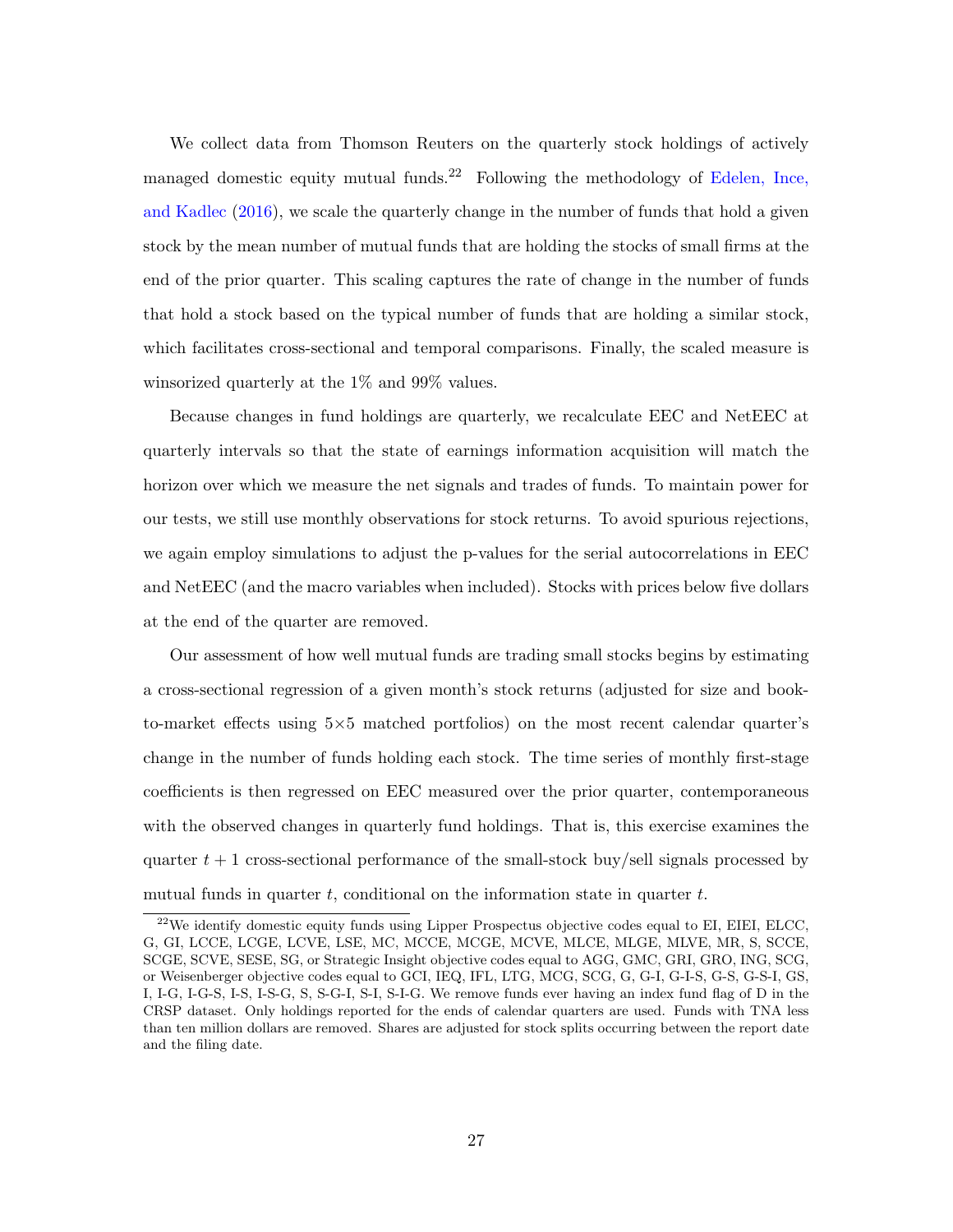<span id="page-28-0"></span>Panel A of Table [8](#page-50-0) reports the regression results. The trading performance of mutual funds within the small-stock universe increases with EEC, at the five-percent level of significance (using simulated p-values). To provide an economic interpretation of this relation, we sort small stocks each quarter into quintiles based on changes in the number of funds holding a given stock. Stocks in the highest quintile are held long, and stocks in the lowest quintile are held short. Monthly abnormal profits of long-short portfolios over each of the next three months (one quarter) are calculated. We then compare the profits across high and low states of the information environment, sorting calendar quarters based on the median value of EEC over the sample period. Finally, the time series of long-short profits is filtered through a four-factor model of returns using Mkt-RF, SMB, HML, and UMD, allowing for loadings to vary across information states.  $23$ 

Panel B of Table [8](#page-50-0) reports the four-factor alphas of the long-short portfolios across information states. The mean monthly abnormal profit of this mutual-fund-trade-mimicking portfolio is 17 basis points per month when the portfolio is formed in quarters with high EEC, and −0.33 basis points per month when formed in quarters with low EEC. These means differ at a five-percent level of significance  $(t=1.95, \text{ not tabulated})$ . The sizable spread in alpha across states is impressive, revealing that the information environment matters for our understanding of mutual fund performance.

This finding extends those of [Kacperczyk et al.](#page-36-0) [\(2016\)](#page-36-0) by linking mutual fund performance to a direct measure of information acquisition activity. When the extensive margin of earnings information acquisition expands to include more firms, and hence small-stock prices better reflect the earnings of firms, mutual funds perform better. As [Kacperczyk](#page-36-0) [et al.](#page-36-0) [\(2016\)](#page-36-0) note, investing skill in mutual funds has been difficult to detect unconditionally. Our findings are consistent with some mutual funds having skill. They are also consistent with theories whereby the return performance of investors having true skill at fundamentally evaluating stocks is impeded by the trading of uninformed, noise investors (e.g., [Shleifer and Vishny](#page-37-14) [\(1997\)](#page-37-14)).

<sup>23</sup>We thank Kenneth French for providing these data on his website.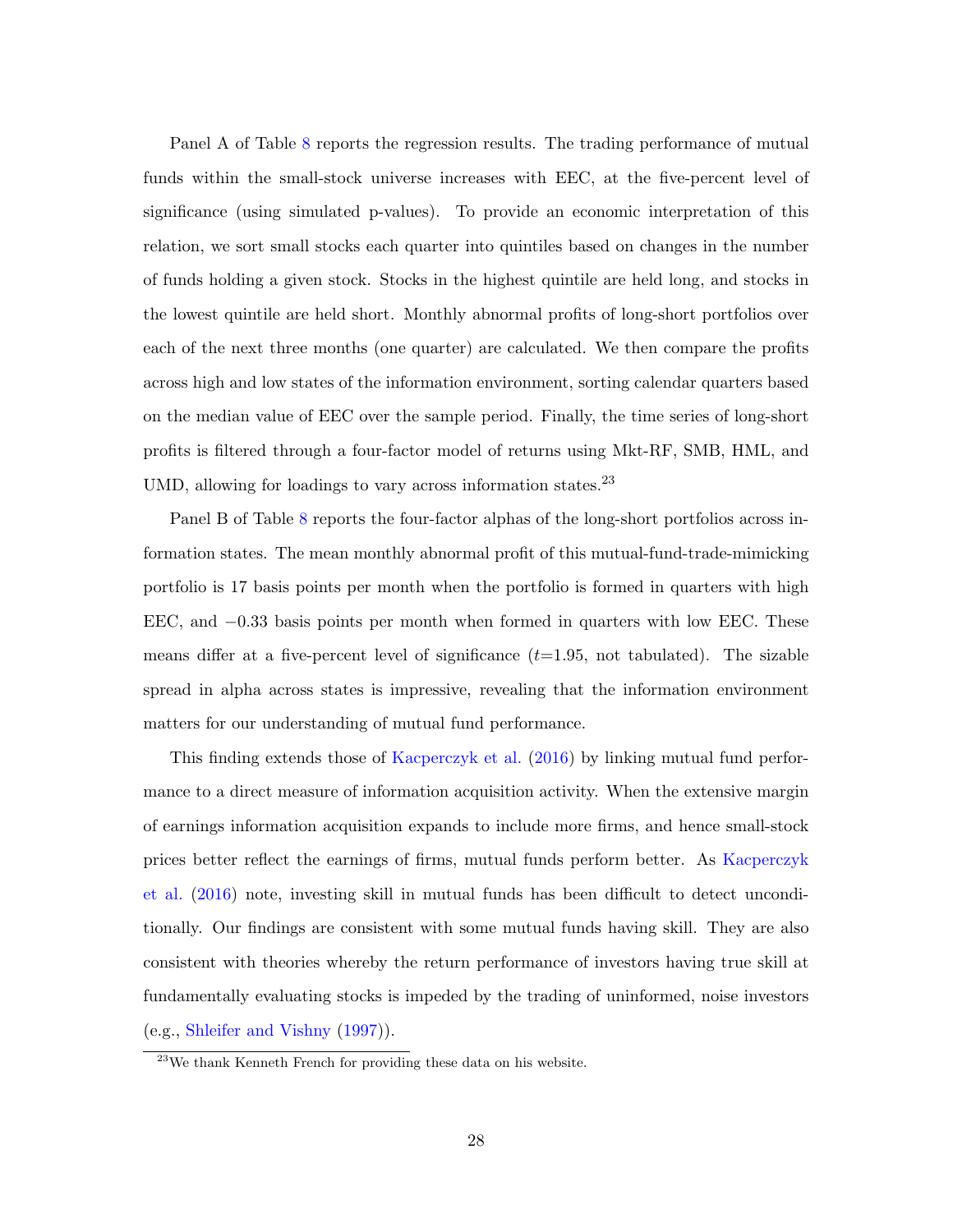Finally, we observe a couple more stylized facts surrounding EEC. First, Panel A of Table [8](#page-50-0) shows that the covariation between EEC and mutual-fund performance is incremental to the linear span of the eleven macro variables. With respect to the mutual fund performance literature, therefore, conditioning on the state of the macroeconomy is insufficient at capturing the state of information acquisition activity, at least for the extensive margin of earnings information. Including the NBER recession indicator as a twelfth explanatory variable does not alter this conclusion. Also, the long-short portfolio only loads on the UMD factor, and this loading varies across states, declining from 0.20 in the low EEC state to 0.10 in the high EEC state (at a ten-percent level of significance, not tabulated). Momentum trading may be related to an information channel, with momentum trading declining as prices better reflect fundamental values.

# 6 Conclusion

Measuring the state of the information environment in the marketplace is an important avenue for future research. Obtaining empirical measures of information acquisition, however, has long been an obstacle. Using the observable signals of financial agents to serve as a proxy for dimensions of the information state seems promising. In this study, we empirically measure the extensive margin of the WSJ's coverage of earnings, i.e., how many firms in a given month the WSJ chooses to cover out of the many hundreds that release their earnings. This is the first empirical investigation of the extensive margin that we are aware of. This extensive margin moves countercyclical to the economy and covaries with a number of return dynamics of small stocks. The traction this measure gets in both the level and cross-section of stock returns is notable.

When information acquisition extends to more firms, we find that the stock prices of small firms better reflect earnings information. Conditioning on this dimension of the information state of the marketplace reveals that some mutual funds possess skill at evaluating stock fundamentals. The unconditional performance of mutual funds cannot detect this skill.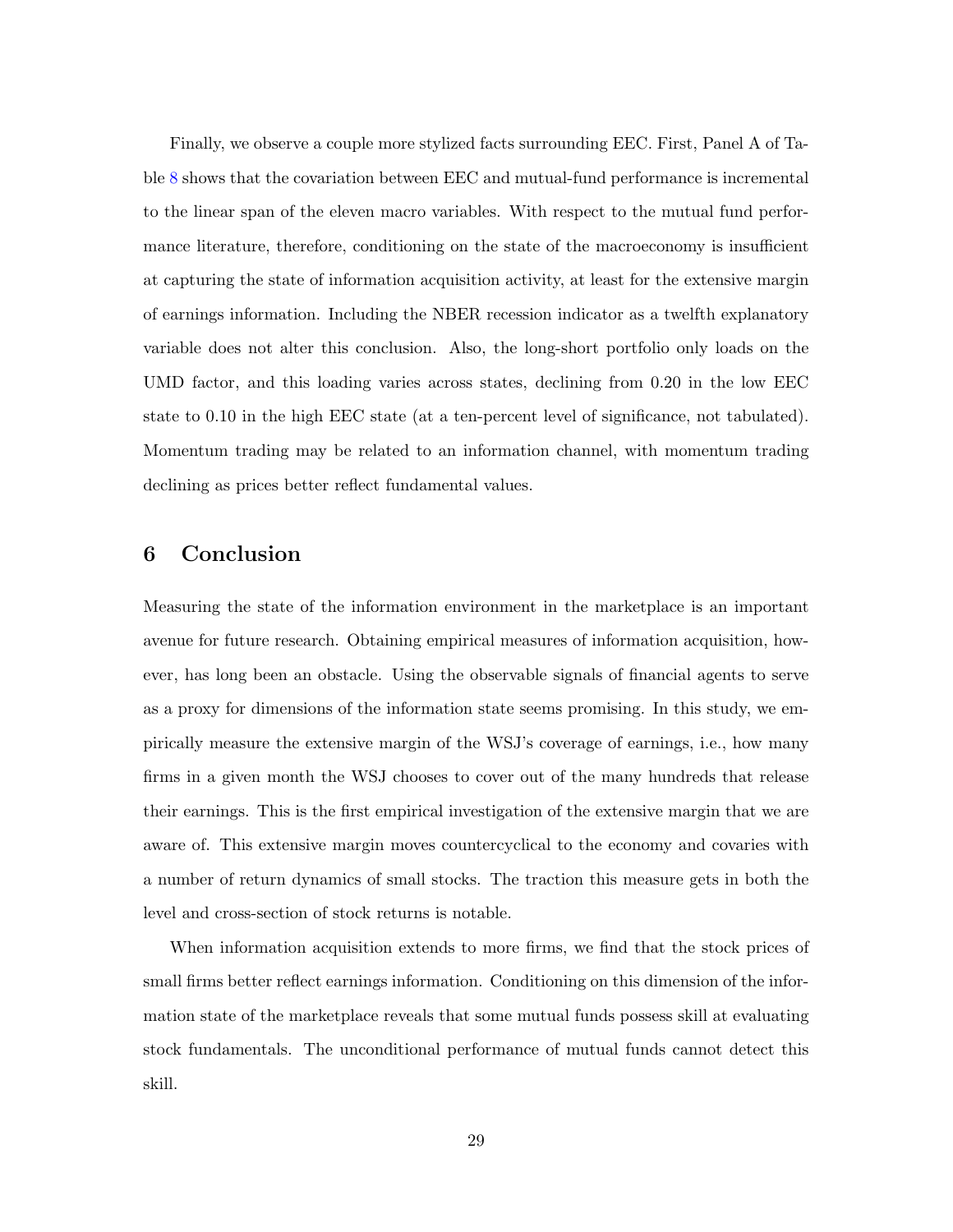# A Appendix

### <span id="page-30-0"></span>A.1 Variable definitions

#### A.1.1 Firm and Earnings Characteristics

Earnings announcement dates, actual earnings, and analysts' forecasts of earnings are from I/B/E/S. Stock prices, returns, and trading volume are from CRSP. Book value of equity is from the CRSP/Compustat Merged Database. Institutional ownership is obtained from Thomson Reuters.

UE quantiles are indicator variables. Each quarterly earnings release is assigned to one of 11 quantiles based on its earnings surprise, where the surprise is the announced EPS minus the median analyst earnings forecast within 30 days prior to the announcement normalized by the closing stock price two days prior. Quantiles 1 to 5 rank the negative surprise announcements into equal-sized quintiles. Quantile 6 consists of zero-surprise announcements where announced earnings equal the median of analysts' forecasts. Quantiles 7 to 11 rank the positive surprise announcements into equal-sized quintiles. Indicator variables are formed for each quantile other than the zero-surprise quantile 6, which serves as the base case.

Loss is a dummy variable equal to 1 if the announced earnings is negative.

- Stdev(analysts' forecasts) is the standard deviation of analysts' EPS forecasts during the 30 calendar days prior to the announcement, with each forecast normalized by the closing stock price two days prior to the announcement. At least two covering analysts are required.
- log(analysts' coverage) is the natural logarithm of one plus the number of distinct analysts' forecasts observed over the 30 calendar days prior to the announcement.
- $log(ME)$  is the natural logarithm of the number of shares outstanding multiplied by the firm's closing stock price two days prior to the announcement.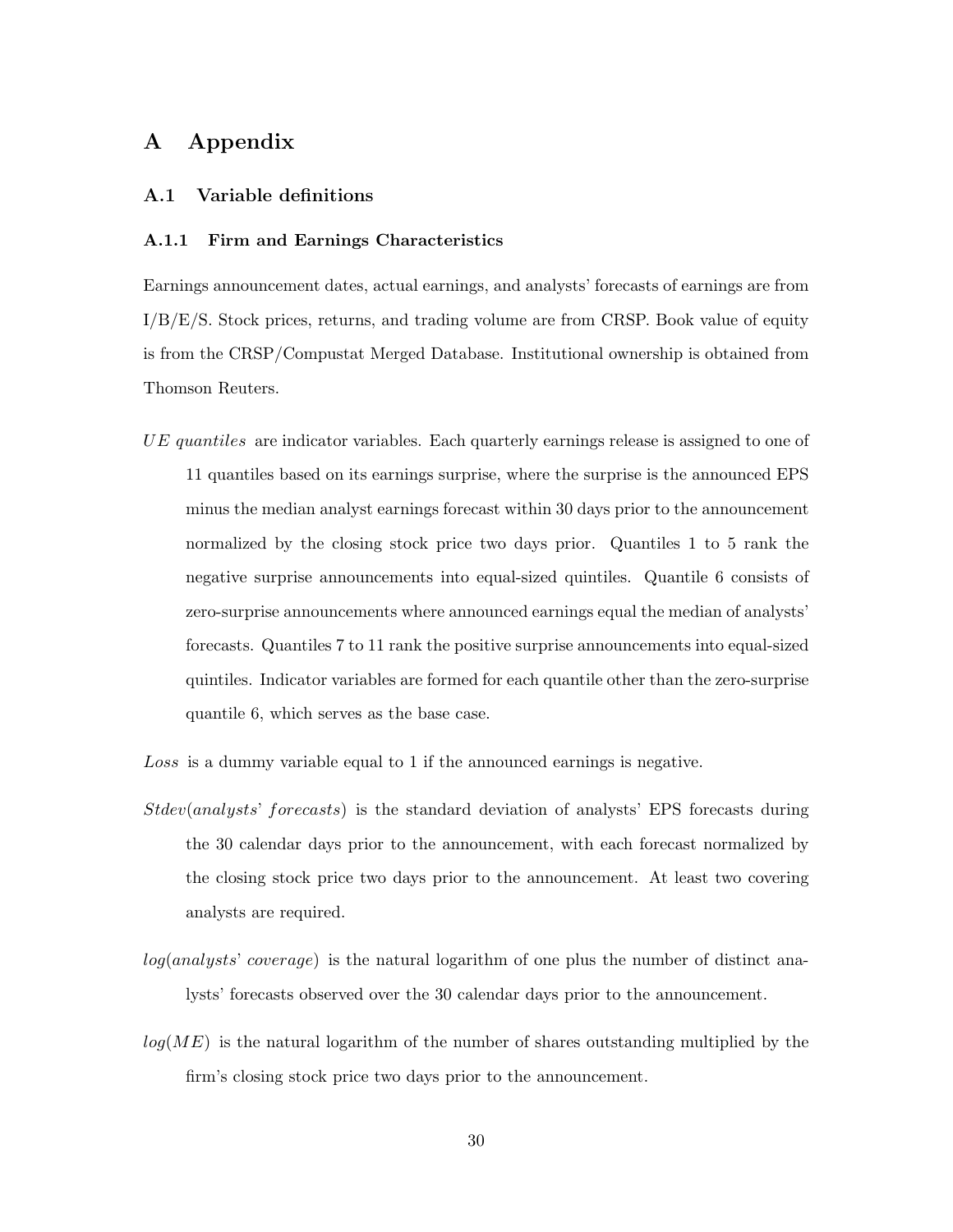- <span id="page-31-1"></span> $log(value of trading)$  is the natural logarithm of a stock's mean dollar value of daily trading volume over the 60 trading days prior to the announcement.
- Beta is the estimated coefficient from a regression of a firm's daily stock return on the S&P 500 return over the 60 days prior to the announcement.
- Recent returns is a stock's mean daily return over the 60 trading days prior to the announcement.
- Stdev(recent returns) is the standard deviation of a stock's daily returns over the 60 trading days prior to the announcement.
- $BE/ME$  is the firm's book value of equity from the fiscal year ending in the previous calendar year divided by its market value of equity from December 31 minus the value-weighted average book-to-market ratio of all announcing firms over the rolling three month period ending in the current month.
- Distraction is the announcement day's decile rank (in a given calendar quarter) based on the number of earnings announcements released from other firms on the same day. See [Hirshleifer et al.](#page-36-7) [\(2009\)](#page-36-7).
- Institutional ownership is the percentage of shares held by institutions at the end of the previous calendar year obtained from 13F filings.
- Seasonality and industry dummies are three indicator variables for month-of-the-year, day-of-the-week, and the 49 Fama-French industries, respectively. Firms are assigned to industries using SIC codes from Compustat.

#### <span id="page-31-0"></span>A.1.2 Macroeconomic Variables

P DND is the value-weighted dividend premium from [Baker and Wurgler](#page-35-12) [\(2004\)](#page-35-12). (Downloaded from Jeffrey Wurgler's website.)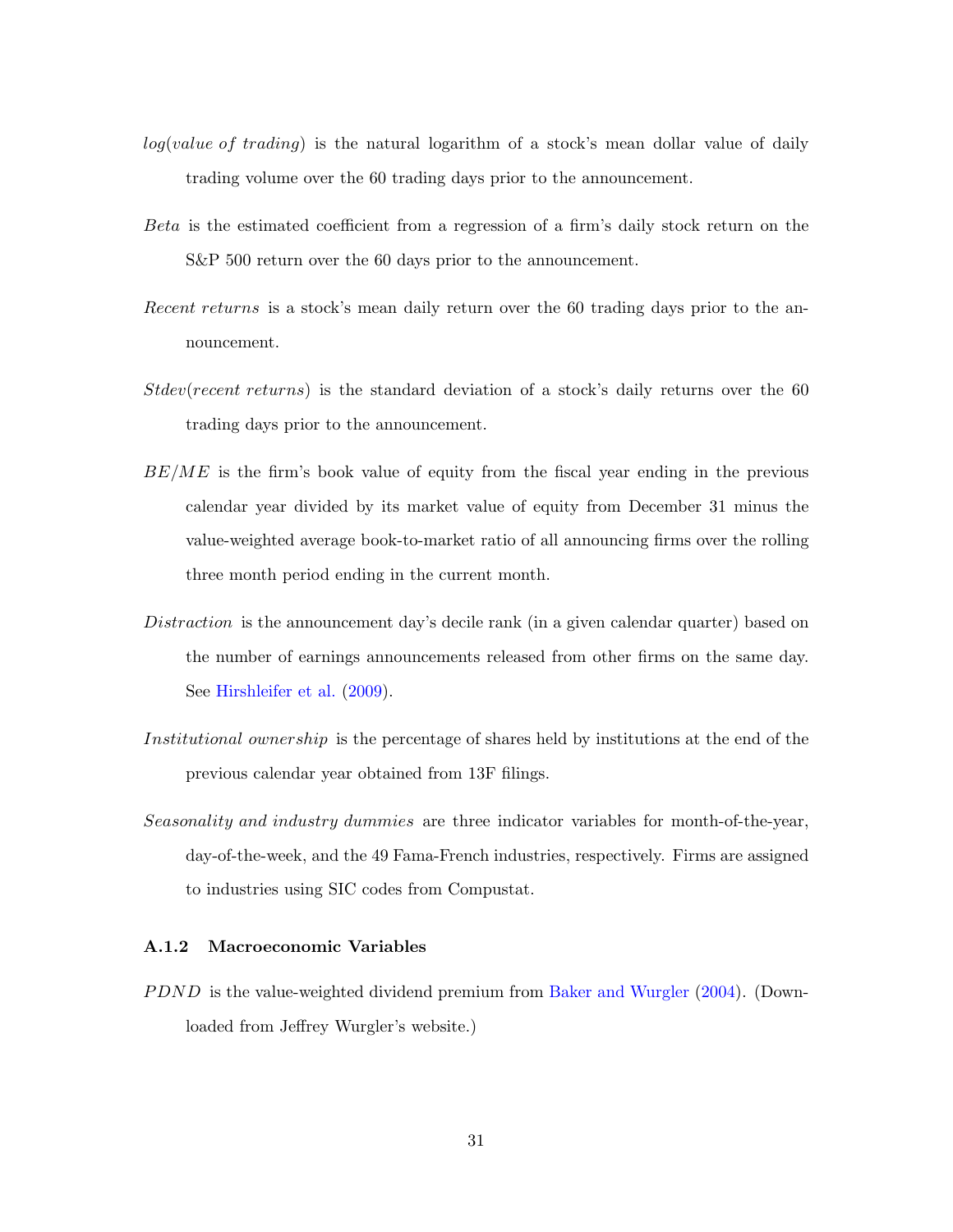- <span id="page-32-0"></span> $log(Div. Yield)$  is the natural logarithm of the market dividend yield (aggregate dividends for months t to  $t - 11$ , divided by total market capitalization in month t for NYSE, AMEX, and Nasdaq firms). (Downloaded from Michael Roberts' website.)
- $log(Net \; Payout \; Yield)$  is the natural logarithm of the total net payout yield (where the equity issuance yield is aggregate net equity issues for months t to  $t - 11$ , divided by total market capitalization in month t). (See [Boudoukh et al.](#page-35-13) [\(2007\)](#page-35-13). Downloaded from Michael Roberts' website.)
- Risk-free rate is the US 90-day T-Bill rate. (Downloaded from Michael Roberts' website.)
- CAY is the estimated quarterly deviation from the long-run log aggregate consumption wealth ratio. (See [Lettau and Ludvigson](#page-36-4) [\(2001\)](#page-36-4). Downloaded from Sidney Ludvigson's website.)
- $B/M$  is the book value of equity divided by its market value for the Dow Jones Industrial Average. (Downloaded from Amit Goyal's website.)
- Def ault Spread is the difference between the BAA and AAA corporate bond yields from FRED. (Downloaded from Amit Goyal's website.)
- Term Spread is the yield on the 10-year Treasury bond minus the yield on the 3-month Treasury bill. (Downloaded from Amit Goyal's website.)
- Equity Share of New Issues is the dollar amount of equity new issues divided by the dollar amount of total new issues (debt plus equity) described in [Baker and Wurgler](#page-35-14) [\(2000\)](#page-35-14). (Downloaded from Jeffrey Wurgler's website.)
- Sentiment is the sentiment index from [Baker and Wurgler](#page-35-7) [\(2006\)](#page-35-7), which is based on the principal component of 6 sentiment proxies. (Downloaded from Jeffrey Wurgler's website.)
- Output Gap is the estimated residual from a linear and quadratic monthly time trend in the natural logarithm of US Industrial Production over the sample period. See [Cooper and Priestley](#page-35-6) [\(2009\)](#page-35-6).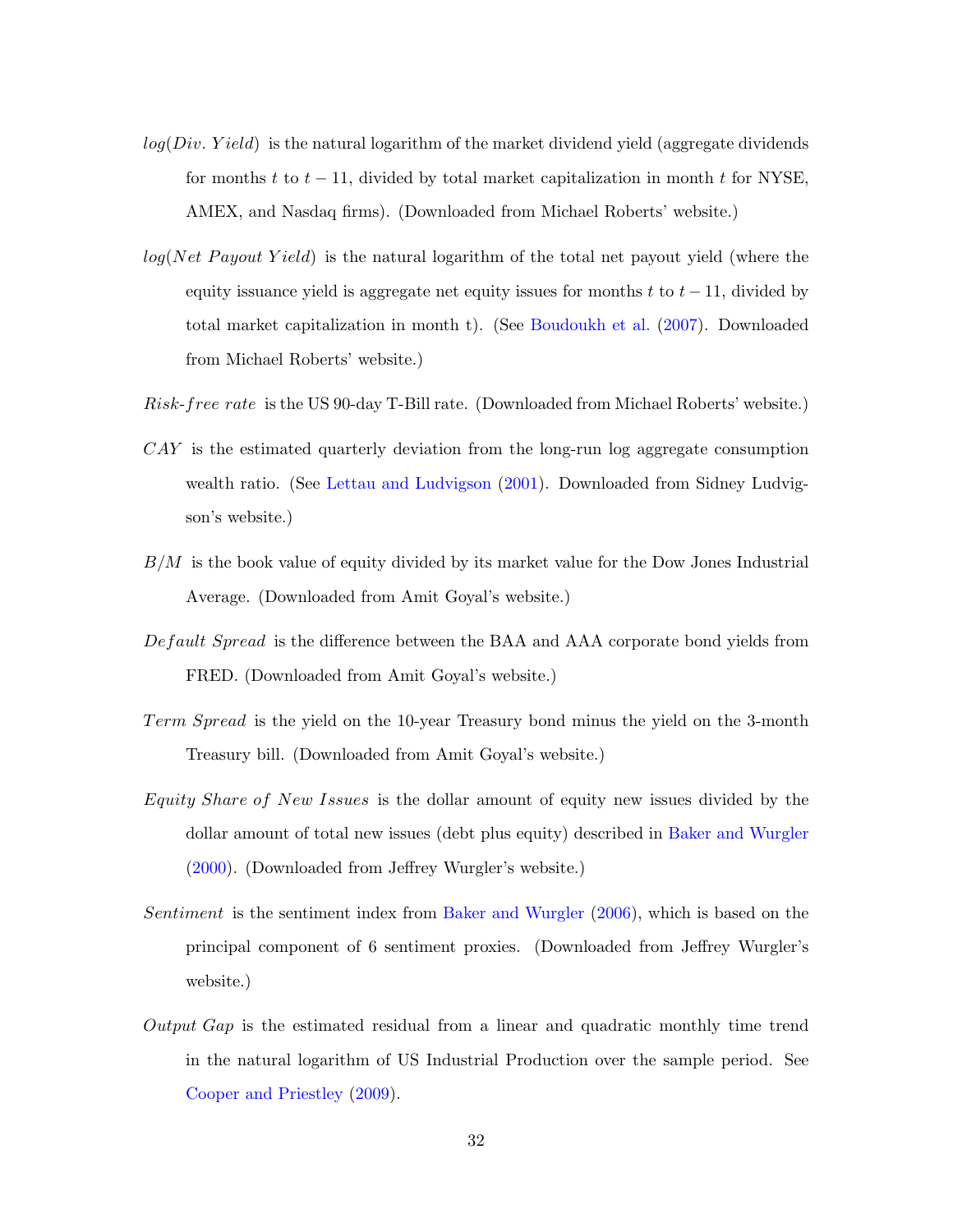## <span id="page-33-0"></span>A.2 Logit Model Results

#### Table A.1 Predicting WSJ coverage

Below are the estimated coefficients from the multinomial logit regression of  $c_{i,t} \in (-1,0,1)$  on various explanatory variables, where  $c_{i,t}$  equals  $-1$  when the earnings report for firm i in month t receives negative coverage, 1 when it receives nonnegative coverage, and 0 when it receives no coverage (the base case). Variable definitions are in section [A.1.](#page-30-0) The t-statistics (in parentheses) are computed using standard errors clustered by firm; \* indicates significance at 10%; \*\* indicates significance at 5%;\*\*\* indicates significance at 1%.

|                            | WSJ Coverage |             |
|----------------------------|--------------|-------------|
|                            | $-1$         | 1           |
| UE quantile 11             | $0.805***$   | $0.530***$  |
|                            | (11.12)      | (7.52)      |
| UE quantile 10             | $0.411***$   | $0.336***$  |
|                            | (6.40)       | (6.05)      |
| UE quantile 9              | $0.113*$     | $0.248***$  |
|                            | (1.74)       | (4.96)      |
| UE quantile 8              | $-0.113*$    | $0.137***$  |
|                            | $(-1.77)$    | (3.00)      |
| UE quantile 7              | $-0.462***$  | 0.00240     |
|                            | $(-6.77)$    | (0.06)      |
| UE quantile 5              | $0.112*$     | $-0.0185$   |
|                            | (1.76)       | $(-0.39)$   |
| UE quantile 4              | $0.603***$   | $-0.000930$ |
|                            | (9.47)       | $(-0.02)$   |
| UE quantile 3              | $0.916***$   | $0.186***$  |
|                            | (14.22)      | (3.04)      |
| UE quantile 2              | $1.048***$   | $0.260***$  |
|                            | (14.91)      | (3.56)      |
| UE quantile 1              | $1.272***$   | $0.367***$  |
|                            | (16.05)      | (3.32)      |
| Loss dummy                 | $1.041***$   | $-1.449***$ |
|                            | (19.01)      | $(-17.63)$  |
| Stdev(analysts' forecasts) | $0.0624***$  | $-0.0905**$ |
|                            | (4.75)       | $(-2.53)$   |
| log(analysts' coverage)    | $0.410***$   | $0.356***$  |
|                            | (10.57)      | (8.18)      |
| log(ME)                    | $0.442***$   | $0.598***$  |
|                            | (12.38)      | (14.95)     |
| log(value of trading)      | $0.226***$   | $0.210***$  |
|                            | (7.82)       | (6.49)      |
| Beta                       | $-0.0986***$ | $-0.0146$   |
|                            | $(-4.16)$    | $(-0.55)$   |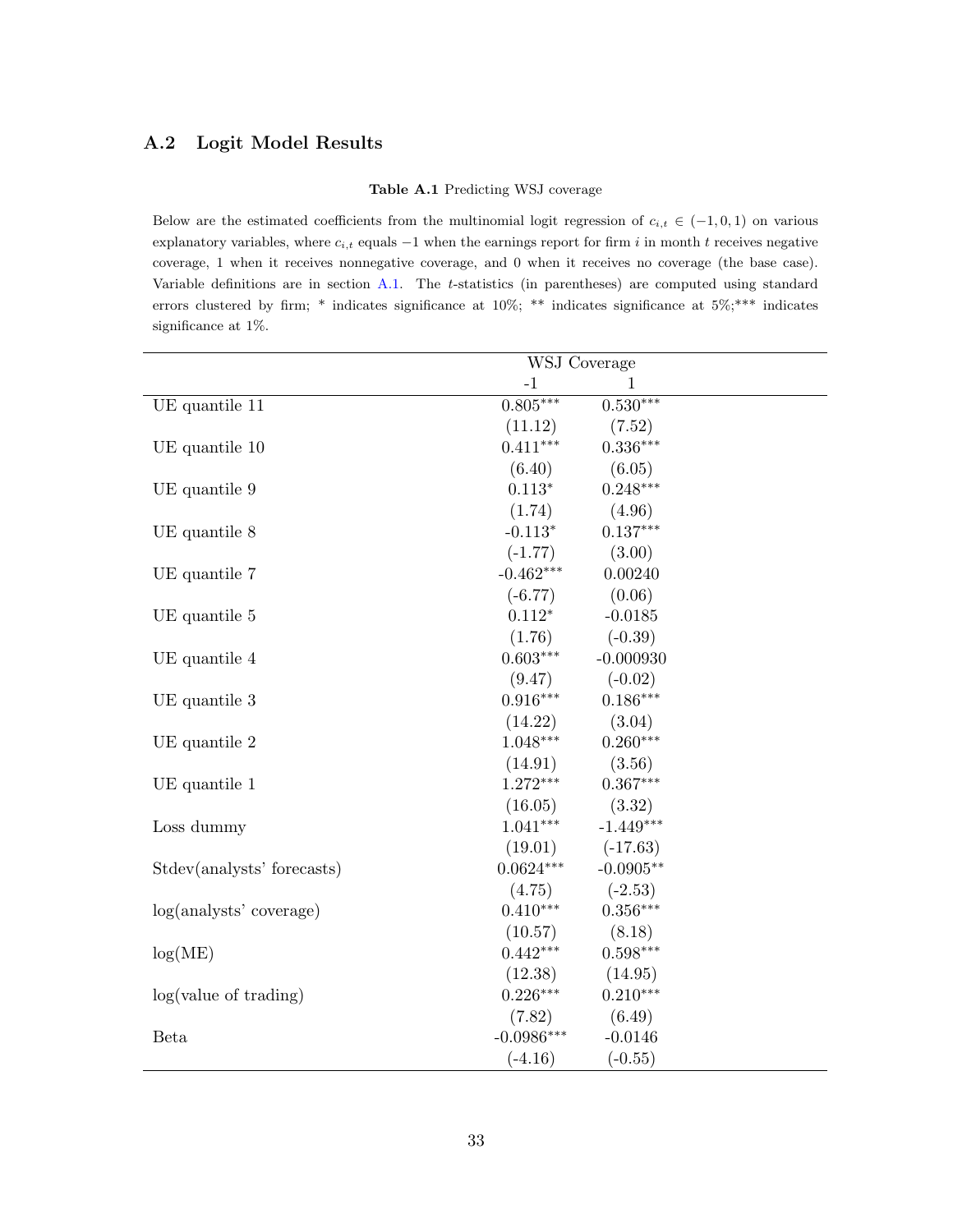| Recent returns                           | $-0.00226***$ | $-0.00177***$ |
|------------------------------------------|---------------|---------------|
|                                          | $(-4.55)$     | $(-3.47)$     |
| Stdev(recent returns)                    | 0.640         | $-10.01***$   |
|                                          | (0.53)        | $(-6.10)$     |
| BE/ME                                    | $0.570***$    | $0.339***$    |
|                                          | (20.79)       | (8.47)        |
| Distraction                              | $-0.0346***$  | $-0.0637***$  |
|                                          | $(-2.99)$     | $(-5.13)$     |
| Seasonality and industry (FF-49) dummies | Yes           | Yes           |
| Observations                             |               | 233348        |
| Pseudo $R^2$                             |               | 0.269         |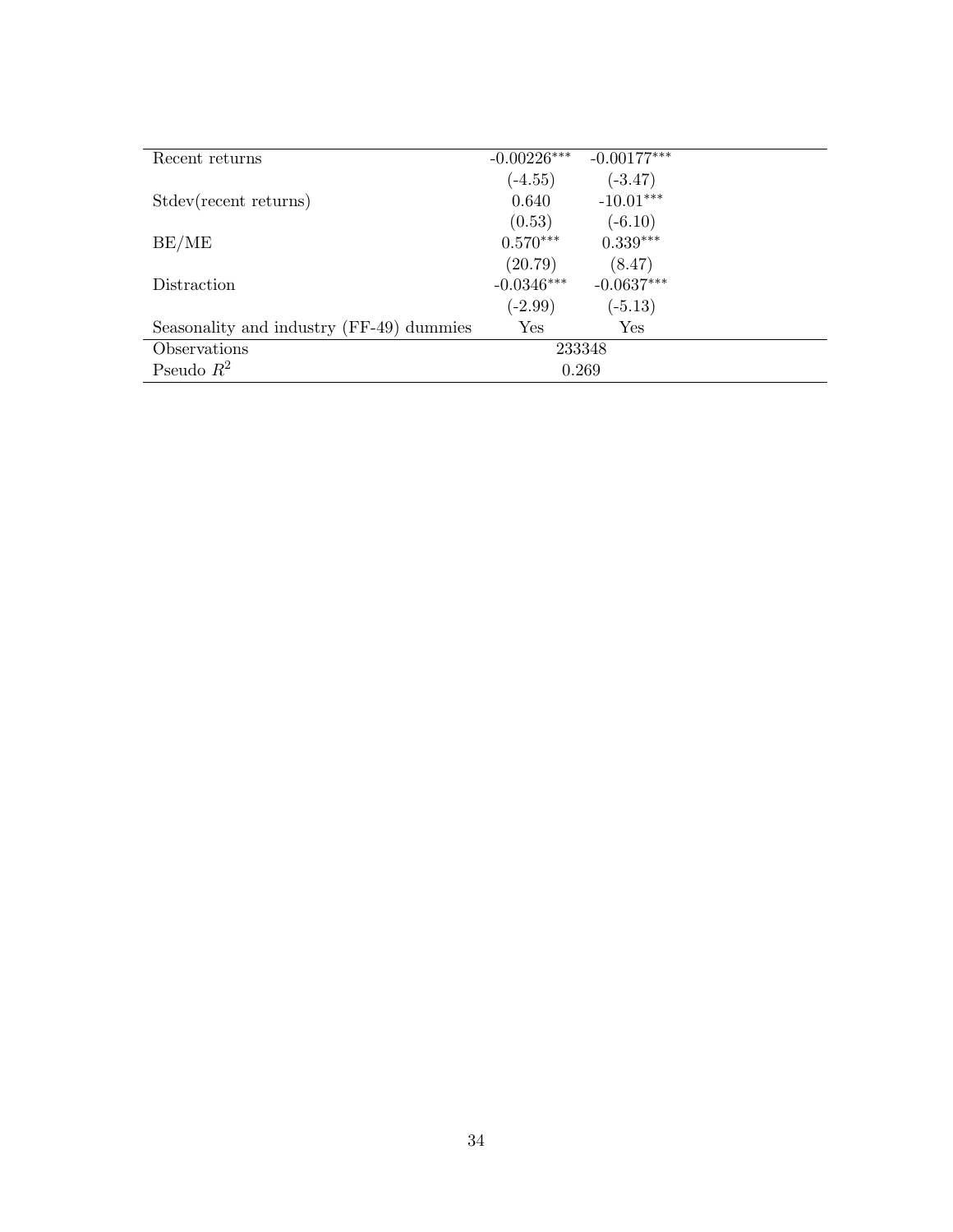## <span id="page-35-15"></span>References

- <span id="page-35-2"></span>Ahern, Kenneth R., and Denis Sosyura, 2014, Who writes the news? Corporate press releases during merger negotiations, The Journal of Finance 69, 241–291. [page [3\]](#page-3-0), [page [9\]](#page-9-0)
- <span id="page-35-1"></span>Andrei, Daniel, and Michael Hasler, 2015, Investor attention and stock market volatility, Review of Financial Studies 28 (1), 33–72. [page [2\]](#page-2-0), [page [11\]](#page-11-1)
- <span id="page-35-3"></span>Baker, Malcolm, Lubomir Litov, Jessica A. Wachter, and Jeffrey Wurgler, 2010, Can mutual fund managers pick stocks? evidence from their trades prior to earnings announce-ments, Journal of Financial and Quantitative Analysis 45, 1111–1131. [page [5\]](#page-5-0), [page [26\]](#page-26-0)
- <span id="page-35-14"></span>Baker, Malcolm, and Jeffrey Wurgler, 2000, The equity share in new issus and aggregate stock rteurns, Journal of Finance 55, 2219–2257. [page [32\]](#page-32-0)
- <span id="page-35-12"></span>Baker, Malcolm, and Jeffrey Wurgler, 2004, A catering theory of dividends, Journal of Finance 59, 1125–1165. [page [31\]](#page-31-1)
- <span id="page-35-7"></span>Baker, Malcolm, and Jeffrey Wurgler, 2006, Investor sentiment and the cross-section of stock returns, Journal of Finance 61 (4), 1645–1680. [page [12\]](#page-12-0), [page [32\]](#page-32-0), [page [44\]](#page-44-1)
- <span id="page-35-0"></span>Bansal, Ravi, and Ivan Shaliastovich, 2011, Learning and asset-price jumps, Review of Financial Studies 24 (8), 2738–2780. [page [2\]](#page-2-0), [page [11\]](#page-11-1), [page [15\]](#page-15-0)
- <span id="page-35-11"></span>Berk, Jonathan B., and Jules H. van Binsbergen, 2015, Measuring skill in the mutual fund industry, Journal of Financial Economics 118,  $1 - 20$ . [page [26\]](#page-26-0)
- <span id="page-35-10"></span>Bernard, Victor L, and Jacob K Thomas, 1989, Post-earnings-announcement drift: delayed price response or risk premium?, Journal of Accounting Research 27, 1–36. [page [19\]](#page-19-1)
- <span id="page-35-13"></span>Boudoukh, Jacob, Roni Michaely, Matthew Richardson, and Michael R. Roberts, 2007, On the importance of measuring payout yield: Implications for empirical asset pricing, Journal of Finance 62 (2), 877–915. [page [32\]](#page-32-0)
- <span id="page-35-5"></span>Boudoukh, Jacob, Matthew Richardson, and Robert F. Whitelaw, 2008, The myth of longhorizon predictability, *Review of Financial Studies* 21 (4), 1577–1605. [page [10\]](#page-10-0), [page [14\]](#page-14-0)
- <span id="page-35-4"></span>Boulland, Romain, François Degeorge, and Edith Ginglinger, 2017, News dissemination and investor attention, Review of Finance 21, 761–791. [page [5\]](#page-5-0), [page [22\]](#page-22-0)
- <span id="page-35-8"></span>Campbell, John Y., 2018, Financial decisions and markets : A course in asset pricing (Princeton University Press, Princeton). [page [12\]](#page-12-0)
- <span id="page-35-6"></span>Cooper, Ilan, and Richard Priestley, 2009, Time-varying risk premiums and the output gap, Review of Financial Studies 22 (7), 2801–2833. [page [12\]](#page-12-0), [page [32\]](#page-32-0)
- <span id="page-35-9"></span>Da, Zhi, Joseph Engelberg, and Pengjie Gao, 2011, In search of attention, Journal of Finance 66 (5), 1461–1499. [page [15\]](#page-15-0)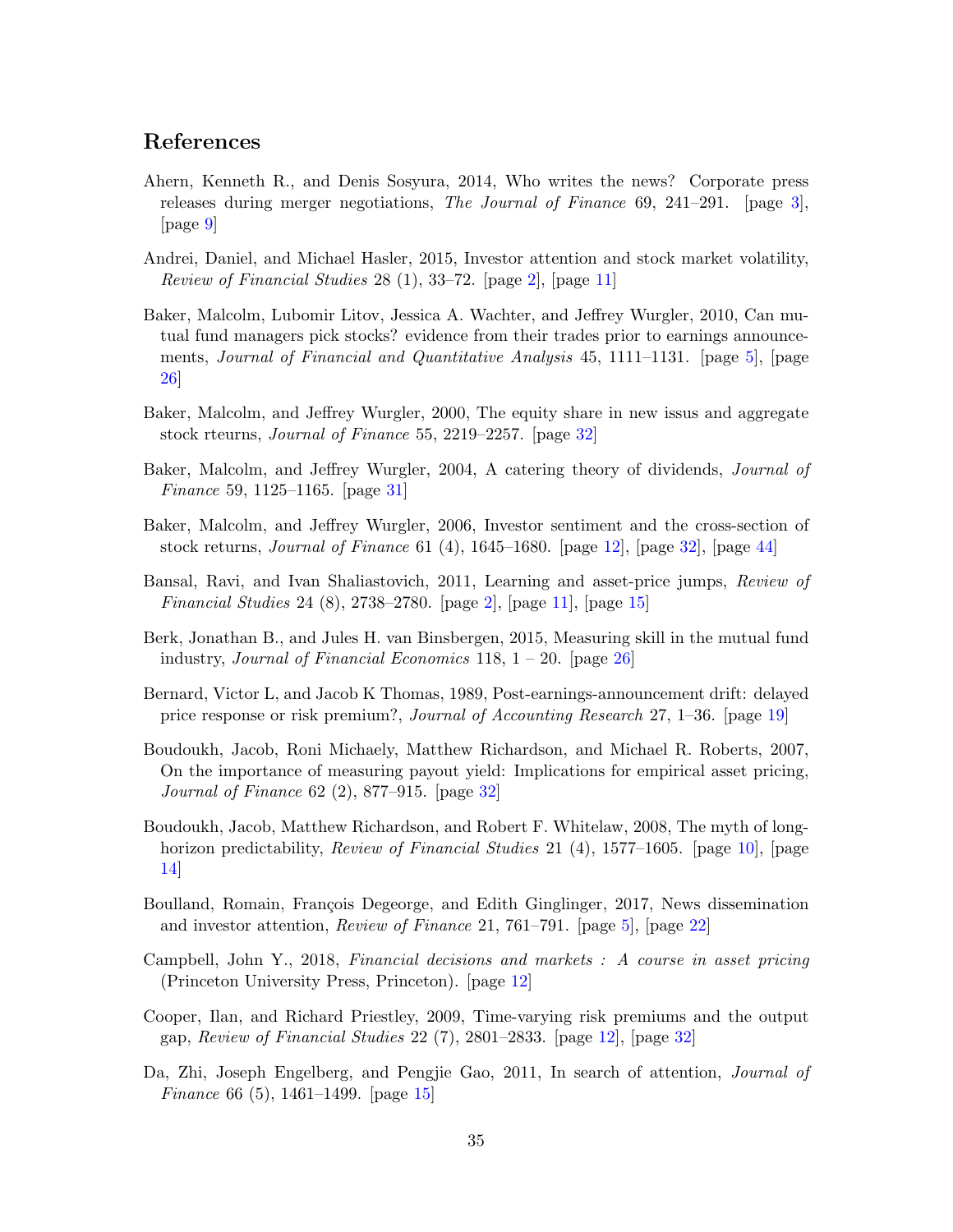- <span id="page-36-15"></span><span id="page-36-12"></span>DellaVigna, Stefano, and Joshua M. Pollet, 2009, Investor inattention and Friday earnings announcements, Journal of Finance 64 (2), 709–749. [page [22\]](#page-22-0)
- <span id="page-36-13"></span>Drake, Michael S., Darren T. Roulstone, and Jacob R. Thornock, 2015, The determinants and consequences of information acquisition via edgar, Contemporary Accounting Research 32, 1128–1161. [page [22\]](#page-22-0)
- <span id="page-36-8"></span>Edelen, Roger M., Ozgur S. Ince, and Gregory B. Kadlec, 2016, Institutional investors and stock return anomalies, *Journal of Financial Economics* 119,  $472 - 488$ . [page [6\]](#page-6-0), [page [26\]](#page-26-0), [page [27\]](#page-27-0)
- <span id="page-36-11"></span>Engelberg, Joseph E.., and Christopher A. Parsons, 2011, The causal impact of media in financial markets, Journal of Finance 66 (1), 67–97. [page [15\]](#page-15-0)
- <span id="page-36-2"></span>Fang, Lily, and Joel Peress, 2009, Media coverage and the cross-section of stock returns, The Journal of Finance 64, 2023–2052. [page [3\]](#page-3-0), [page [9\]](#page-9-0)
- <span id="page-36-9"></span>Gaa, Charles Clyde, 2008, Media coverage and investor attention, Ph.D. thesis, University of British Columbia. [page [7\]](#page-7-1)
- <span id="page-36-6"></span>Glode, Vincent, 2011, Why mutual funds "underperform", Journal of Financial Economics 99,  $546 - 559$ . [page [5\]](#page-5-0), [page [26\]](#page-26-0)
- <span id="page-36-3"></span>Gurun, Umit G., and Alexander W. Butler, 2012, Don't believe the hype: Local media slant, local advertising, and firm value, The Journal of Finance 67, 561–598. [page [3\]](#page-3-0), [page [8\]](#page-8-0)
- <span id="page-36-1"></span>Hameed, Allaudeen, Randall Morck, Jianfeng Shen, and Bernard Yeung, 2015, Information, analysts, and stock return comovement, The Review of Financial Studies 28, 3153–3187. [page [2\]](#page-2-0), [page [5\]](#page-5-0), [page [22\]](#page-22-0)
- <span id="page-36-7"></span>Hirshleifer, David, Sonya Seongyeon Lim, and Siew Hong Teoh, 2009, Driven to distraction: Extraneous events and underreaction to earnings news, Journal of Finance 64 (5), 2289– 2325. [page [5\]](#page-5-0), [page [22\]](#page-22-0), [page [31\]](#page-31-1)
- <span id="page-36-5"></span>Jiang, Hao, and Lu Zheng, 2018, Active Fundamental Performance, The Review of Financial Studies 31, 4688–4719. [page [5\]](#page-5-0), [page [26\]](#page-26-0)
- <span id="page-36-14"></span>Kacperczyk, Marcin, Stijn Van Nieuwerburgh, and Laura Veldkamp, 2014, Time-varying fund manager skill, The Journal of Finance 69, 1455–1484. [page [26\]](#page-26-0)
- <span id="page-36-0"></span>Kacperczyk, Marcin, Stijn Van Nieuwerburgh, and Laura Veldkamp, 2016, A rational theory of mutual funds' attention allocation, *Econometrica* 571–626. [page [1\]](#page-1-0), [page [2\]](#page-2-0), [page [5\]](#page-5-0), [page [11\]](#page-11-1), [page [23\]](#page-23-0), [page [26\]](#page-26-0), [page [28\]](#page-28-0)
- <span id="page-36-4"></span>Lettau, Martin, and Sydney Ludvigson, 2001, Consumption, aggregate wealth, and expected stock returns, Journal of Finance 56, 815–849. [page [4\]](#page-4-0), [page [12\]](#page-12-0), [page [32\]](#page-32-0), [page [39\]](#page-39-1), [page [44\]](#page-44-1)
- <span id="page-36-10"></span>Lettau, Martin, and Sydney Ludvigson, 2002, Time-varying risk premia and the cost of capital: An alternative implication of the q theory of investment, Journal of Monetary *Economics* 49, 31 – 66. [page [12\]](#page-12-0)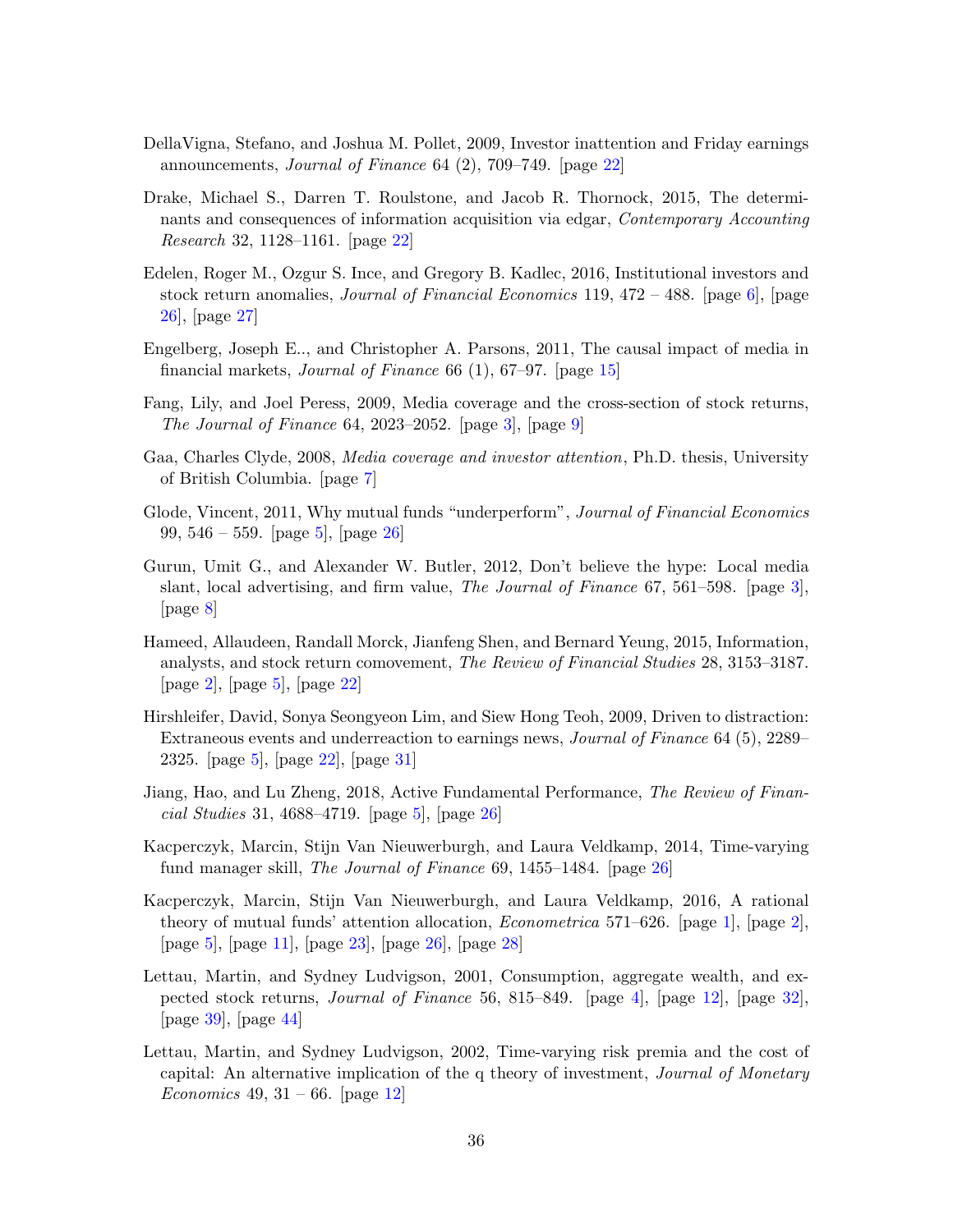- <span id="page-37-6"></span>Loh, Roger K., and Rene M. Stulz, 2018, Is sell-side research more valuable in bad times?, The Journal of Finance 73, 959–1013. [page  $5$ ], [page  $23$ ]
- <span id="page-37-7"></span>McCallum, Andrew K., 1996, Bow: A toolkit for statistical language modeling, text retrieval, classification and clustering, http://www.cs.cmu.edu/mccallum/bow. [page [7\]](#page-7-1)

<span id="page-37-12"></span>Moskowitz, Tobias J., 2000, Discussion, The Journal of Finance 55, 1695–1703. [page [26\]](#page-26-0)

- Newey, Whitney K., and Kenneth D. West, 1987, A simple, positive semi-definite, heteroskedasticity and autocorrelation consistent covariance matrix, Econometrica 703– 708.
- <span id="page-37-13"></span>Pastor, Lubos, Robert F. Stambaugh, and Lucian A. Taylor, 2017, Do funds make more when they trade more?, *The Journal of Finance* 72, 1483–1528. [page [26\]](#page-26-0)
- <span id="page-37-3"></span>Patton, Andrew J., and Michela Verardo, 2012, Does beta move with news? firm-specific information flows and learning about profitability, *Review of Financial Studies*  $25$  (9), 2789–2839. [page [2\]](#page-2-0)
- <span id="page-37-0"></span>Peng, Lin, and Wei Xiong, 2006, Investor attention, overconfidence and category learning, Journal of Financial Economics 80,  $563 - 602$ . [page [1\]](#page-1-0)
- <span id="page-37-11"></span>Peress, Joel, 2008, Media coverage and investors' attention to earnings announcements, working paper. [page [22\]](#page-22-0)
- <span id="page-37-1"></span>Ramnath, Sundaresh, 2002, Investor and analyst reactions to earnings announcements of related firms: An empirical analysis, Journal of Accounting Research 40, 1351–1376. [page [2\]](#page-2-0), [page [5\]](#page-5-0), [page [22\]](#page-22-0)
- <span id="page-37-2"></span>Savor, Pavel, and Mungo Wilson, 2016, Earnings announcements and systematic risk, The Journal of Finance 71, 83–138. [page [2\]](#page-2-0)
- <span id="page-37-14"></span>Shleifer, Andrei, and Robert W. Vishny, 1997, The limits of arbitrage, The Journal of Finance 52, 35–55. [page [28\]](#page-28-0)
- <span id="page-37-9"></span>Sicherman, Nachum, George Loewenstein, Duane J. Seppi, and Stephen P. Utkus, 2016, Financial attention, Review of Financial Studies 29, 863–897. [page [15\]](#page-15-0)
- <span id="page-37-5"></span>Solomon, David, and Eugene Soltes, 2012, Managerial control of business press coverage, working paper. [page [3\]](#page-3-0), [page [9\]](#page-9-0)
- <span id="page-37-4"></span>Solomon, David H., 2012, Selective publicity and stock prices, The Journal of Finance 67, 599–638. [page [3\]](#page-3-0), [page [8\]](#page-8-0), [page [9\]](#page-9-0)
- <span id="page-37-8"></span>Stambaugh, Robert F., Jianfeng Yu, and Yu Yuan, 2012, The short of it: Investor sentiment and anomalies, Journal of Financial Economics 104, 288 – 302, Special Issue on Investor Sentiment. [page [13\]](#page-13-0)
- <span id="page-37-10"></span>Stock, James H., and Mark W. Watson, 2003, Forecasting output and inflation: The role of asset prices, Journal of Economic Literature 41, 788–829. [page [15\]](#page-15-0)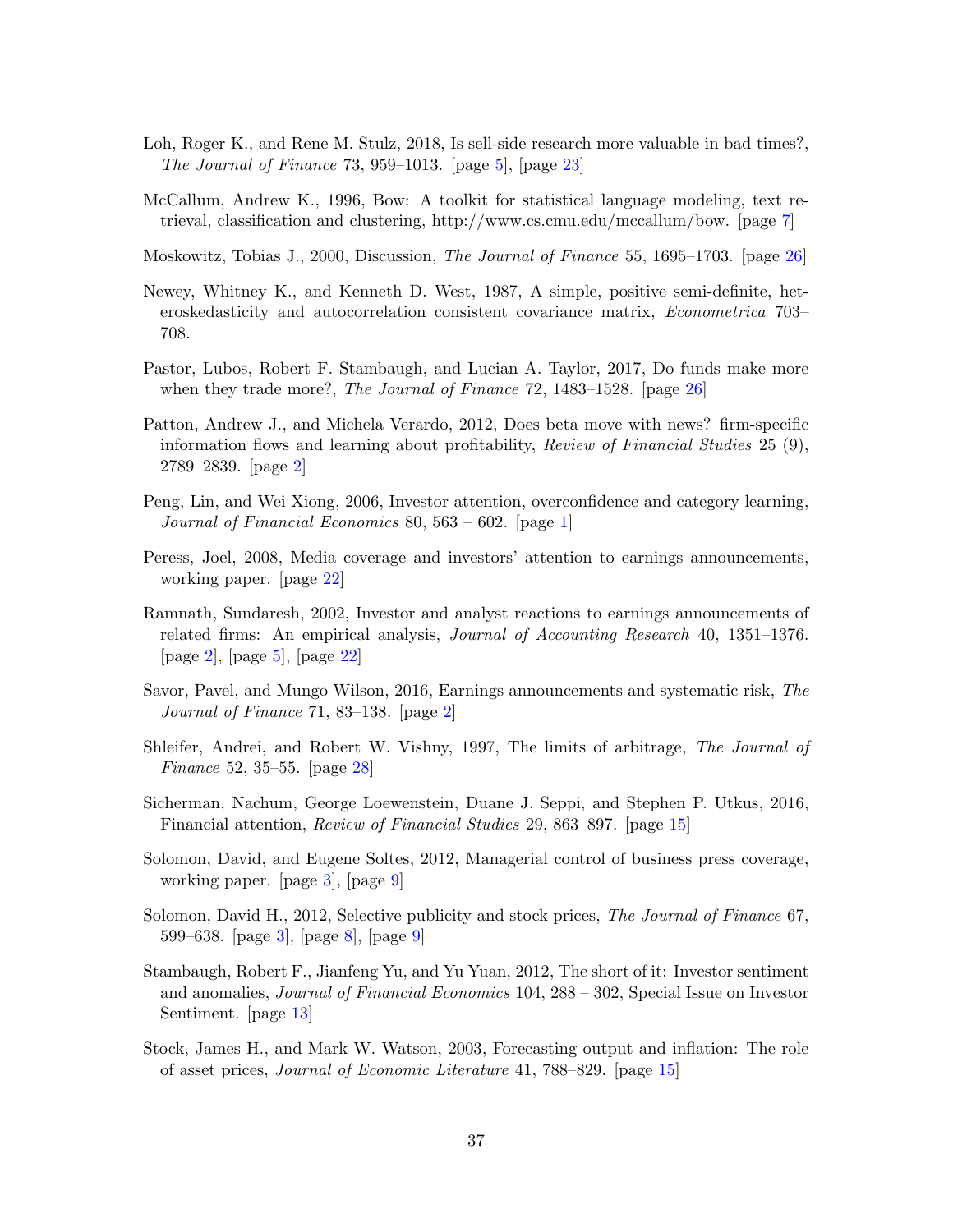- <span id="page-38-0"></span>Tetlock, Paul C., 2007, Giving content to investor sentiment: The role of media in the stock market, Journal of Finance 62 (3), 1139–1168. [page [3\]](#page-3-0), [page [8\]](#page-8-0)
- <span id="page-38-1"></span>Tetlock, Paul C., Maytal Saar-Tsechansky, and Sofus Macskassy, 2008, More than words: Quantifying language to measure firms' fundamentals, Journal of Finance 63 (3), 1437– 1467. [page [3\]](#page-3-0), [page [8\]](#page-8-0)
- <span id="page-38-2"></span>Welch, Ivo, and Amit Goyal, 2008, A comprehensive look at the empirical performance of equity premium prediction, Review of Financial Studies 21 (4), 1455–1508. [page [15\]](#page-15-0)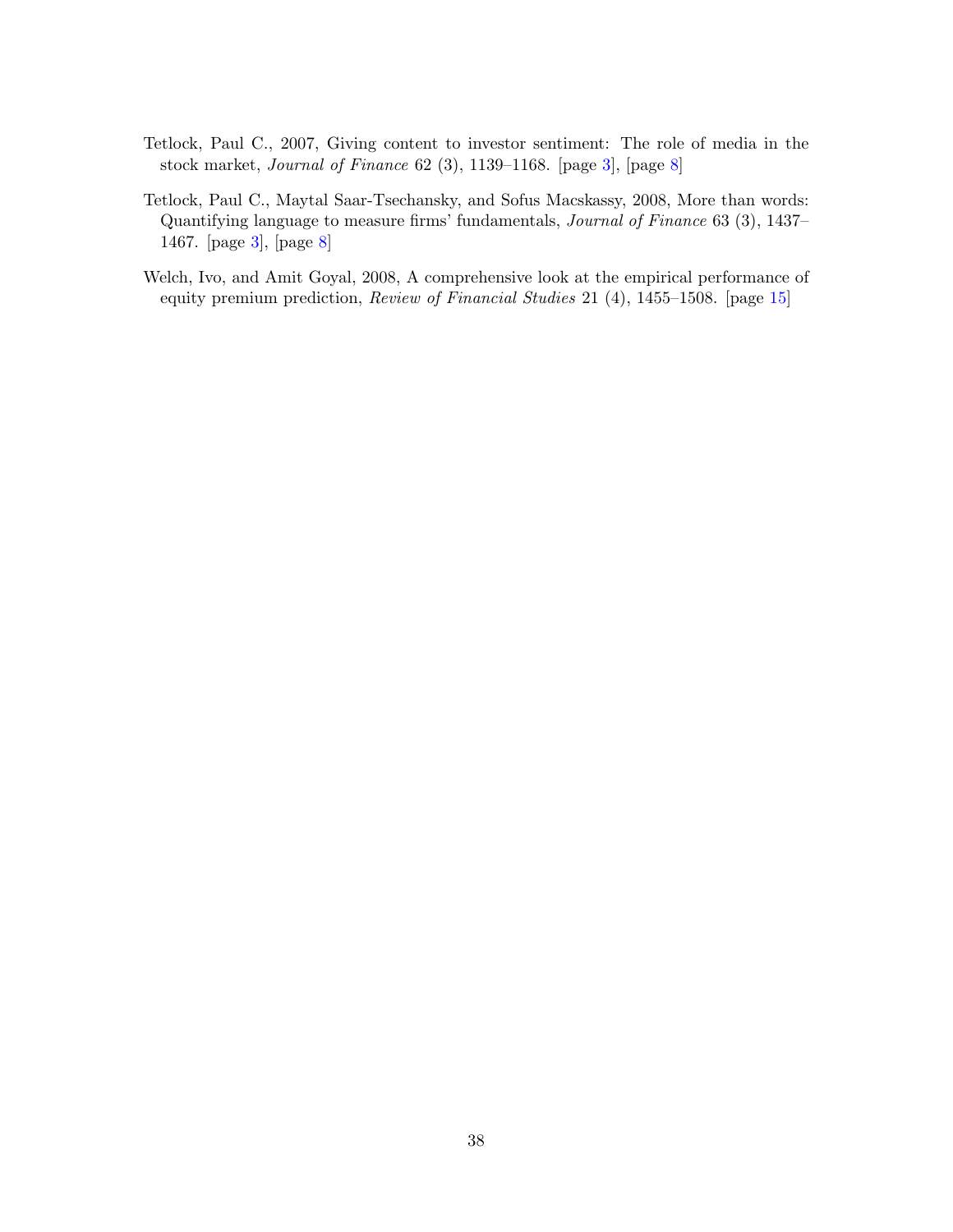<span id="page-39-1"></span><span id="page-39-0"></span>

Figure 1: Extent of Coverage Covaries With CAY. The monthly EEC series (solid line) is plotted against the quarterly  $CAY$  series (dotted line). EEC is orthogonalized with respect to tone (NetEEC). CAY is the consumption-wealth ratio of [Lettau and Ludvigson](#page-36-4) [\(2001\)](#page-36-4). The shaded regions are NBER recession periods.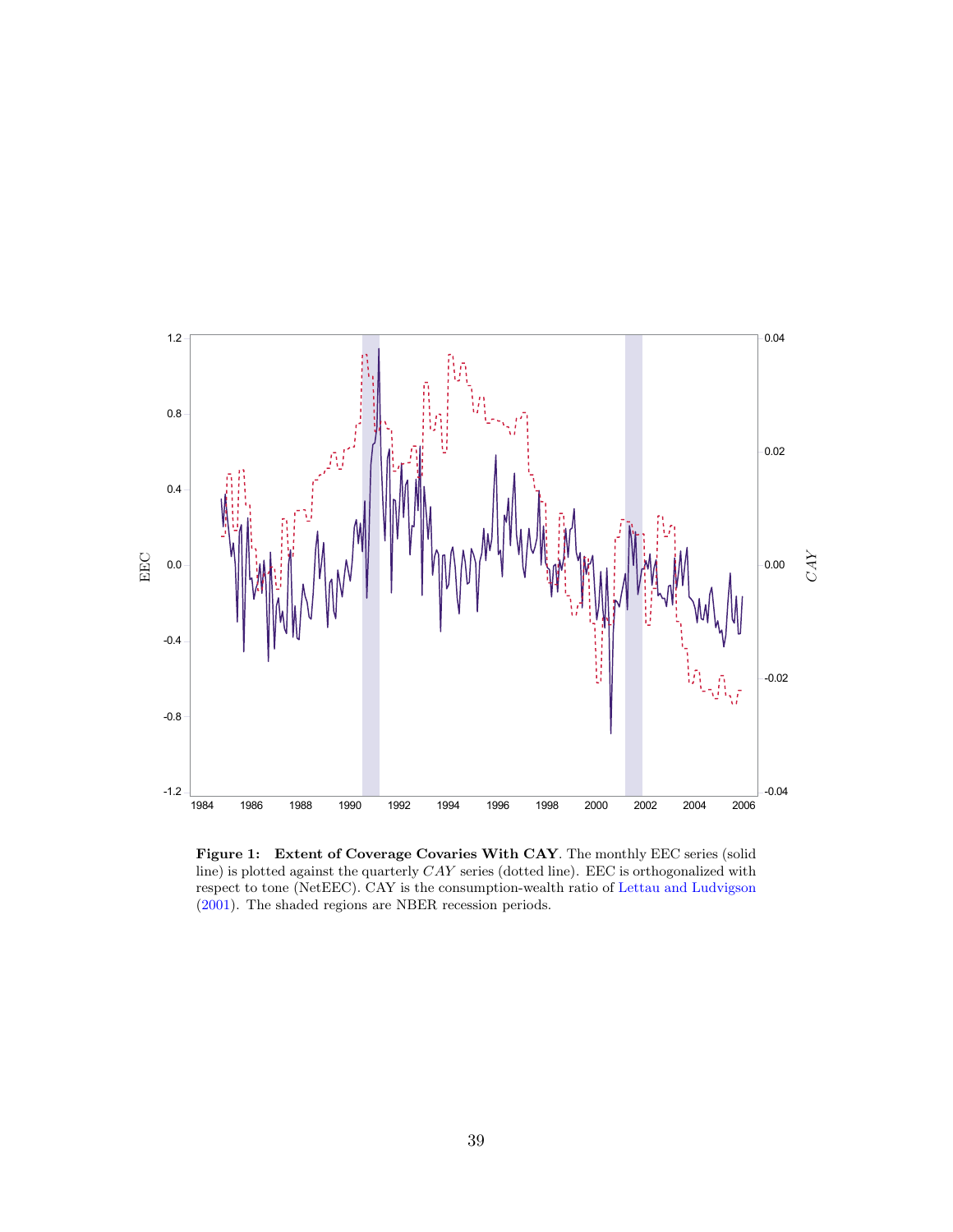<span id="page-40-0"></span>

Figure 2: Extent of Coverage Covaries Negatively With Output Gap. The monthly EEC series (solid line) is plotted against the monthly output gap series (dotted line). EEC is orthogonalized with respect to tone (NetEEC). Output gap is the residual from a linear and quadratic time trend in the natural logarithm of industrial production. The shaded regions are NBER recession periods.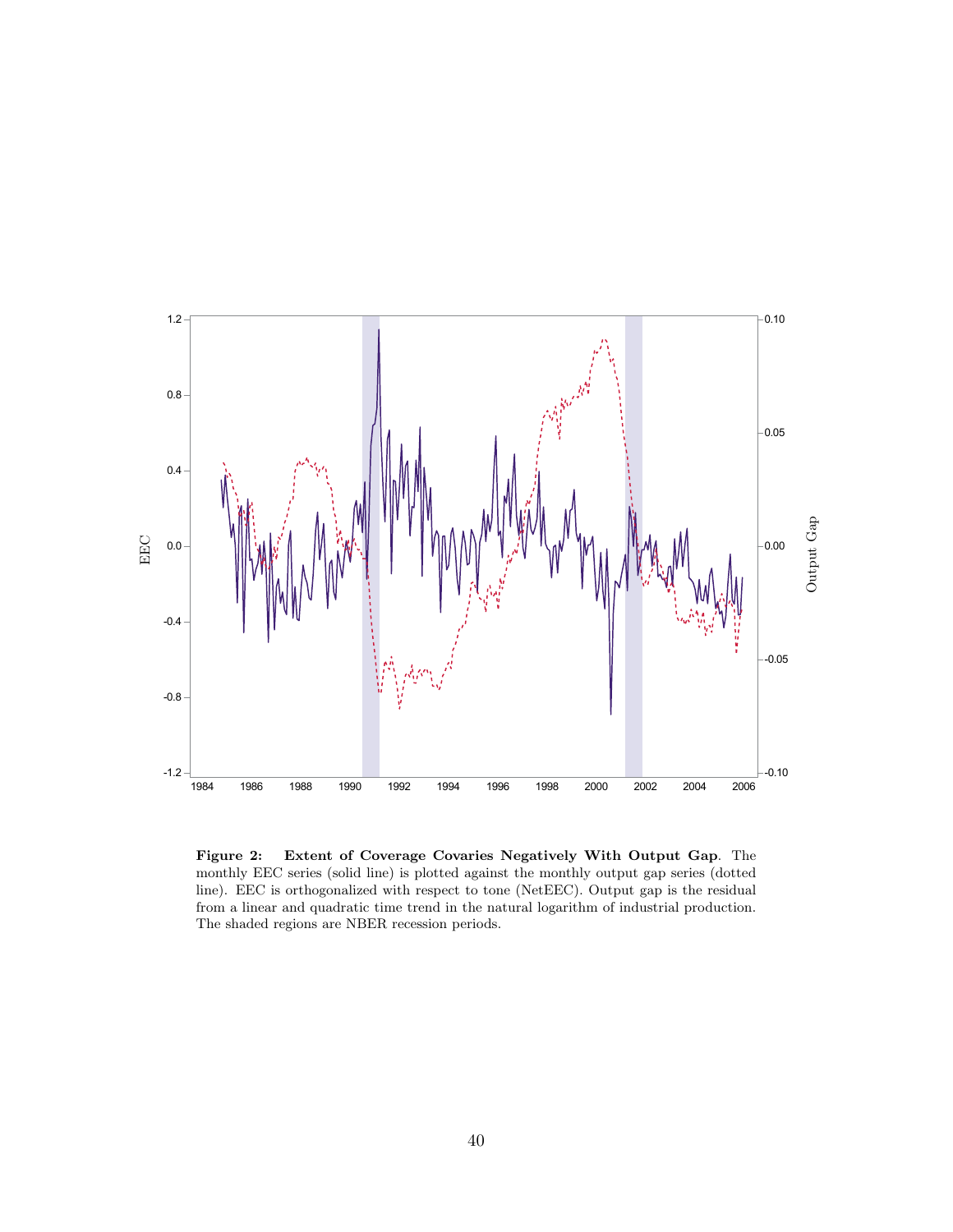<span id="page-41-0"></span>

Figure 3: Extent of Coverage and Equity Risk Premium. Months are sorted into quintiles based on EEC, orthogonalized with respect to tone (NetEEC). Means of excess stock returns within each quintile are plotted for months  $(+1, +6)$  in the left panel and for months  $(+1,+12)$  in the right panel.



Figure 4: Extent of Coverage and Post-Earnings Announcement Drift in Returns. Months are sorted into quintiles based on EEC, orthogonalized with respect to tone (NetEEC). Means of PEAD profits within small stocks for days  $(+2, +60)$  are plotted in the left panel ( $\leq 20^{th}$  percentile using NYSE breakpoints) and within large stocks in the right panel ( $> 80^{th}$  percentile using NYSE breakpoints).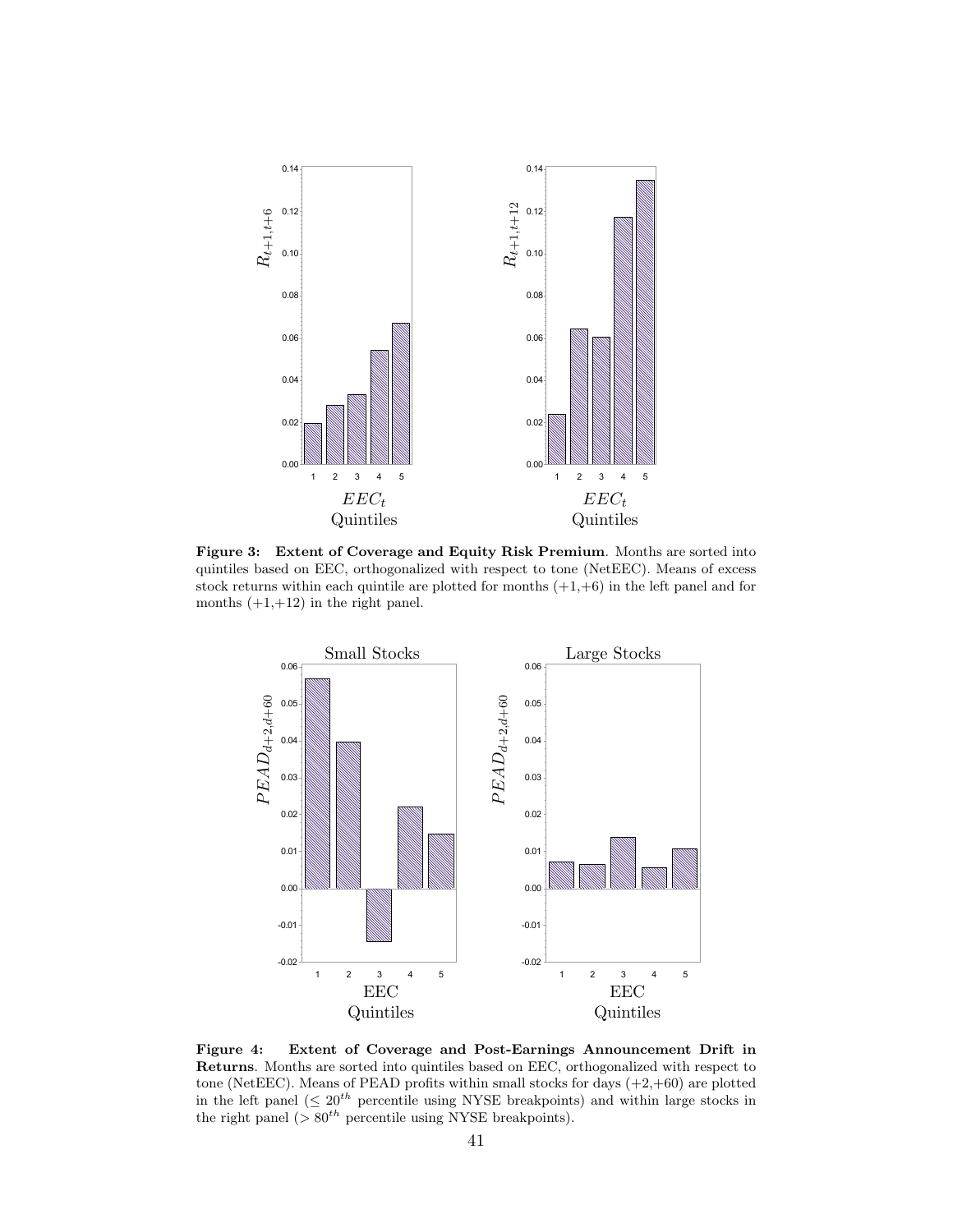<span id="page-42-0"></span>

Figure 5: Extent of Coverage and Return Dispersion. Months are sorted into quintiles based on EEC, orthogonalized with respect to tone (NetEEC). Means of monthly cross-sectional standard deviation of returns within small stocks are plotted in the left panel ( $\leq 20^{th}$  percentile of market cap using NYSE breakpoints) and within large stocks in the right panel ( $> 80<sup>th</sup>$  percentile of market cap using NYSE breakpoints). Different axis scales are used for small and large stocks.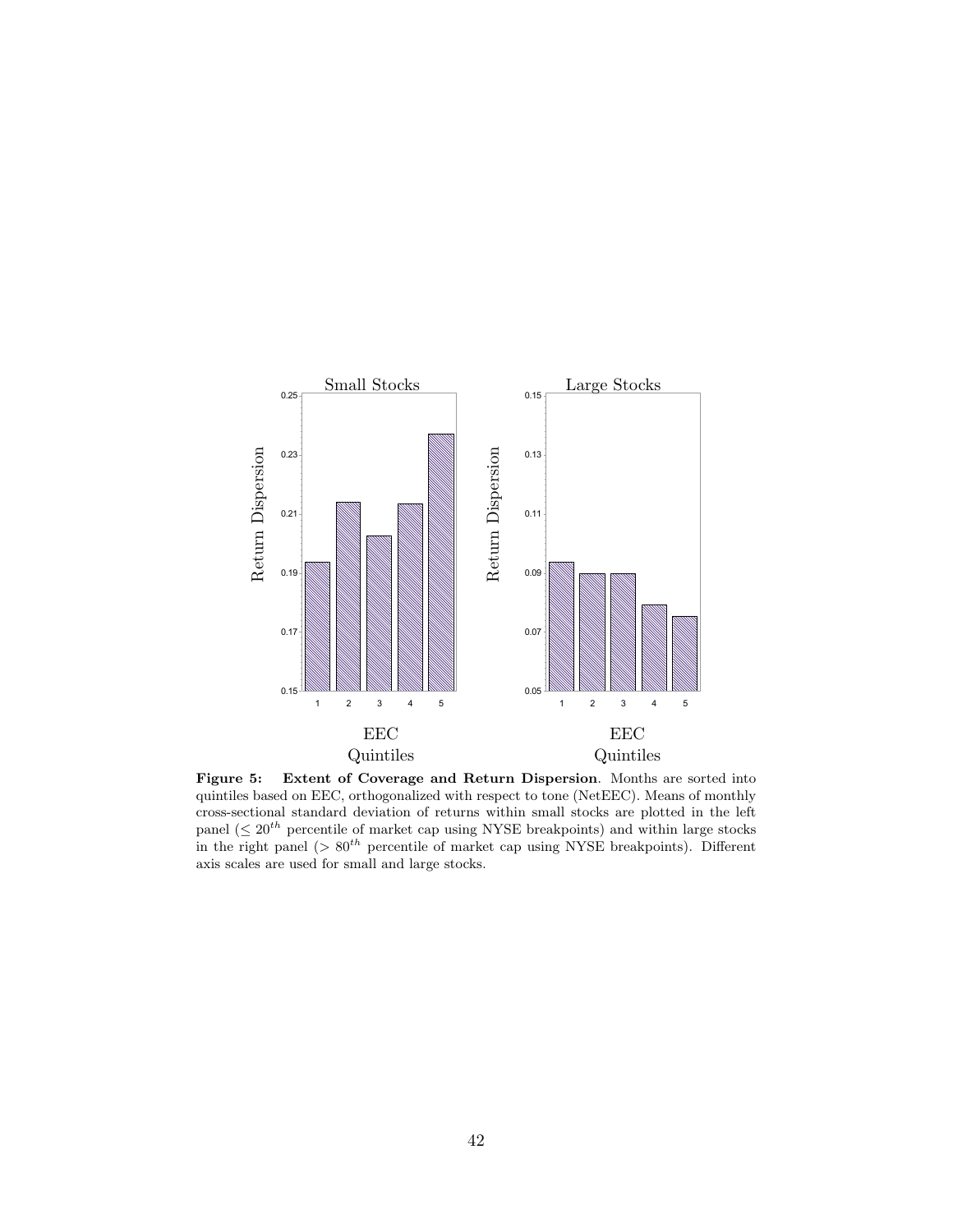#### Table 1 Summary Statistics

<span id="page-43-0"></span>Below are summary statistics for various monthly measures of the WSJ's coverage of earnings and of macroeconomic measures from October 1984 to December 2005. The expected number of nonnegative articles and of negative articles are estimated with a multinomial logit (see section [1.3\)](#page-8-1). EEC is the deviation of the actual number of firm-earnings covered in a given month from the expected number to be covered, while NetEEC is the deviation of the actual net tone of the coverage from the expected net tone (see equations [1](#page-10-1) and [2\)](#page-11-2). Equity premium is the monthly return on the CRSP value-weighted index minus the one-month T-Bill return in percentage terms. The macroeconomic measures in the lower portion are defined in Appendix [A.1.](#page-30-0)

|                                   | Mean    | Std. Dev. | AR(1)   |
|-----------------------------------|---------|-----------|---------|
| Number of Earnings Released       | 915.09  | 706.12    | $-0.14$ |
| Number of Earnings Covered        | 96.60   | 79.56     | $-0.17$ |
| Number of Nonnegative Articles    | 66.39   | 59.99     | $-0.18$ |
| Number of Negative Articles       | 30.22   | 24.09     | 0.00    |
| E[Number of Nonnegative Articles] | 66.39   | 60.34     | $-0.16$ |
| E[Number of Negative Articles]    | 30.22   | 22.51     | $-0.01$ |
|                                   |         |           |         |
| Extent of Earnings Coverage (EEC) | 0.03    | 0.26      | 0.62    |
| NetEEC                            | 0.00    | 0.19      | 0.43    |
|                                   |         |           |         |
| <b>Equity Premium</b>             | 0.45    | 4.38      | 0.04    |
| <b>PDND</b>                       | $-0.12$ | 0.11      | 0.93    |
| Dividend Yield                    | 0.02    | 0.01      | 0.99    |
| Net Payout Yield                  | 0.10    | 0.02      | 0.99    |
| Risk-free rate                    | 0.05    | 0.02      | 0.98    |
| CAY                               | 0.01    | 0.02      | 0.98    |
| B/M                               | 0.33    | 0.15      | 0.98    |
| Default Spread                    | 0.01    | 0.00      | 0.95    |
| Term Spread                       | 1.76    | 1.15      | 0.97    |
| Equity Share of New Issues        | 0.12    | 0.06      | 0.61    |
| Sentiment                         | 0.10    | 0.59      | 0.94    |
| Output Gap                        | 0.00    | 0.04      | 0.99    |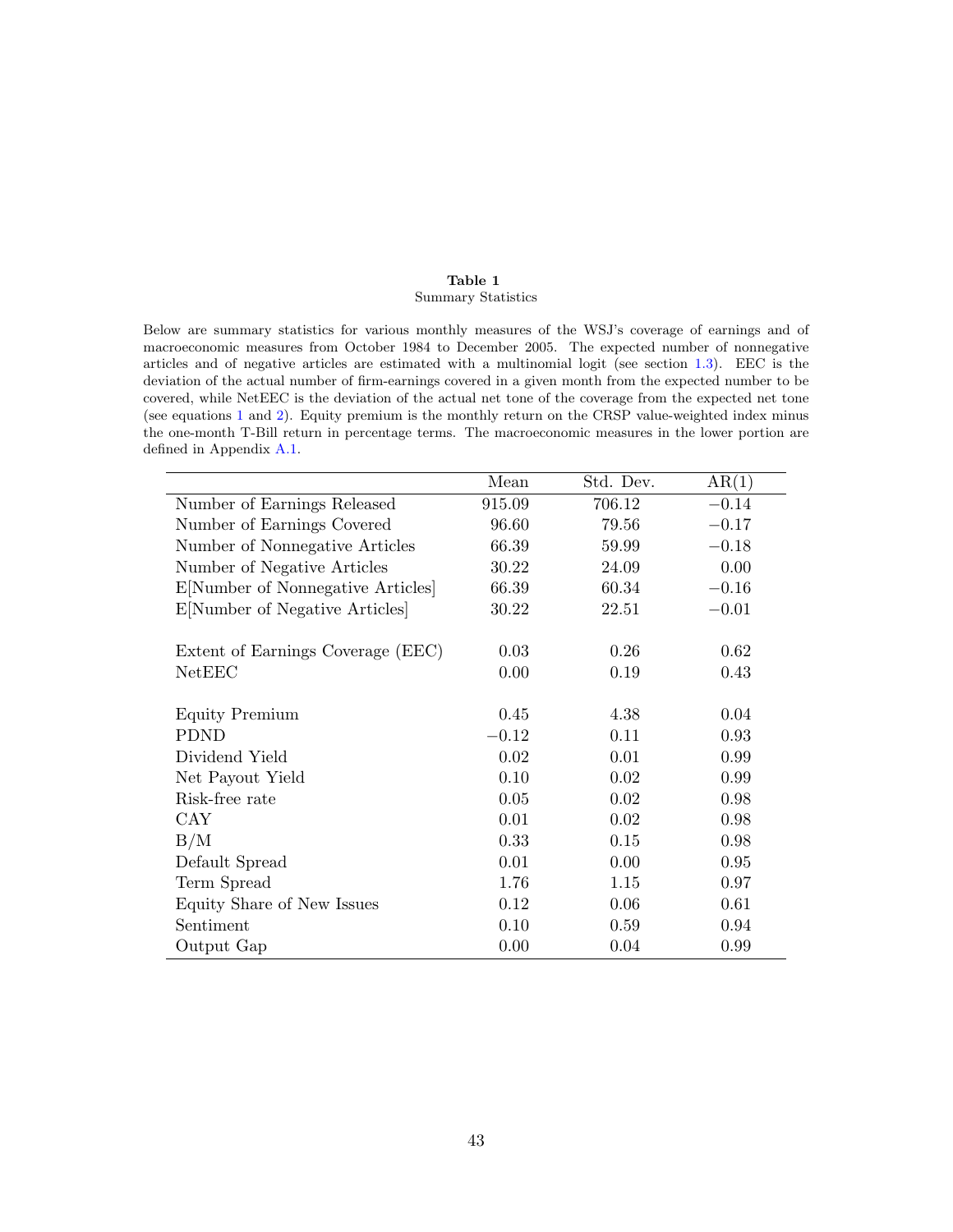## <span id="page-44-0"></span>Table 2

#### Correlations

<span id="page-44-1"></span>EEC and NetEEC are each orthogonalized with respect to each other (except for their pairwise correlation). Recession is an NBER recession dummy. CAY is the deviation of the consumption-wealth ratio from its long-term trend sampled quarterly (Lettau and [Ludvigson](#page-36-15) ([2001\)](#page-36-15)). Output gap is the residual from <sup>a</sup> linear and quadratic time trend in log U.S. industrial production. Term spread is the month-end 10-year Treasury <sup>y</sup>ield minus the 3-monthTreasury <sup>y</sup>ield. Sentiment is from Baker and [Wurgler](#page-35-15) [\(2006\)](#page-35-15). Standard p-values are listed below each correlation coefficient.

|                     | EEC      | NetEEC   | Recession | CAY      | Output Gap | Term Spread | log(Div. Yield) | Sentiment |
|---------------------|----------|----------|-----------|----------|------------|-------------|-----------------|-----------|
| $\rm{EEC}$          | 1.000    |          |           |          |            |             |                 |           |
|                     |          |          |           |          |            |             |                 |           |
| NetEEC              | 0.302    | 1.000    |           |          |            |             |                 |           |
|                     | (0.00)   |          |           |          |            |             |                 |           |
| Recession           | 0.261    | $-0.223$ | 1.000     |          |            |             |                 |           |
|                     | (0.00)   | (0.00)   |           |          |            |             |                 |           |
| CAY                 | 0.482    | $-0.054$ | 0.154     | 1.000    |            |             |                 |           |
|                     | (0.00)   | (0.39)   | (0.01)    |          |            |             |                 |           |
| Output Gap          | $-0.272$ | 0.336    | $-0.069$  | $-0.271$ | 1.000      |             |                 |           |
|                     | (0.00)   | (0.00)   | (0.27)    | (0.00)   |            |             |                 |           |
| Term Spread         | 0.117    | $-0.212$ | 0.002     | 0.058    | $-0.557$   | 1.000       |                 |           |
|                     | (0.06)   | (0.00)   | (0.97)    | (0.35)   | (0.00)     |             |                 |           |
| log(Dividend Yield) | 0.197    | $-0.083$ | $-0.006$  | 0.496    | $-0.345$   | 0.238       | 1.000           |           |
|                     | (0.00)   | (0.19)   | (0.92)    | (0.00)   | (0.00)     | (0.00)      |                 |           |
| Sentiment           | $-0.174$ | 0.049    | 0.216     | $-0.156$ | 0.561      | $-0.084$    | $-0.297$        | 1.000     |
|                     | (0.01)   | (0.44)   | (0.00)    | (0.01)   | (0.00)     | (0.15)      | (0.00)          |           |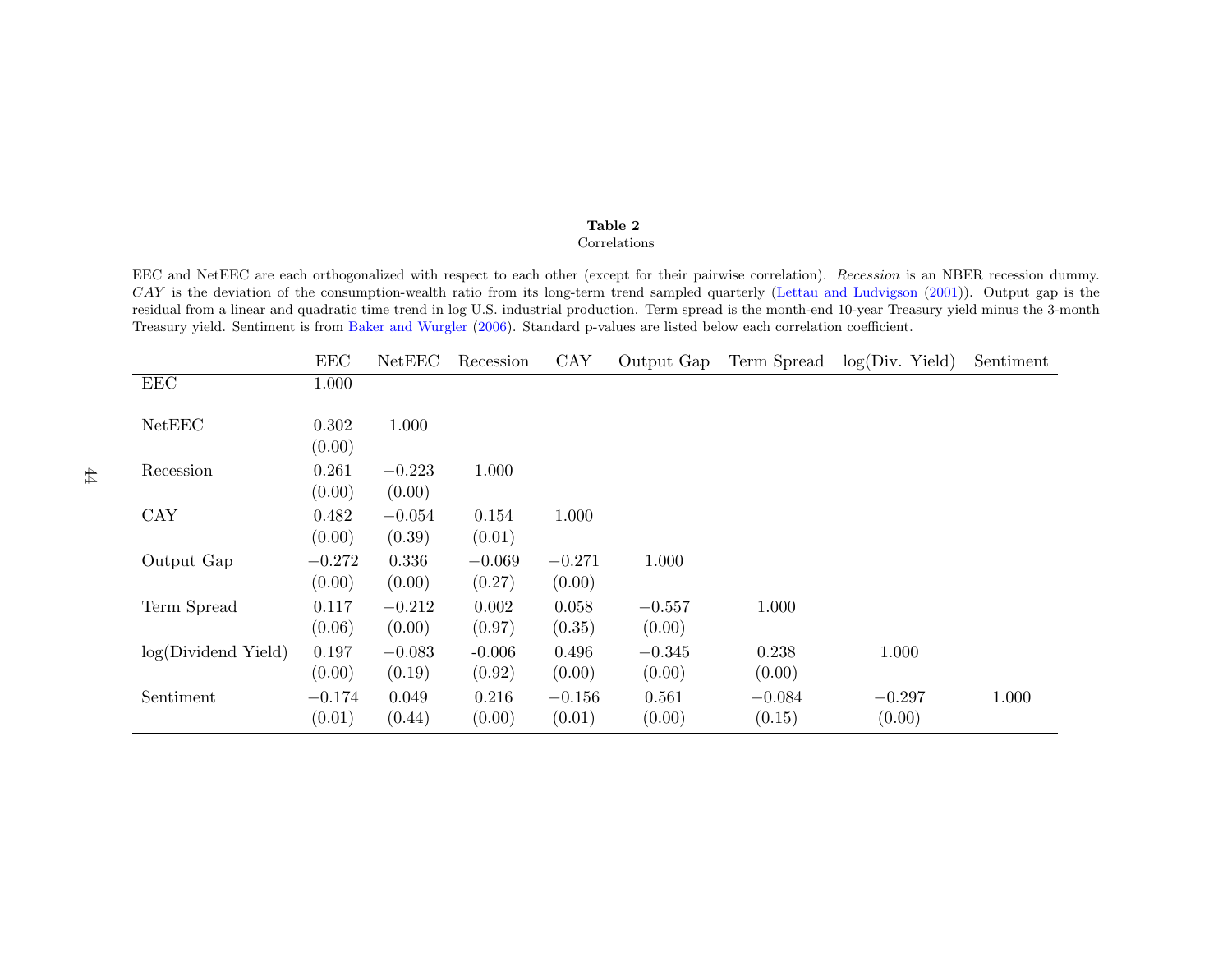#### Table 3 Extent of Earnings Coverage and Macro Conditions

<span id="page-45-0"></span>EEC is regressed on a set of macroeconomic variables, which are defined in section [A.1.2](#page-31-0) of the Appendix. The t-statistics (in parentheses) are calculated using Newey-West standard errors with six lags. The pvalues shown in brackets are determined using 10,000 randomly generated samples of independent normally distributed variables with first-order serial correlation coefficients equal to that of EEC. Asterisks correspond to the simulated p-values, with  $*$  indicating significance at 10%,  $**$  indicating significance at 5%, and  $***$ indicating significance at 1%.

| <b>PDND</b>                   | 0.004       | Default Spread             | 3.709      |
|-------------------------------|-------------|----------------------------|------------|
|                               | (1.80)      |                            | (0.37)     |
|                               | [0.21]      |                            | [0.80]     |
| $log(Div.$ Yield)             | $-0.977***$ | Term Spread                | 0.064      |
|                               | $(-4.96)$   |                            | (1.98)     |
|                               | [0.00]      |                            | [0.15]     |
| $log(Net \; Payout \; Yield)$ | $-0.052$    | Equity Share of New Issues | 0.435      |
|                               | $(-0.22)$   |                            | (1.57)     |
|                               | [0.87]      |                            | [0.24]     |
| RF                            | 11.037**    | Sentiment                  | $-0.112$   |
|                               | (3.12)      |                            | $(-1.92)$  |
|                               | [0.02]      |                            | [0.21]     |
| <b>CAY</b>                    | $7.523***$  | Output Gap                 | $-2.959**$ |
|                               | (4.56)      |                            | $(-2.92)$  |
|                               | [0.00]      |                            | [0.04]     |
| B/M                           | 0.927       | Recession                  | 0.164      |
|                               | (2.14)      |                            | (1.92)     |
|                               | [0.16]      |                            | [0.26]     |
| Constant                      | $-4.657$    |                            |            |
|                               | $(-4.85)$   |                            |            |
| Observations                  | 255         |                            |            |
| $\,R^2$                       | 0.41        |                            |            |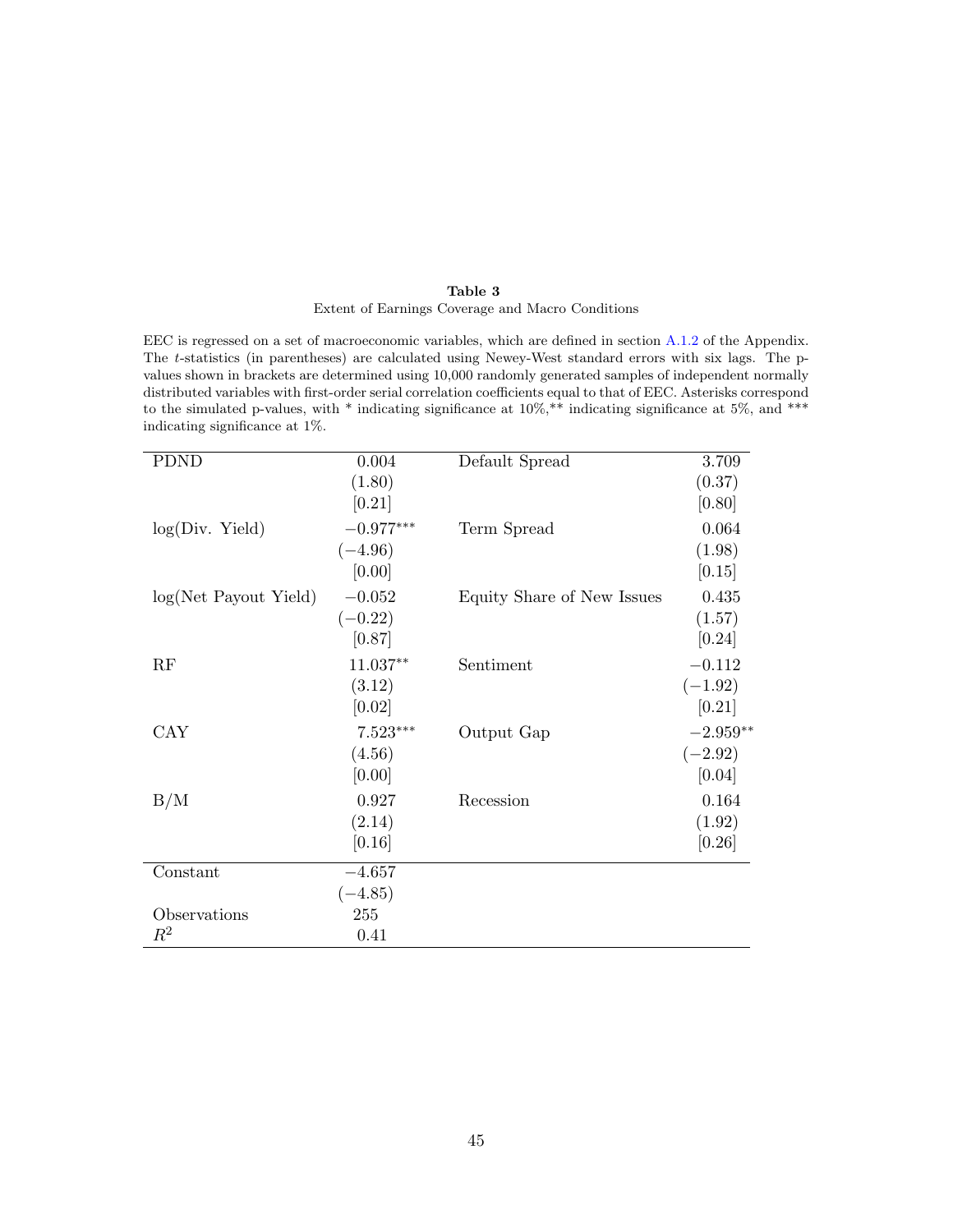#### Table 4

#### Extent of Earnings Coverage and the Equity Premium

<span id="page-46-0"></span>The dependent variable is the log return of the CRSP value-weighted index minus the one-month T-Bill rate across the future six and twelve months respectively.  $EEC_t$  and  $NetEEC<sub>t</sub>$  are the month t measures of the extent of coverage and of the tone of coverage, respectively, defined in equations [\(1\)](#page-10-1) and [\(2\)](#page-11-2). Both of these explanatory variables are standardized. The row labeled "Macro Controls" indicates whether or not the set of macroeconomic variables (shown in section  $A.1.2$ ) are included as regressors. The  $t$ statistics (in parentheses) are calculated using Newey-West standard errors with six lags. The p-values shown in brackets are determined using 10,000 randomly generated samples of independent normally distributed variables with first-order serial correlation coefficients respectively equal to that of EEC and NetEEC. Asterisks correspond to simulated p-values, with  $*$  indicating significance at 10%, $**$  significance at 5%, and  $***$  significance at 1%. Panel B reports the simulated p-values of the joint hypothesis that the coefficients on EEC in Panel A are both zero across the six-month and twelve-month horizons.

| A. Regressions of Excess Stock Returns        |                       |                |           |            |  |
|-----------------------------------------------|-----------------------|----------------|-----------|------------|--|
|                                               | $(+1,+6)$             | $(+1,+12)$     | $(+1,+6)$ | $(+1,+12)$ |  |
| EEC                                           | $0.0189*$             | $0.0366**$     | $0.0214*$ | 0.0208     |  |
|                                               | (1.97)                | (2.51)         | (2.36)    | (1.63)     |  |
|                                               | [0.097]               | [0.047]        | [0.078]   | [0.234]    |  |
| NetEEC                                        | 0.0169                | 0.0109         | 0.0092    | 0.0066     |  |
|                                               | (1.62)                | (0.59)         | (1.03)    | (0.78)     |  |
|                                               | [0.168]               | [0.608]        | [0.412]   | [0.550]    |  |
| Macro Controls                                | N <sub>0</sub>        | N <sub>0</sub> | Yes       | Yes        |  |
| Constant                                      | 0.035                 | 0.069          | 0.731     | $-0.489$   |  |
|                                               | (2.84)                | (3.43)         | (1.21)    | $(-0.80)$  |  |
| Observations                                  | 255                   | 255            | 255       | 255        |  |
| $R^2$                                         | 0.08                  | 0.08           | 0.33      | 0.50       |  |
| B. Joint-Horizon Tests of Coefficients on EEC |                       |                |           |            |  |
|                                               | Simulated P-Value     |                |           |            |  |
| Horizons                                      | of Joint Significance |                |           |            |  |

| Horizons                                    | of Joint Significance |
|---------------------------------------------|-----------------------|
| $(+1,+6) \cap (+1,+12)$                     | 0.029                 |
| $(+1,+6) \cap (+1,+12)$ with Macro Controls | 0.048                 |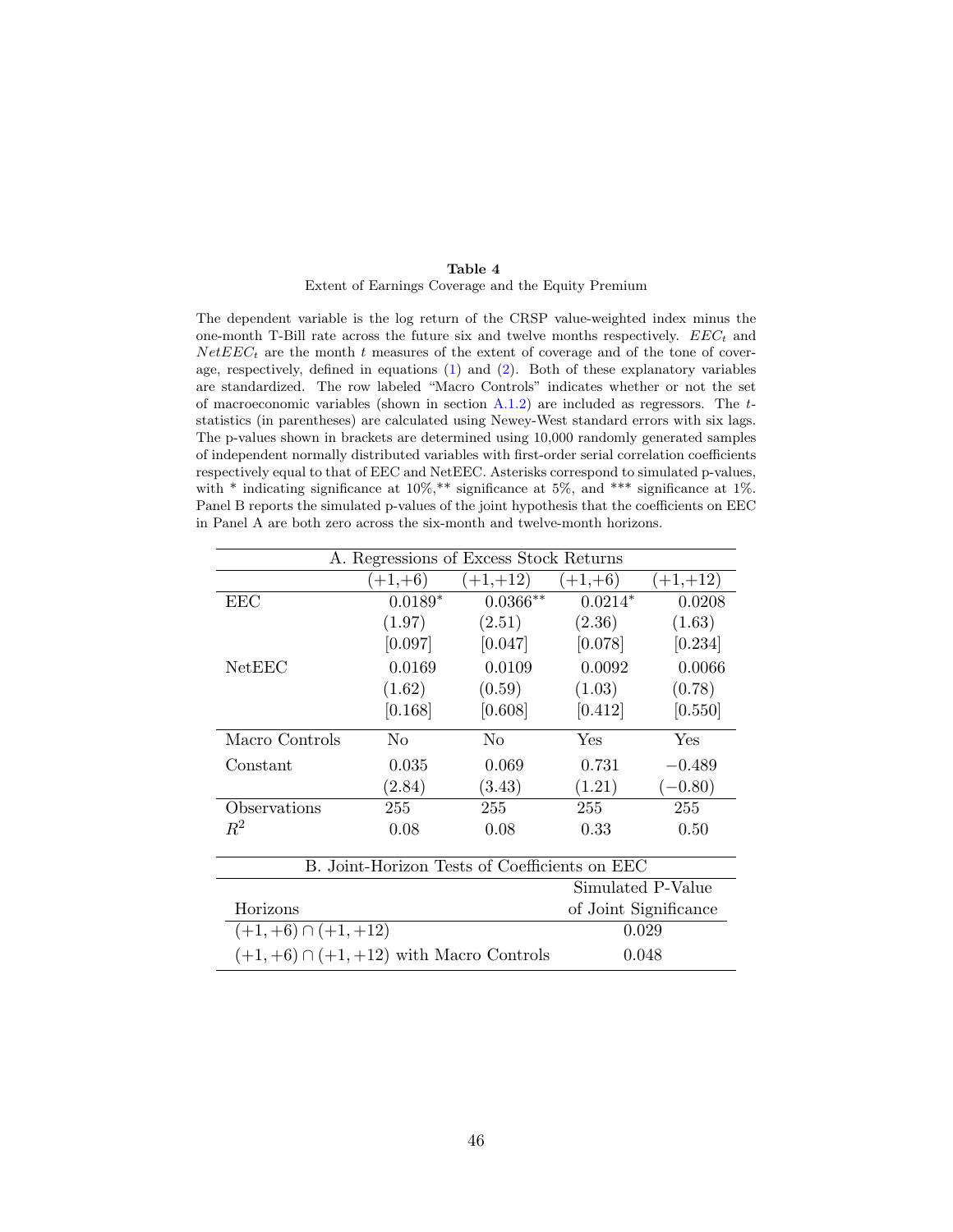#### Table 5

#### Extent of Earnings Coverage within Size Quintiles

<span id="page-47-0"></span>Months from October 1984 to December 2005 are ranked based on EEC into the lowest 25%, highest 25%, and remaining "normal" months. EEC–Q is calculated analogously to EEC but within only size quintile Q in a given month, from smallest (quintile 1) to largest (quintile 10). The full-sample logit specification is used to determine the likelihood of coverage. The means of EEC–Q and the means of the actual number of earnings reports covered within each decile are shown for the months with high EEC, normal EEC, and low EEC.

|        | (Smallest)                                        |                |         |         | (Largest) |
|--------|---------------------------------------------------|----------------|---------|---------|-----------|
| EEC    |                                                   | 2              | 3       | 4       | 5         |
|        |                                                   | Panel A: EEC-Q |         |         |           |
| Low    | $-0.37$                                           | $-0.48$        | $-0.41$ | $-0.25$ | $-0.19$   |
| Normal | 0.01                                              | $-0.07$        | 0.04    | 0.06    | 0.02      |
| High   | 0.91                                              | 0.62           | 0.41    | 0.32    | 0.18      |
|        | Panel B: Actual Number of Firms Covered per Month |                |         |         |           |
| Low    | 4.4                                               | 5.2            | 8.5     | 18.3    | 44.4      |
| Normal | 7.6                                               | 9.0            | 13.2    | 22.6    | 46.9      |
| High   | 10.0                                              | 12.4           | 16.0    | 23.1    | 45.3      |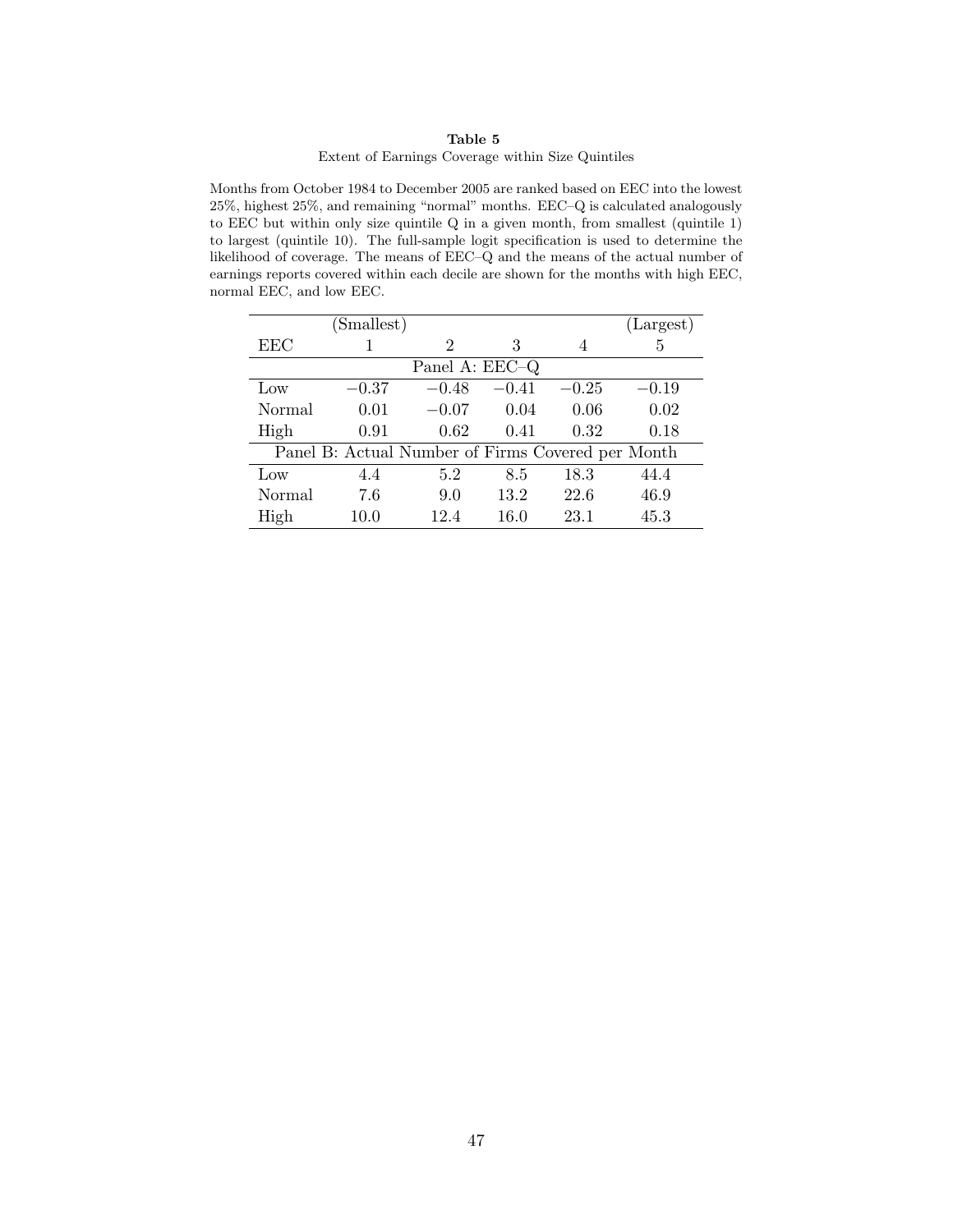#### Table 6 Price Reactions to Earnings Surprises of Small Stocks

<span id="page-48-0"></span>The left-panel dependent variable is the time-series of monthly coefficients from a crosssectional regression of small-stock cumulative abnormal returns from day  $+2$  to day  $+60$ (PEAD) on standardized unexpected earnings (SUE). Regressions of the monthly firststage coefficients on EEC and NetEEC measured in the month of the announcement are reported below. Small stocks are defined as those with a percentile of market capitalization less than or equal to the  $20^{th}$  percentile of NYSE stocks. The right panel examines cumulative abnormal returns from day  $-1$  to  $+1$  (ERC) using an analogous method to the left panel. The row labeled "Macro Controls" indicates whether or not the set of macroeconomic variables listed in section  $A.1.2$  are included as regressors. t-statistics (in parentheses) are computed using Newey-West standard errors with three lags. Pvalues shown in brackets are determined using 10,000 randomly generated samples of independent normally distributed variables with first-order serial correlation coefficients matching those of EEC and NetEEC respectively. Asterisks correspond to the simulated p-values;  $*$  indicates significance at 10%,  $**$  significance at 5%, and  $***$  significance at 1%.

|                | <b>PEAD</b>    |             | ERC            |           |
|----------------|----------------|-------------|----------------|-----------|
| EEC            | $-0.140***$    | $-0.184***$ | $-0.066**$     | $-0.023$  |
|                | $(-2.96)$      | $(-3.68)$   | $(-2.37)$      | $(-1.12)$ |
|                | [0.007]        | [0.001]     | [0.051]        | [0.320]   |
| NetEEC         | 0.050          | 0.075       | 0.015          | 0.017     |
|                | (1.33)         | (1.52)      | (0.70)         | (0.71)    |
|                | [0.204]        | [0.163]     | [0.547]        | [0.523]   |
| Macro controls | N <sub>0</sub> | Yes         | N <sub>0</sub> | Yes       |
| Constant       | 0.173          | $-1.038$    | 0.295          | 0.589     |
|                | (3.95)         | $(-0.36)$   | (10.52)        | (0.46)    |
| Observations   | 255            | 255         | 255            | 255       |
| $R^2$          | 0.04           | 0.13        | 0.04           | 0.36      |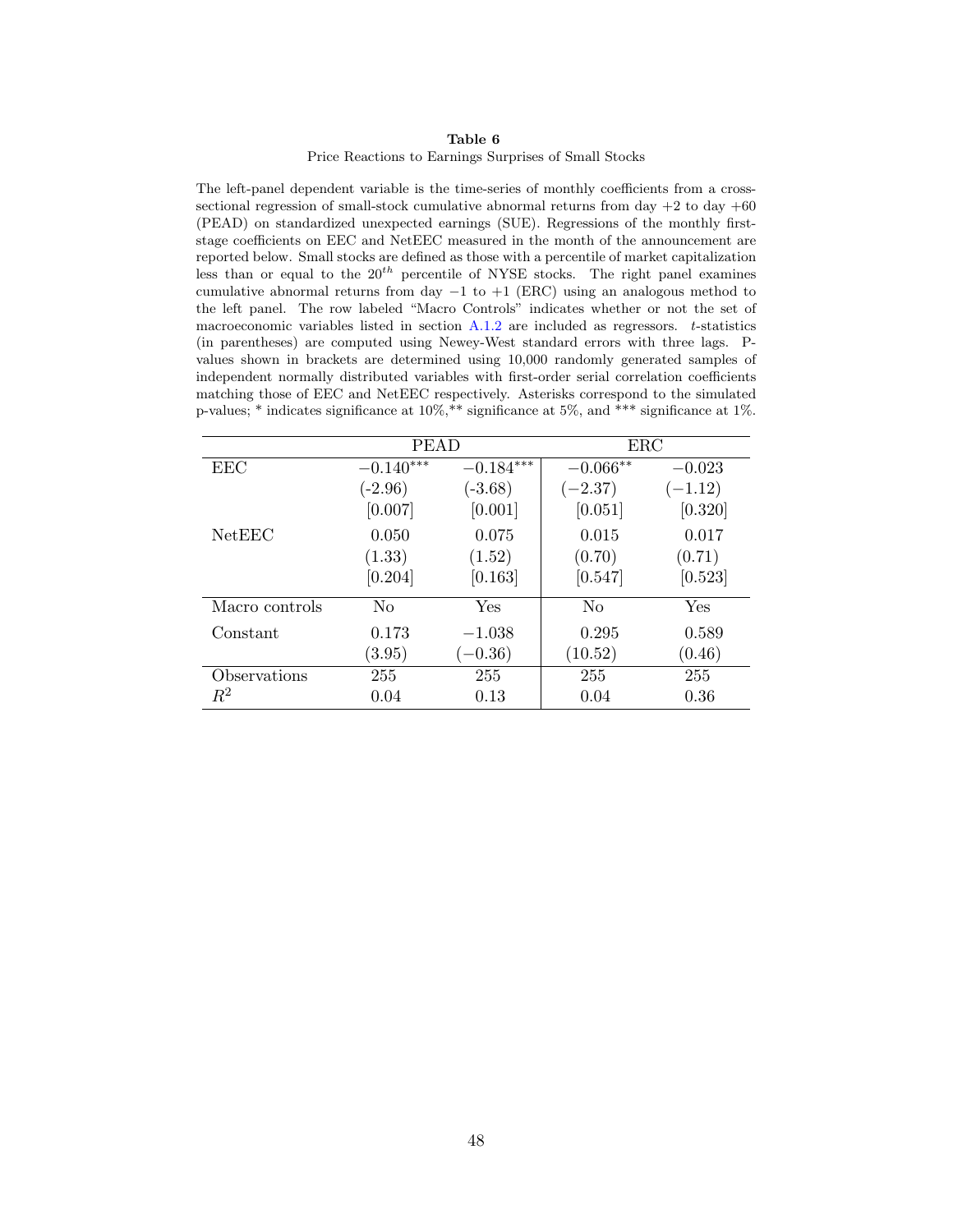#### Table 7 Extent of Earnings Coverage and Return Dispersion

<span id="page-49-0"></span>Monthly standard deviation of the cross section of returns is regressed on EEC, NetEEC, and macroeconomic controls. Dispersion is measured each month across large and small stocks respectively. Large and small are defined as above the  $80^{th}$  percentile of market capitalization using NYSE breakpoints in the prior month and less than or equal to the  $20<sup>th</sup>$  percentile, respectively. The row labeled "Macro Controls" indicates whether or not the set of macroeconomic variables listed in section  $A.1.2$  are included as regressors.  $t$ statistics (in parentheses) are computed using Newey-West standard errors with six lags. P-values shown in brackets are determined using 10,000 randomly generated samples of two independent normally distributed variables with first-order serial correlation coefficients matching EEC and NetEEC respectively. Asterisks correspond to simulated p-values. \* indicates significance at 10%,\*\* significance at 5%, and \*\*\* significance at 1%.

|                | Return Dispersion |            | Return Dispersion |           |
|----------------|-------------------|------------|-------------------|-----------|
|                | Small Stocks      |            | Large Stocks      |           |
| EEC            | $0.016***$        | $0.019***$ | $-0.007$          | 0.000     |
|                | (2.76)            | (4.35)     | $(-1.54)$         | (0.09)    |
|                | [0.007]           | [0.000]    | [0.203]           | [0.949]   |
| NetEEC         | $-0.008$          | $-0.006$   | 0.008             | $0.004*$  |
|                | $(-1.72)$         | $(-1.71)$  | (1.50)            | (2.07)    |
|                | [0.113]           | [0.137]    | [0.180]           | [0.053]   |
| Macro Controls | No                | Yes        | N <sub>0</sub>    | Yes       |
| Constant       | 0.212             | $-0.021$   | 0.086             | $-0.190$  |
|                | (37.66)           | $(-0.11)$  | (15.67)           | $(-1.57)$ |
| Observations   | 255               | 255        | 255               | 255       |
| $R^2$          | 0.07              | 0.24       | 0.04              | 0.63      |